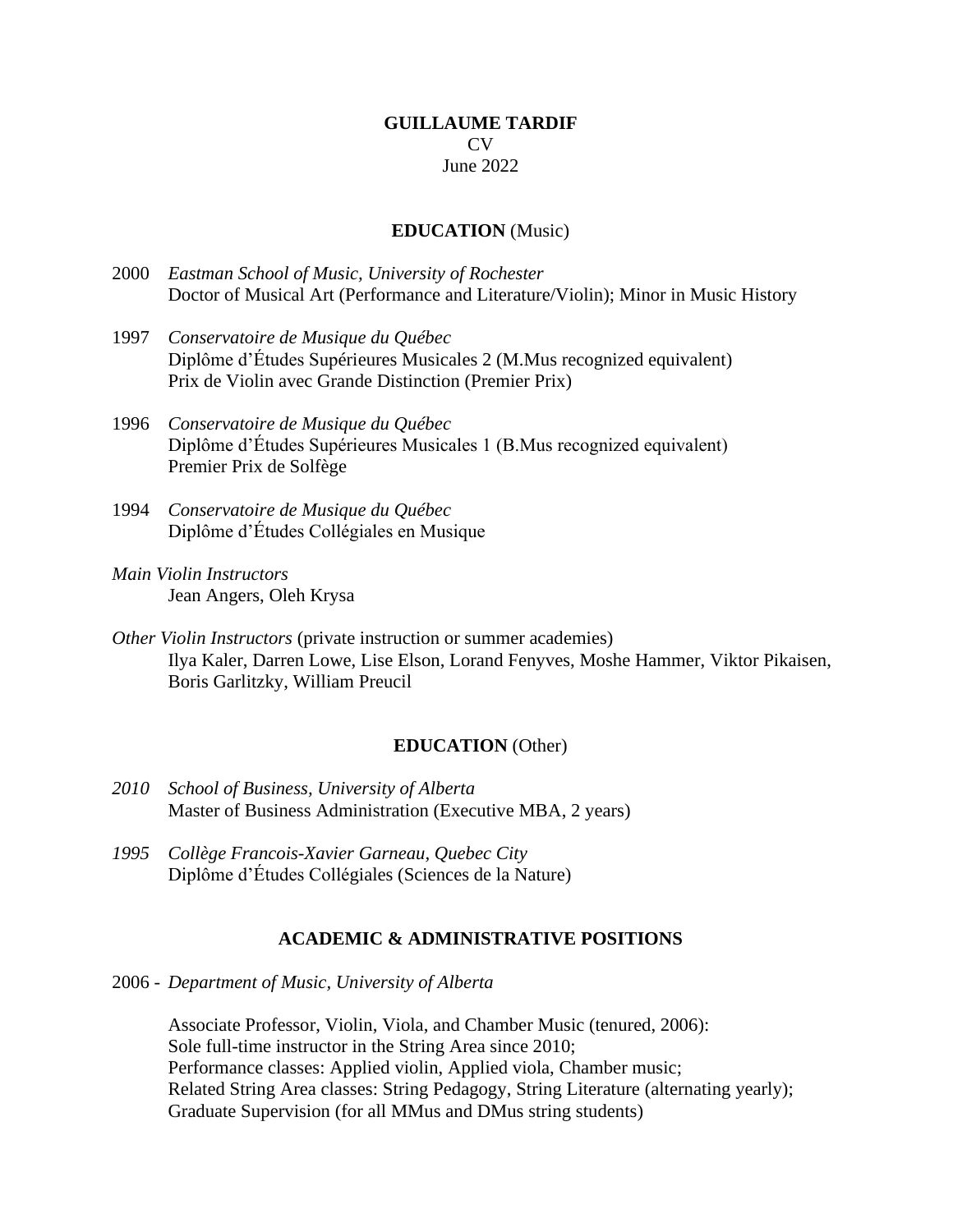String Area Coordinator (since 2009): Auditions, juries, guest masterclasses, and committees

Performance Area Convener (2016 – 17): Highlights: devised a proposal for a Performance Certificate, and a proposal for a precollege conservatory program

Interim Chair, Department of Music (January – July 2015): Highlights: Oversaw the hiring of 2 faculty members, and initiated strategic reviews (graduate programs, individual areas)

Associate Graduate Chair, Department of Music (July 2013 – January 2015): Highlights: Oversaw the completion of the departmental graduate policy handbook, developed the departmental SSHRC preparatory process

Chamber Music Coordinator (2010 – 2013): Teaching assignments, juried concerts

2003-6 *Department of Music, University of Alberta* Assistant Professor, Violin and Chamber Music: Performance classes: Applied violin, Chamber music, Academy Strings (cond. 2004 – 5); Related String Area classes: String Pedagogy; Graduate Supervision (for all MMus and DMus string students)

String Area Coordinator  $(2004 - 5)$ ; Auditions, juries, guest masterclasses, and committees

- 2000 *School of Music, Brandon University* Assistant Professor, Violin, Viola, and Chamber Music (tenured 2003): Applied violin, Applied viola, Chamber music, String literature, String pedagogy, 20<sup>th</sup>century music theory and history; Also, Associate violin instructor, Eckhardt-Gramatté Conservatory of Music
- 1998 *Eastman School of Music, University of Rochester* Principal Instructor, Secondary Violin (studio of 13 undergraduate students)
- 1992 *Écoles des Ursulines, Quebec City* Violin Instructor (advanced class, studio of 6 students, 1992 – 97) String Orchestra Instructor (occasional, 1994 – 97)

## **AWARDS & DISTINCTIONS**

2012 Top 40 under 40, Avenue Magazine, Edmonton (November 2012), in recognition of the 'Enterprise Quartet Dare to Discover Music' project and the course 'Culture and Creativity from the Music and Business Perspectives'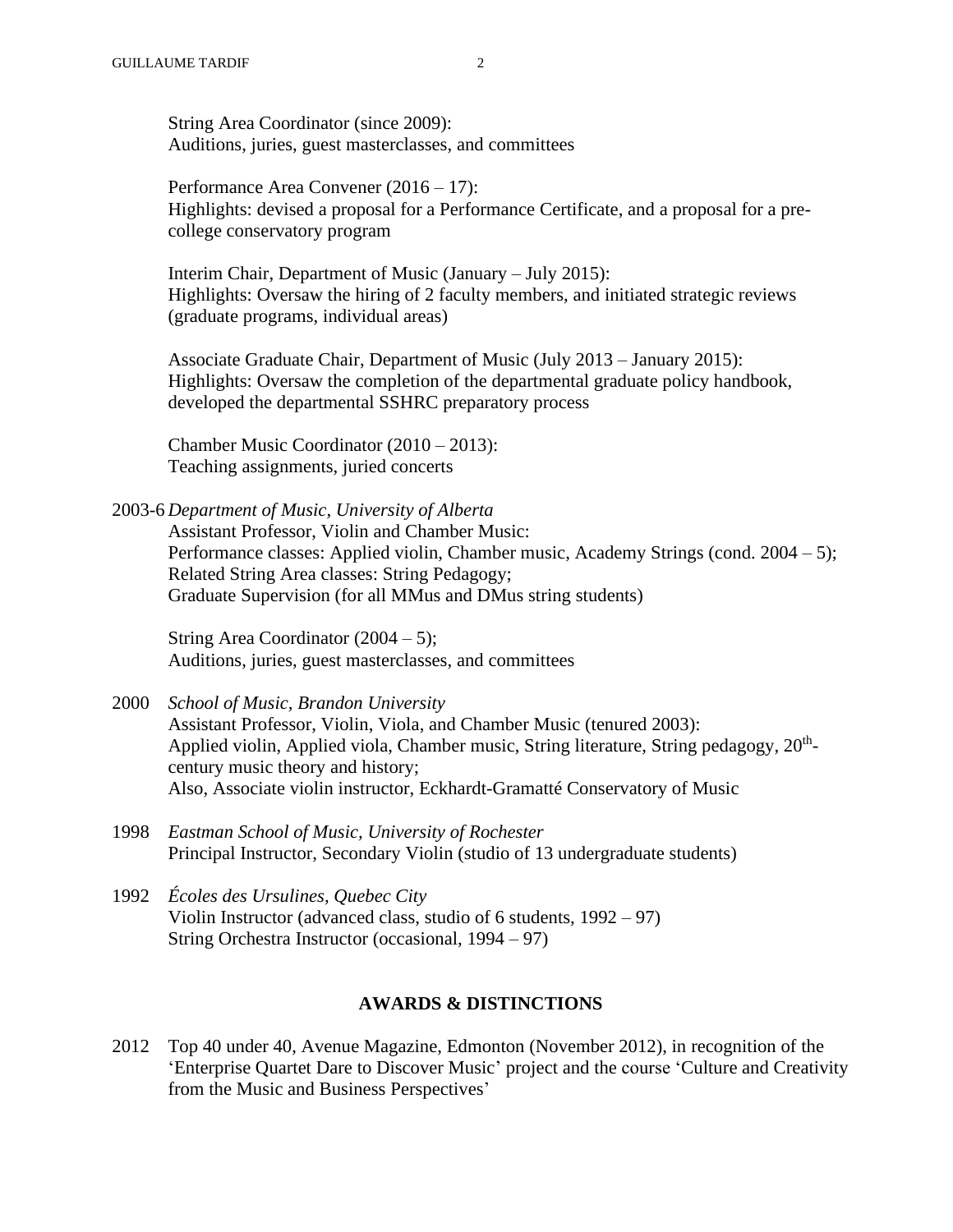- 2011 Finalist for the TELUS 'Courage to Innovate' Award, Mayor's Celebration of the Arts, Edmonton
- 1997 Mary-Strasser Award (Violin), Canadian Music Competition
- 1996 Alcan Award (Violin), Canadian Music Competition

## **RESEARCH & CREATIVE ACTIVITIES**

### PERFORMANCE ACTIVITIES

### **2022 (upcoming italicized,** ❖ **International, • Canada)**

- *TBC. Solo and Chamber Performance, 'Resonance Prism', a retrospective of the works of Professor Emeritus Howard Bashaw; University of Alberta, Edmonton, AB; works TBC*
- June 3, 4. **First Violin Section,** with Bernd Glemser, Piano, and the Edmonton Symphony Orchestra, 'Rachmaninoff and Dvořák', Alex Prior, cond., Winspear Centre, Edmonton, AB; Rachmaninoff Piano Concerto No. 3 in D minor, Op. 30, Dvořák Symphony No. 9 in E minor, "From the New World", Op. 95, B. 178.
- Apr. 29. **Second Violin Section,** with the Edmonton Symphony Orchestra, 'Glass', Alex Prior, cond., Winspear Centre, Edmonton, AB; Alissa Cheung Impressions (World Premiere of an ESO commission), Vivian Fung A Child's Dream of Toys
- Apr. 20-24. **Second Violin Section,** with the Edmonton Symphony Orchestra, 'John Williams' Greatest Hits', Alex Prior, cond., Winspear Centre, Edmonton, AB.

### **2021**

• Mar. 31. **Virtual Talk**, with Jacques Després, piano; Central European Talks 2021, Wirth Institute; University of Alberta, Edmonton, AB. <https://www.youtube.com/user/WirthInstitute/videos>

- Nov. 16. **Solo Lecture Recital**, 'Bach's Stand-Alone Violin' (streaming online), 2020-2021 Mainstage Concert Season, Convocation Hall, University of Alberta, Edmonton, AB; Bach Partita No. 3 in E major, Geminiani Fuga and Affetuoso from Sonata in B flat major, Bach Sonata No. 1 in G minor, Pisendel Allegro and Gigue from Sonata in A minor, Westhoff Allemande and Giga from Sonata in A minor [\(https://www.ualberta.ca/arts/shows/concert](https://www.ualberta.ca/arts/shows/concert-listings/2020-21/bachs-stand-alone-violin.html)[listings/2020-21/bachs-stand-alone-violin.html\)](https://www.ualberta.ca/arts/shows/concert-listings/2020-21/bachs-stand-alone-violin.html)
- Feb. 14, 15, 16. **First Violin Section,** with Michael Grandinetti, magician/illusionist, and the Edmonton Symphony Orchestra, 'Symphony of Magic', Cosette Justo Valdés, cond., Winspear Center, Edmonton, AB
- Feb. 6. **Chamber Performance,** with Roy Abdalnour, violin, Ahmed al-Auqaily, percussion, and Michael Frishkopf, nay and keyboard, 'Transpositions: Music for resilient sustainable communities', as part of the University of Alberta's International Week 2020, and sponsored by the Canada Research Chair in the Politics of Citizenship and Human Rights, Canadian Centre for Ethnomusicology, Dept. of Music, Faculty of Arts Conference Fund and Global Education Program, Convocation Hall, University of Alberta, Edmonton, AB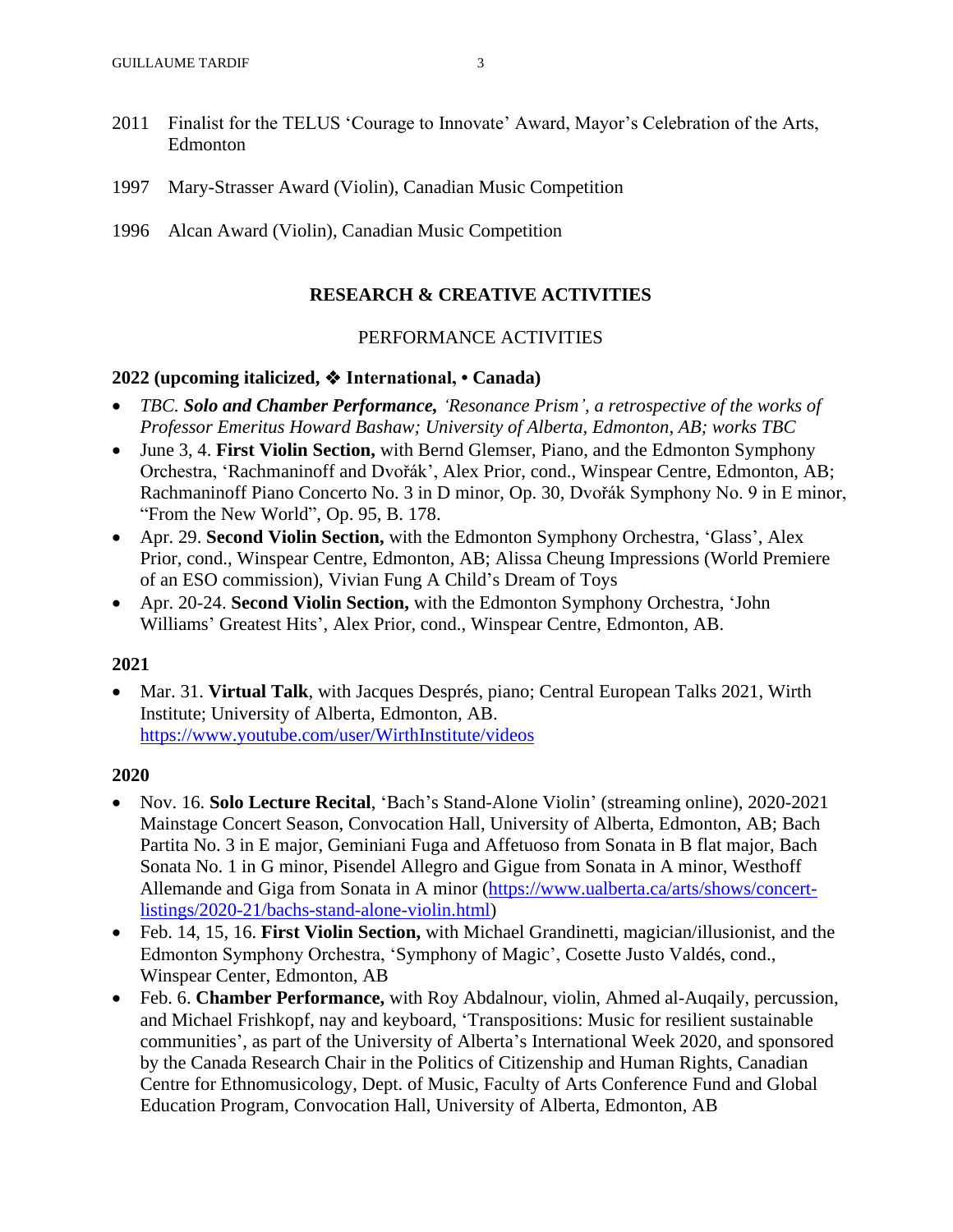• Jan. 16, 19. **First Violin Section,** with the Edmonton Symphony Orchestra, 'Music from West Side Story', Alexander Prior, cond., Winspear Center, Edmonton, AB; Bernstein West Side Story Symphonic Dances, Copland Fanfare for the Common Man and A Lincoln Portrait, Barber Overture to The School for Scandal, Hanson Merry Mount: Suite, Mazzoli River Rouge Transfiguration

# **2019**

- Oct. 11. **Duo Recital**, with Laura Andriani, violin, 'Per due À deux', 2019-2020 Mainstage Concert Season, Convocation Hall, University of Alberta, Edmonton, AB; Bashaw Toccata for 2 violins (2019, premiere), Tartini L'arte dell'Arco (excerpt) - Variations on Corelli's celebrated Gavotte (arr. Tardif/Andriani), Somis Duetto II in G, Geminiani Duo in B flat, Pugnani Duetto IV in A, Leclair (the elder) Sonata VI in D, Guignon Les Sauvages (arr. from Rameau's Les Indes Galantes, 1735), Guillemain Sonate II in D minor, Gaviniès Sonata in E flat, Ferrari Sonata V in D, Campioni Duetto IV in B flat, Sirmen Duetto IV in E, Nardini Duetto IV in F
- ❖ July 15. **Duo Performance**, with Roger Admiral, piano, 'Hubert Léonard and The Belgian School of Violin Playing', 2019 College Music Society International Conference, Brussels, Ghent (performance), and Bruges; Ghent Conservatory / School of Arts Ghent, Belgium; Léonard Concerto No.3, Op.16, II-III, Vieuxtemps Concerto No.5, Op.37, II-III, Thomson Passacaglia nach Händel, Musin Paraphrase sur les Paroles du Coeur de J. T. Radoux, Op. 16
- ❖ June 12. **Duo Performance,** with Joanna Zathey Wójcińska, piano, I. J. Paderewski Academy of Music, Poznan, Poland; Léonard Concerto No.3, Op.16, II-III, Thomson Passacaglia nach Händel, Musin Paraphrase sur les Paroles du Coeur de J. T. Radoux, Op. 16
- ❖ May 21. **Chamber Performance,** with Kornel Wolak, clarinet and Michael Bridge, accordion, "Music at the Polytechnic", 2<sup>nd</sup> concert of the 12th International Festival "Musical Spring at Łódź University of Technology", Sali Lustrzanej (Mirror Hall), Faculty of Management and Production Engineering, Łódź University of Technology, Łódź, Poland; selections from the CD recording "Tales from the Dinarides' (Wirth Institute)
- ❖ May 17. **Chamber Performance,** with Kornel Wolak, clarinet and Michael Bridge, accordion, Tchaikovsky National Music Academy of Ukraine, Kiev, Ukraine; selections from the CD recording 'Tales from the Dinarides' (Wirth Institute)
- ❖ May 16. **Lecture Recital,** with Michael Bridge, accordion and Kornel Wolak, clarinet; National Pedagogical Dragomanov University, Kiev, Ukraine; selections from the CD recording 'Tales from the Dinarides' (Wirth Institute)
	- April 26-7. **Violin Section,** with the Edmonton Symphony Orchestra, 'Eddins Conducts Bernstein & Falla' William Eddins, cond., Winspear Center, Edmonton, AB; Berstein West Side Story - Suite for Violin, Wijeratne Tabla Concerto, Falla The Three-Cornered Hat

- Oct. 26. **Duo Performance**, with Roger Admiral, piano, Music Conference Alberta 2018, McDougall United Church, Edmonton, AB; Bashaw 12 for Violin and Piano (2017)
- ❖ Oct. 21. **Duo Recital,** with Matthew Bengtson, piano (U Michigan), "From the Salon to the Armistice: French Music", Britton Recital Hall, Earl V. Moore Building, School of Music, Theatre & Dance, U Michigan, Ann Arbor, Michigan, USA; Pauline Viardot Sonatine in A minor, Ysaÿe Poème élégiaque, Op. 12, Fauré Sonata in A major, Op. 13, Debussy Préludes, Books I-II: Bruyères (arr. Matthew Bengtson) and La fille aux cheveux de lin (arr. Hartmann),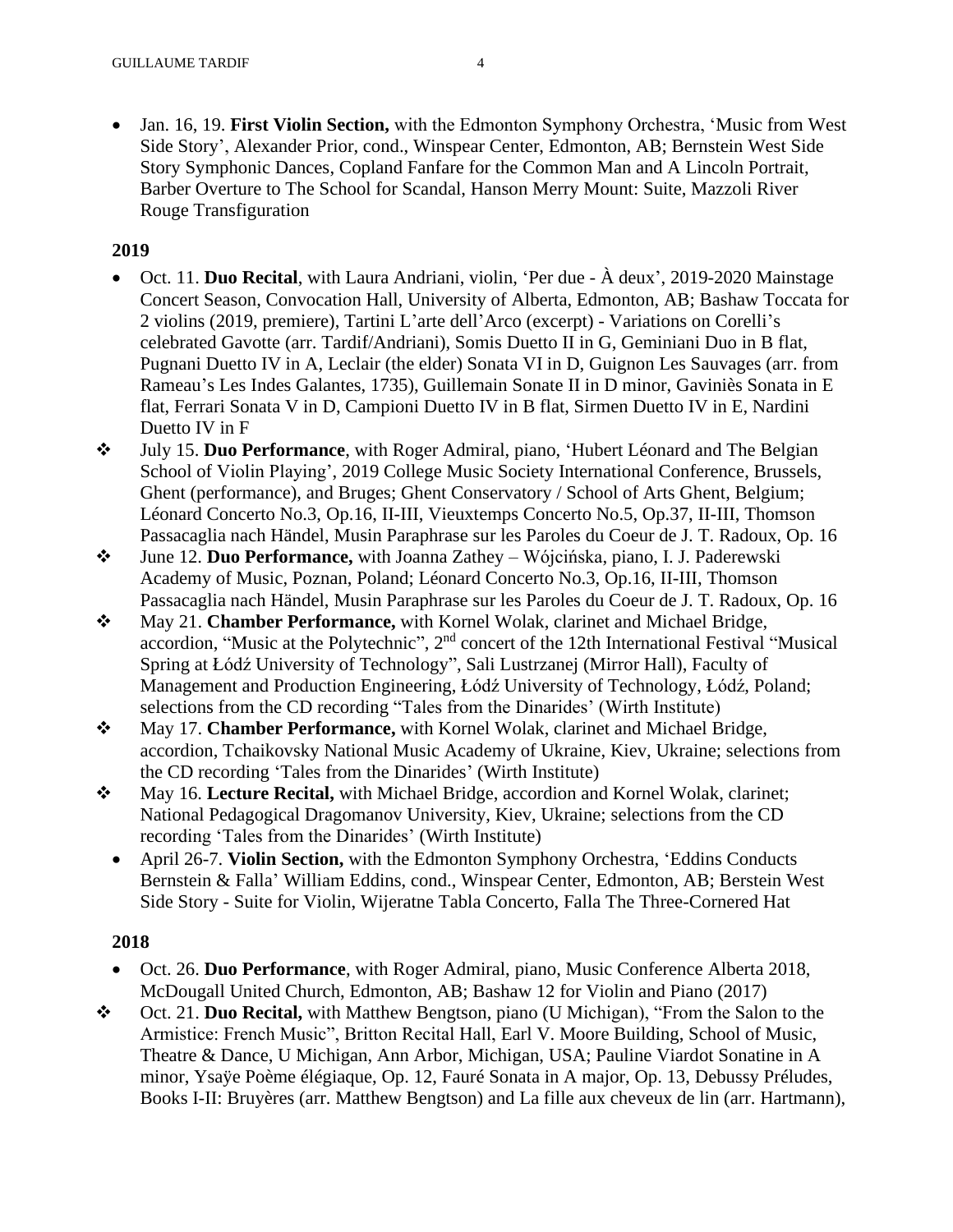Minstrels (arr. Debussy), Debussy Sonata for violin and piano (also programmed, piano solo - Fauré Nocturne No. 13 in B minor)

- Oct 12. **Chamber Music**, with selected players from the USA and Canada (organized by Mike Harley, U of South Carolina), 2018 College Music Society National Conference, Vancouver, BC; John Luther Adams Ten Thousand Birds
- Oct. 11. **Duo Performance,** with Roger Admiral, piano, 2018 College Music Society National Conference, Vancouver, BC; Bashaw 12 for Violin and Piano (2017)
- Sept. 28-29. **First Violin Section,** with the Edmonton Symphony Orchestra, 'Mozart and Bruckner', Alexander Prior, cond., Winspear Center, Edmonton, AB; Bruckner Symphony No. 9
- Sept. 21. **Duo Recital,** with Matthew Bengtson, piano (U Michigan), From the Salon to the Armistice: French Music, 2018-2019 Mainstage Concert Season, Convocation Hall, University of Alberta, Edmonton, AB; Pauline Viardot Sonatine in A minor, Ysaÿe Poème élégiaque, Op. 12, Fauré Sonata in A major, Op. 13, Debussy Préludes, Books I-II: Bruyères (arr. Matthew Bengtson) and La fille aux cheveux de lin (arr. Hartmann), Minstrels (arr. Debussy), Debussy Sonata for violin and piano (also programmed, piano solo - Fauré Nocturne No. 13 in B minor)
- Sept. 2. **Chamber Music,** with Double-Double Duo: Kornel Wolak, clarinet, and Michael Bridge, accordion, 'Tales from the Dinarides', Wirth Institute 20 Years, Austrian Centers Meeting, artsPlace, Canmore, AB; selections from the trio's CD recording 'Tales from the Dinarides' (Wirth, 2017)
- Sept. 1. **Duo Performance,** with Jacques Després, piano, 'Two Decades Celebrating the Music of Central Europe', Wirth Institute 20 Years, Austrian Centers Meeting, Convocation Hall, University of Alberta, Edmonton, AB; Mozart Violin Sonata in B-flat major, K. 378
- Aug. 31. **Chamber Music,** with Double-Double Duo: Kornel Wolak, clarinet, and Michael Bridge, accordion, Wirth Institute 20th Anniversary Banquet, Muttart Conservatory, Edmonton, AB; Ichmouratov Tales from the Dinarides (commissioned work dedicated to the trio, 2017)
- ❖ **Brazil Tour: Chamber Music,** with Felipe Avellar de Aquino, cello and Lena Johnson, piano; Tchaikovsky Valse-Scherzo for violin and piano, Op. 34, Trio for piano, violin and cello in A minor, Op. 50 (also including Romance for piano in F Minor, Op. 5, Tchaikovsky Sentimental Waltz for cello and piano, Op. 51, No. 6)
	- o Aug. 22. Espaço Guiomar Novaes (Sala Cecília Meireles), Rio de Janeiro
	- o Aug. 20. Casa Thomas Jefferson ASA Sul, Brasília
- ❖ Aug. 10-17. 2º Festival Internacional de Música de Câmara PPGM-UFPB, 'Dialogues between Music and Literature', Sala de Concertos Radegundis Feitosa – UFPB (Universidade Federal da Paraíba), João Pessoa, Brazil
	- o Aug. 17. **Chamber Music**, with Lena Johnson, piano, Concert No. 8; Tchaikovsky Valse-Scherzo for violin and piano, Op. 34
	- o Aug. 16. **Chamber Music,** with Felipe Avellar de Aquino, cello and Lena Johnson, piano, Concert No. 6; Tchaikovsky Valse-Scherzo for violin and piano, Op. 34, Trio for piano, violin and cello in A minor, Op. 50
	- o Aug. 14. **Solo Performance,** Concert No. 4; Béla Bartók Sonata for solo violin (1944), Fuga and Presto
- ❖ Aug. 4. **Concerto**, with João Pessoa Municipal Orchestra, cond. Laércio Sinhorelli Diniz, Ariano Suassuna Cultural Center - Celso Furtado Hall, João Pessoa, Brazil; Tchaikovsky Violin Concerto in D major Op. 35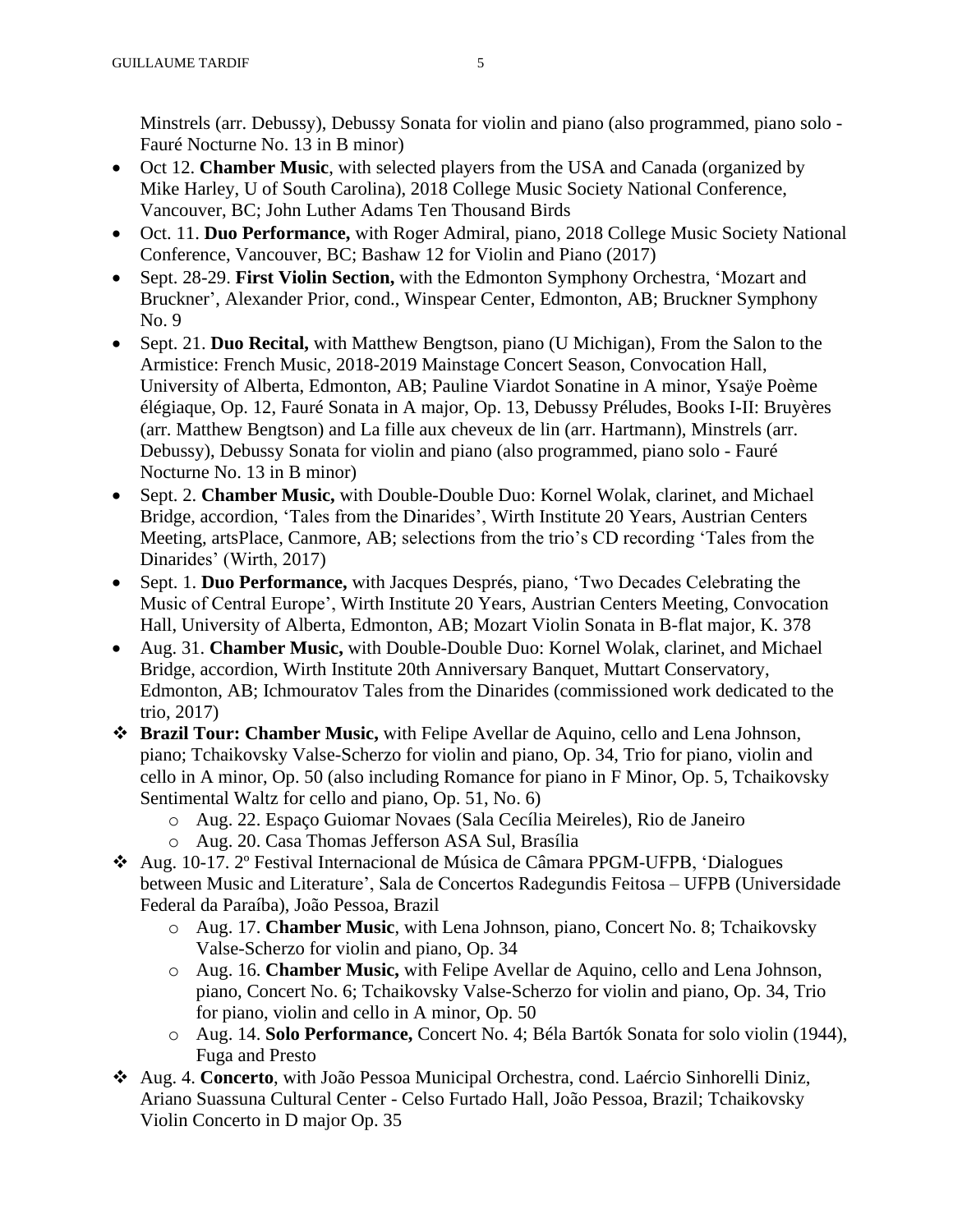- July 19/22. **Duo Recital,** with Theodor Chow, piano, 'Dare to Discover Music', Edmonton City Hall, Edmonton, AB; Tchaikovsky Valse-Scherzo Op. 34 and Violin Concerto in D major Op. 35
- July 16-20. Alberta Summer Suzuki Institute 2018, Edmonton, AB
	- o July 18, **Duo Performance,** with Theodor Chow, piano, 'Alberta Suzuki Summer Institute Faculty Showcase', Convocation Hall, University of Alberta, Edmonton, AB; Tchaikovsky, Violin Concerto in D major Op. 35, II-III
	- o July 20. **Director,** Alberta Suzuki Institute Student Ensembles, Edmonton City Hall, Edmonton, AB; in a program including Corelli, Mozart, Holst, Hindemith, and Johow
- July 16. **Duo Recital,** with Jacques Després, piano, 'Dare to Discover Music', Edmonton City Hall, Edmonton, AB; Mozart Violin Sonata in B-flat major, K.378, Images, 1ere série (J. Després), Bartók Sonata for solo violin, Sz117 (G. Tardif), Debussy/Heifetz Beau Soir
- May 17. **First Violin Section,** with the Edmonton Symphony Orchestra, 'Great Russian Ballet', Alexander Prior, cond., Winspear Center, Edmonton, AB; Tchaikovsky Excerpts from The Nutcracker, Prokofiev Excerpts from Romeo and Juliet
- May 13. **Orchestra Performance,** 'Celebrating 88 Keys', Inaugural Piano Concert of the UofA's New Steinway D Grand Piano, Convocation Hall, University of Alberta, Edmonton; Gershwin Rhapsody in Blue (arr. Grofé)
- May 12. **First Violin Section,** with the Edmonton Symphony Orchestra, **'**Brahms & Barber', Bernd Glemser, piano, and Alexander Prior, cond., Winspear Center, Edmonton, AB; Brahms Piano Concerto No. 2, Barber Symphony No. 1, Miller Palimpsest
- May 11. **Concertmaster and soloist**, Grande Prairie 'Symphony and Singing in the City', People's Church, Grande Prairie, AB; varied program
- Mar. 9. **Duo Performance**, with Roger Admiral, piano, Mainstage Concerts: Faculty Composers, Echo of Nothing, Timms Centre, University of Alberta, Edmonton, AB; Bashaw 12 for Violin and Piano (2017)
- ❖ Feb. 20. **Guest soloist**, with the Washburn University Symphony Orchestra, cond. Martha Placeres, White Hall, Washburn University, Topeka, KS, USA; Beethoven Romance for Violin and Orchestra No. 2 in F major, Op. 50, Paganini Violin Concerto No. 2, Op. 7 - Rondo 'La Campanella'
- ❖ Feb 18. **Duo Recital**, with Jenny Grégoire, violin, and Hyunhee Byun, piano (also live video streamed), Moody Music Building Concert Hall, University of Alabama, Tuscaloosa, AL, USA; Scarlatti/Heifetz Sonatina, Scarlatti/Heifetz 3 Pieces (Menuetto, Andante, Allegro), Ferrari Duet VI, Nardini Duet IV - La Caccia, Paganini Violin Concerto No. 2, Op. 7 - Adagio and Rondo 'La Campanella', Beethoven Romance for Violin and Orchestra No. 2 in F major, Op. 50 (arrangement with piano), Elgar La Capricieuse – Morceau de Genre, MacMillen Barcarole, Gershwin/Dushkin Short Story, Milhaud/Lévy Saudades do Brazil – Corcovado, Sumare, Ipanema, Kupkovič Souvenir
- Jan. 13. **Duo Recital**, with Roger Admiral, piano, 'Violinissimo III', Mainstage Concerts, Convocation Hall, University of Alberta; Scarlatti/Heifetz Sonatina in D major, Minuetto in Bflat major, Andante in f minor (from Suite XXXVIII), Allegro in F major (from Suite XXXVII), Tartini/Léonard Fugues in G major and A major (from the Sonatas), Paganini Concerto No. 2 in B Minor, Op. 7, Elgar La capricieuse - morceau de genre, Alard Cavatine, Air varié, and Boléro (from 15 Pièces caractéristiques), MacMillen Barcarole, Gershwin/Dushkin Short Story, Milhaud/Lévy Corcovado, Sumare, Ipanema (from Saudades do Brazil), and Kupkovič Souvenir (from Fantasy K)
- Jan. 11. **Same**, Augustana Campus Chapel, University of Alberta, Camrose, AB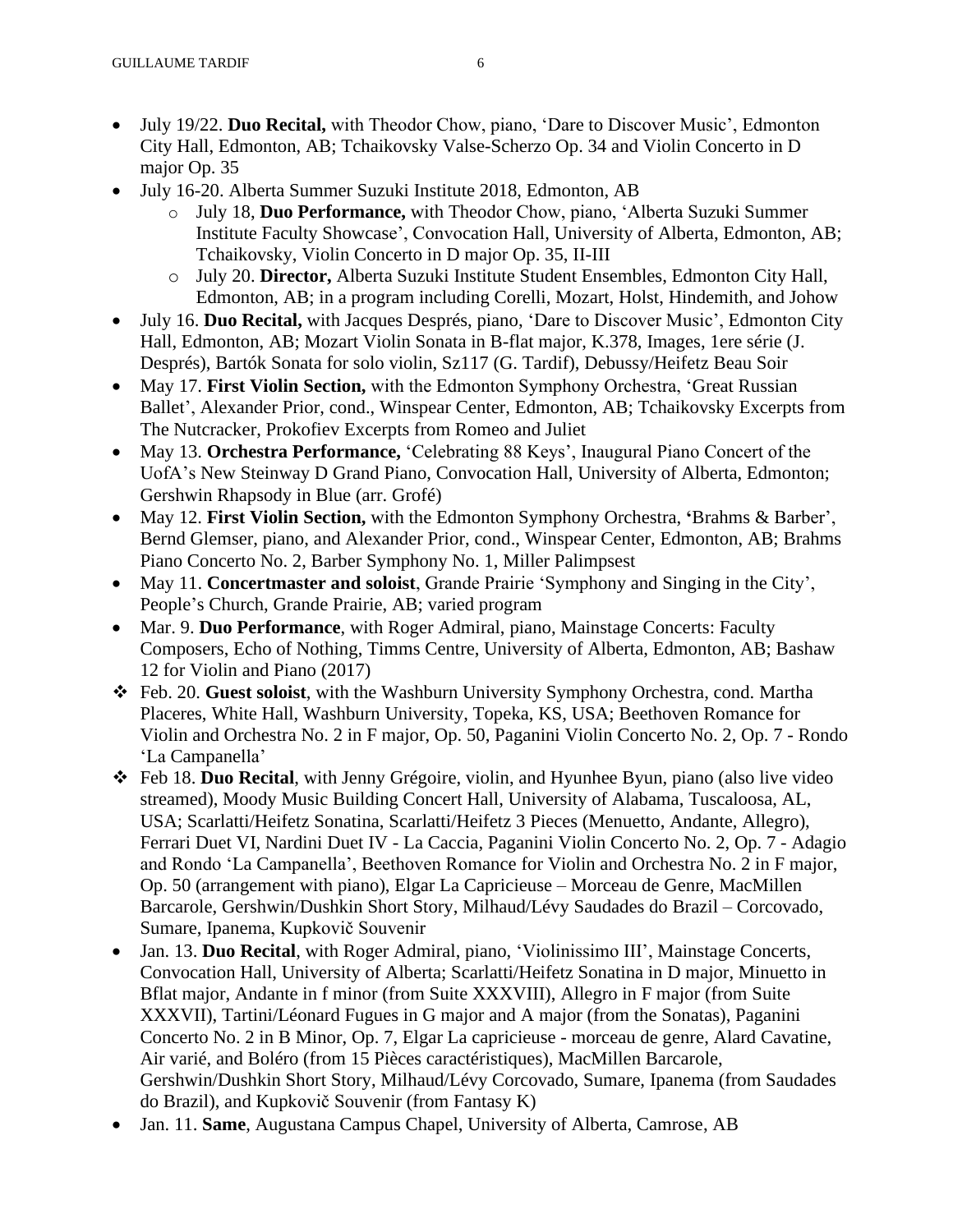- Dec. 13. **Duo Recital**, with Janusz Wawrowski, violin (University of Warsaw, Poland), Convocation Hall, University of Alberta; solo works (Wawrowski); duet works - Leclair Sonata No. 5 in E minor (from 6 Sonatas for 2 Violins, Op.3), Duranowski Duet No. 1 in A major and Duet No. 3 in G minor (from 6 Violin Duets, Op.1), Wieniawski Etudes-Caprices, Op.18, Nos. 6, 8, and 4
- Nov. 26. **Duo Recital**, 'Mozart's Salon: Duo Sonatas for Fortepiano and Violin', with Andrea Botticelli, fortepiano, inaugural concert, Da Camera Toronto, Seeley Hall, Trinity College, U of Toronto; Mozart Sonatas K. 306 and 379, Variations 'Hélas, j'ai perdu mon amant'
- Nov. 15. **Lecture-Recital,** with Laura Andriani, violin, 'Musique et pouvoirs: L'Evolution du Violon dans l'Europe du XVIII siècle', as part of the 2017 Montreal Bach Festival and the series 'Politique et musique', organized by the Departments of Anthropology and Political Science, Université de Montréal, Montréal, Québec; Duets by French and Italian violinistscomposers
- Nov. 4. **Chamber Music**, with Double-Double Duo: Kornel Wolak, clarinet, and Michael Bridge, accordion, CD Release Concert – 'Tales from the Dinarides', Convocation Hall, University of Alberta, in partnership with the Wirth Institute
- Oct. 27. **Director and soloist**, with Cristian Neacsu, Qian Yin, and Anele Mhlahlo, violins, ASA Honour String Orchestra, Music Conference Alberta 2017, Sheraton Red Deer Hotel, Red Deer, AB; Vivaldi Concerto for 4 Violins and Cello in B minor, RV 580
- Sept. 10. **Duo Performance,** with Jeanne Yang, piano, joining several featured performers for 'Mysterious Barricades', A Cross-Canada Concert for Suicide Awareness, Prevention and Hope (live streamed by CBC), Convocation Hall, University of Alberta; Mozart Violin Sonata in F, K. 376, II
- ❖ July 30-Aug. 11. Global Summer Institute of Music, Virginia Commonwealth University, Richmond, Virginia, USA
	- ❖ Aug. 10. **Concertmaster**, with GSIM festival orchestra, cond. Daniel Myssyk, W.E. Singleton Center for the Performing Arts Concert Hall; works by Beethoven, Duvernoy, Stamitz, Mendelssohn
	- ❖ Aug. 4. **Duo Performance**, with Magda Adamek, piano, Virginia Museum of Fine Arts; Wieniawski Capriccio-Waltz
	- ❖ July 31. **Solo Performance**, W.E. Singleton Center for the Performing Arts Concert Hall; Ernst 'Last Rose of Summer' Variations
- ❖ July 15. **Solo Performance**, Victoria University School of Music, Wellington, New Zealand; Bashaw Seven Movements for Solo Violin
- ❖ July 13. **Solo Performance**, 2017 College Music Society International Conference, Sydney Conservatorium Workshop Hall, Australia; Bashaw Seven Movements for Solo Violin
- ❖ May 12. **Concertmaster and soloist**, Grande Prairie 'Symphony and Singing in the City', People's Church, Grande Prairie, AB; Gardel-Williams Tango por una Cabeza (soloist), varied program
- ❖ Apr. 6. **Duo Recital,** with Laura Andriani, violin, 'Gli allievi di Tartini e il repertorio per Duo' at the conference 'La tradizione violinistica italiana: 1650-1850', Ridotto del Teatro Masini, Faenza, Italy; Paganelli Sonata VI, Campioni Duetto IV, Nardini Duetto IV, Pugnani Duetto I, Naumann Duett III, Sirmen Duetto IV, Op. 5, No. 4
- ❖ Apr. 1. **Duo Performance**, with Laura Andriani, violin, Sala Ghislieri (formerly the Oratorio di Santa Croce), Academia Montis Regalis (Early Music), Mondovi, Italy; Pugnani Duetto I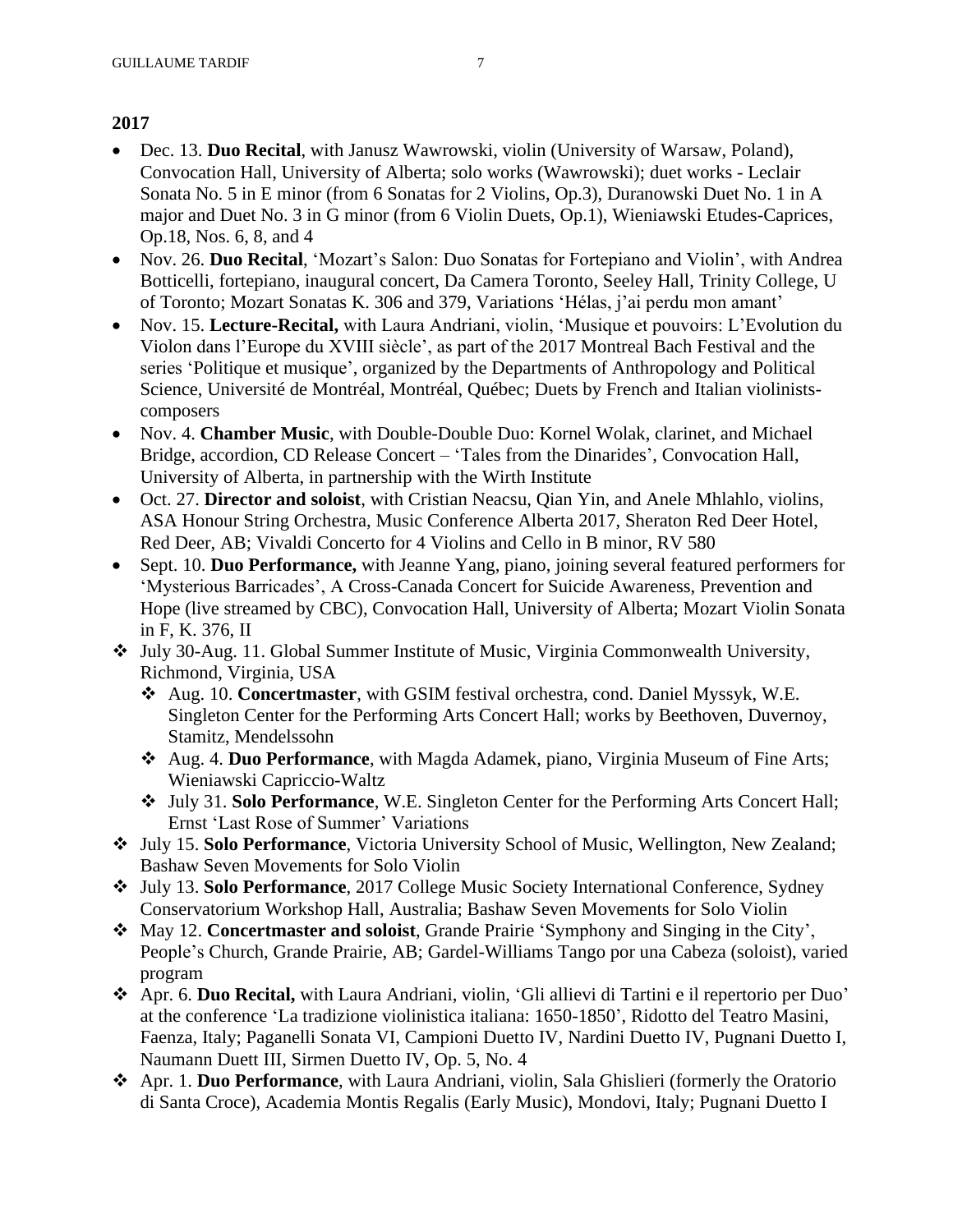- Feb. 15. **Duo Performance**, with Boris Konovalov, piano, Faculty Recital, International Festival of Russian Music, Tom Lee Concert Hall, Vancouver, BC; Beethoven Sonata No. 9 'a Kreutzer'
- Jan. 27. **Solo Performance**, as part of 'Open Studios: Music Curated by Guillaume Tardif', Banff Musicians in Residence Program (Winter 2017), Rolston Hall, Banff Centre, Banff, AB; Bashaw Seven Movements for Solo Violin

- ❖ Nov. **Brazil Tour: Chamber Music,** with Felipe Avellar de Aquino, cello, and José Henrique Martins, piano; Ravel Piano Trio; Brahms Concerto for Violin, Cello, and Piano in C major, Op. 56
	- ❖ Nov. 5 Departamento de Música da Universidade Federal da Paraíba, UFPB (Universidade Federal da Paraíba), João Pessoa
	- ❖ Nov. 7 Escola Técnica de Artes, UFAL (Universidade Federal de Alagoas), Maceió
	- ❖ Nov. 9 Escola de Música, UFRJ (Universidade Federal do Rio de Janeiro), Rio de Janeiro
	- ❖ Nov. 10 Instituto Villa-Lobos, UNIRIO (Universidade Federal do Estado do Rio de Janeiro)
- Oct. 21. **Duo Recital**, with Viktoria Reiswich-Dapp, piano, Music Conference Alberta, 'Arranging and Transcribing for the violin and piano: A closer look at selections by Jascha Heifetz', Harvie Theater, Banff Centre for Arts & Creativity, Banff, AB; Saint-Saëns The Swan, Debussy Golliwog's Cakewalk, Poulenc Mouvements perpétuels, Ravel Valses nobles et sentimentales (6 & 7), and Milhaud Brazileira (III, from Scaramouche, Op. 165)
- ❖ July 12. **Duo Performance**, with Vivian Cheng (HK), piano, Faculty Recital, Semper Music International Festival, Seis Town Hall, Völs am Schlern, Italy; Wieniawski Fantasia on Themes from Gounod's 'Faust', Op. 20
- ❖ June 17 July 3. **European Tour: Chamber Music,** with Double-Double Duo: Kornel Wolak, clarinet, and Michael Bridge, accordion; arrangements of Vivaldi 'L'estate' (Summer); Brahms Hungarian Dances Nos. 1 and 5; Smetana 'The Moldau'; Chopin Waltz in D-flat; Chopin Mazurka in B-flat Major; Ichmouratov 'Tales from the Dinarides' (commissioned); Lutoslawski Five Dance Preludes; Brahms Rondo alla Zingarese, from Piano Quartet, Op. 25; Marchetti 'Fascination'; Luiz Bonfa 'Black Orpheus'; Errol Garner 'Misty'; Ellington 'Stompin' at the Savoy'
	- ❖ July 1-3. **3 performances** 10ème Festival International de l'Accordéon en Lorraine; Vandœuvre-lès-Nancy, salle des Fêtes (July 1), Guenange, Salle Voltaire (July 2), Homécourt, Centre Culturel Pablo Picasso (July 3), France
	- ❖ June 29. Chapelle Saint-Libert, Tours, France
	- ❖ June 28. Chapelle de l'Hôpital Bretonneau, Tours, France
	- ❖ June 26. with the Filharmonia Kameralna im. Witolda Lutosławskiego w Łomży, cond. Jan Miłosz Zarzycki, Muzeum Diecezjalnym, Łomża, Poland; Vivaldi 'L'estate' (Summer)
	- ❖ June 23. Concert for 'Wroclaw 2016 Traces of Multiculturalism in Central Europe', Marianum Oratorium, University of Wroclaw, Poland
	- ❖ June 19. The Chopin Centre Series, Szafarnia, Poland
	- ❖ June 17. Sala Arkadowa, Włocławek, Poland
- June 14. **Same**, house concert, Toronto, ON
- June 13. **Same**, U of Toronto Mississauga, ON
- June 12. **Radio Performance,** announcing European Tour, Radio Polonia Toronto 100.7FM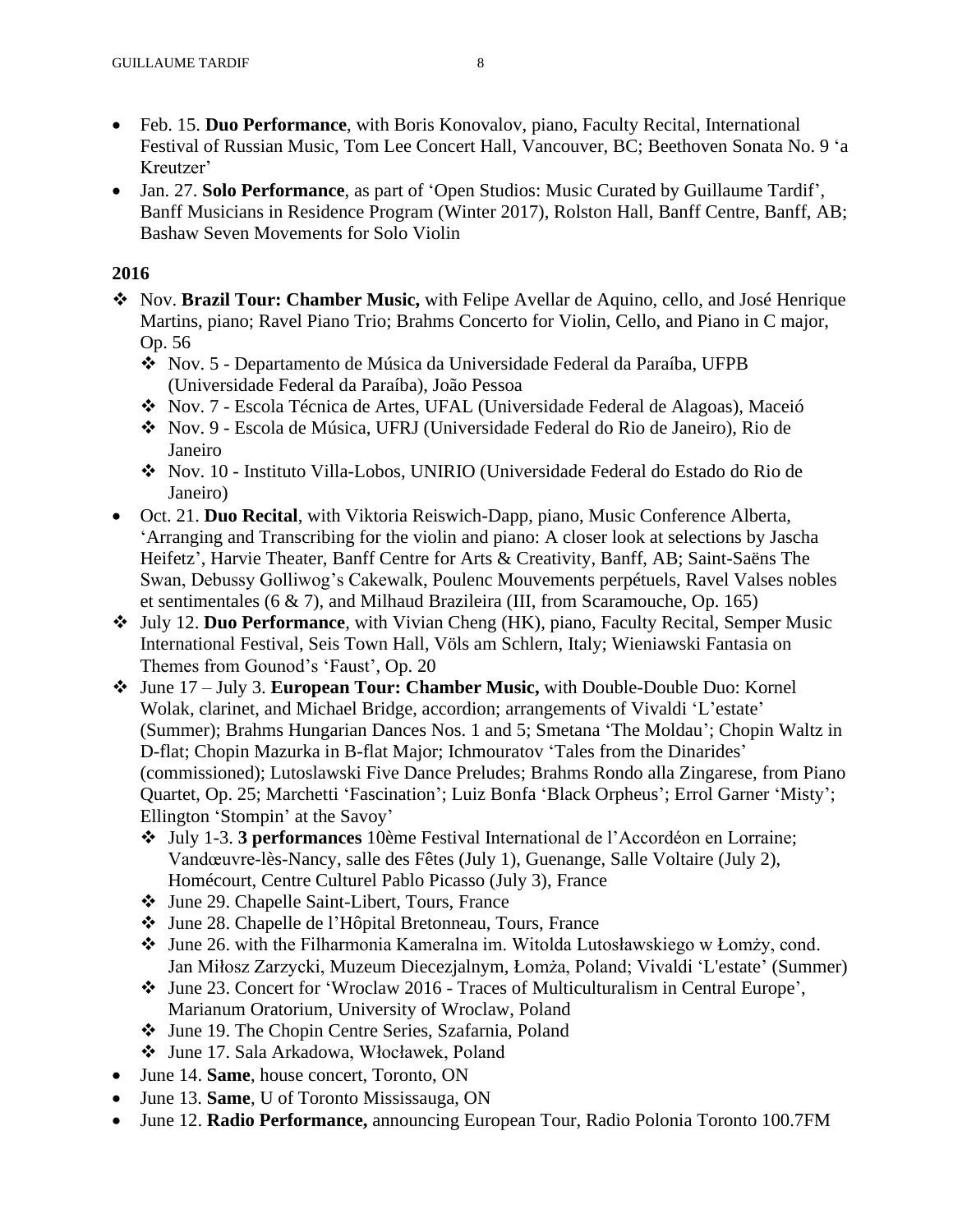- June 12. **Same,** house concert, Toronto, ON
- May 21. **Same**, house concert, Toronto, ON
- May 20. **Chamber Music,** Walter Hall, University of Toronto, Toronto, ON; Brahms Rondo alla Zingarese
- May 13. **Concertmaster and soloist**, Grande Prairie 'Symphony and Singing in the City', People's Church, Grande Prairie, AB; Theme from The Godfather (soloist), varied program
- May 5. **Same** as May 21, as 'A Benefit Concert for Ecuador', in collaboration with the Wirth Institute for Austrian and Central European Studies, Convocation Hall, University of Alberta, with video message from the Ambassador to Ecuador
- May 2. **Duo Recital,** with Viktoria Reiswich-Dapp, piano, Edmonton Lifelong Learners Association 15<sup>th</sup> Anniversary Concert, Education Building, University of Alberta; Wieniawski Faust-Fantasia, Beethoven Violin Concerto, I
- Apr. 30. **Concertmaster,** 'Spring 20th Anniversary Concert', Ariose Women's Choir, cond. Jolaine Kerley, with the Enterprise Quartet, McDougall United Church, Edmonton, AB; Rheinberger Mass Op. 109
- Apr. 17. **New Music**, with the Enterprise Quartet, cond. A. Talpash, Graduate Composers' Concert: works for string quartet and septets, Convocation Hall, University of Alberta; Mark Segger 'Con Hall' and 'Two Movements for Seven Musicians', William Northlich 'Iridescent Hemorrhage' and 'The Impairment Engineers'
- Apr. 16. **Duo Recital**, with Trevor Sanders, guitar, St. Albert Chamber Music Society Recital Series, St. Albert, AB; Paganini Centone di Sonate No. 1, Op. 64, Paganini Grande Sonata, Op. 35, Romanza, Giuliani Duetto Concertante, Op. 52, Paganini Carnival of Venice, Op. 10 (arr. Tardif/Sanders), Faure Pavane (arr. T/S), de Falla Siete Canciones Populares Españolas, 1, 7, 5, 4, Sarasate Zapateado (arr. T/S), Sarasate Malaguena, (arr. T/S), Sarasate Romanza Andaluza, Op. 22 (arr. T/S), Sarasate Carmen Fantasy, Op. 25 (arr. T/S)
- Mar. 16. **Chamber Music**, XIA Quartet, with the Enterprise Quartet, Convocation Hall, University of Alberta; Mendelssohn Octet Op. 20
- Feb. 20. **Chamber Music**, 'Stabat Mater Songs of Mary', with A Joyful Noise and Excentrica choirs, cond. T. Worthington, and the Enterprise Quartet, All Saints' Anglican Cathedral, Edmonton, AB; Pergolesi Stabat Mater, Casals selection
- Jan. 24. **Concerto and Direction,** with Yue Deng and the UofA String Camerata, 50<sup>th</sup> Anniversary Celebration of the Department of Music, Atrium, Winspear Centre, Edmonton, AB; Bach Concerto for 2 violins
- Jan. 22. **Duo Recital**, with Mathew Walton, piano, 'Violinissimo II', Collins Recital Hall, Grande Prairie Regional College, Grande Prairie, AB; works by Liszt-Hubay, Chopin-Auer, Schumann-Auer, Vieuxtemps, Beethoven-Auer, Schubert-Wilhelmj, Wieniawski (2nd Polonaise, Rondo Elegant), Bazzini (Op. 26), Ernst (Otello), Tchaikovsky-Auer, and Bach (with Kathy Park, violin)
- Jan. 15. **Same**, with Roger Admiral, piano, Mainstage Concert Series, Convocation Hall, University of Alberta

- Dec. 17. **Chamber Music**, with the Enterprise Quartet, 'Advent Recital Series', Robertson-Wesley United Church, Edmonton, AB; Beethoven Op. 74, Mendelssohn Op. 81, Corelli Concerto for the Night of Christmas (arr.)
- Dec. 13. **Chamber Music**, with the Enterprise Quartet, Theatre, Whitemud Crossing Library, Edmonton, AB; Beethoven Op. 74, Mendelssohn Op. 81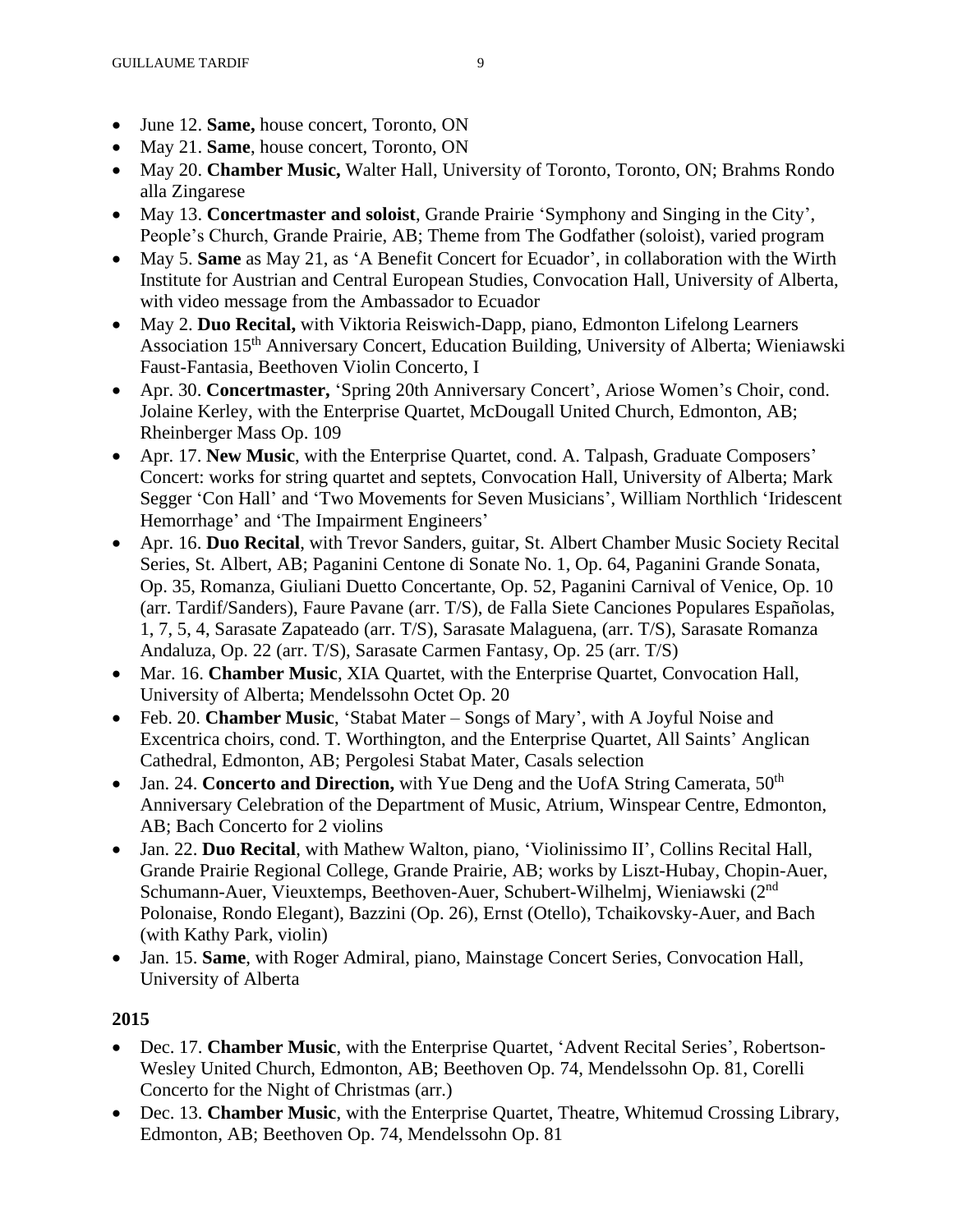- Dec. 6. **Concerto,** with the Burman University Chamber Orchestra, cond. Cristian Neacsu; Assembly Hall, Burman University, Lacombe, AB; Beethoven Concerto Op. 61
- ❖ Nov. 19. **Duo Recital,** with Alison Minkus, piano, as part of the conference 'Paganini's Shadow. Heinrich Wilhelm Ernst (1814-1865) and the Phenomenon of Virtuosity in the Field of Production - Reproduction - Reception', Universität Göttingen, Germany; Ernst Elégie, 'The Last Rose of Summer', 'Der Erlkönig', and Bashaw 'Buzz', from Seven Movements for Solo Violin
- Nov. 6. **Duo Recital,** with Trevor Sandor, guitar, Edmonton Classical Guitar Society 20th Anniversary Concert, Muttart Hall, Alberta College, Edmonton, AB; Borowski Adoration, Sarasate Zapateado, Paganini Il carnevale di Venezia, de Falla 7 Canciones populares Españolas
- Nov. 4. **Duo Recital,** with Trevor Sanders, guitar, and Alison Minkus, piano, Edmonton City Hall, Edmonton, AB; same as Nov. 6 and Nov. 19 combined, without Bashaw
- ❖ Oct. 28. **Duo Recital and Chamber Music,** with Luis Cartuche, clarinet and Fermin Salaberri, piano; Gala concert, Festival Internacional de Música, Loja, Ecuador; Wieniawski Faust Fantasy, Ernst 'The Last Rose of Summer' Variations, Sarasate Zapateado, Bashaw Seven Movements for Solo Violin (excerpt), Milhaud Suite Op. 57b
- Oct. 18. **Duo Recital,** with Roger Admiral, piano, 'Contemporary Canadian', Mainstage Series, Convocation Hall, University of Alberta; Lee 'Duo Solista', Bashaw Seven Movements for Solo Violin (complete, world premiere), Panneton '…sur ces décombres et floraisons nouvelles'
- Oct. 10. **Chamber Music**, memorial concert for Tanya Prochazka, with Aaron Au, violin, Sue Jane Bryant, viola, Rosanne Hunt and Amy McClary, cellos. Convocation Hall, University of Alberta; Schubert String Quintet in C major, II
- Sept. 26. **Duo Performance**, memorial service, with Jean-Eudes Beaulieu, organ, St-Thomas d'Aquin, Quebec City, QC; Fauré songs (arr. GT), Tartini Andante, Bach Largo and Siciliano, Massenet Meditation from 'Thais', Catalani 'Ebben Ne andro lontana'
- Sept. 11. **Chamber Music,** with the Enterprise Quartet, as part of **'**Brussels:1900:Vienna' International Conference, Edmonton City Hall; Jongen Quartet No. 2, Ysaÿe Extase, Op. 21 (4ème Poème, version for 2 violins by the composer), Zemlinsky Quartet No. 2, III, IV, V
- Aug. 25. **Chamber Music and Duo Performance,** with Enterprise Quartet and guests Bailey Cameron, soprano and Viktoria Reiswich-Dapp, piano, 'L'invitation: A Late Afternoon Concert', Edmonton City Hall; Handel Concerto Grosso Op. 6, No. 2, Handel 'Lascia ch'io pianga', Wagner 'Im Treibhaus' and 'Träume' (arr. GT), Duparc 'L'invitation au voyage', Wieniawski Faust-Fantasia, Wolf Italian Serenade
- July 28. **Chamber Music,** with J. Blackman, D. Visentin, and P. Kiffner, Faculty concert, Salt Spring Chamber Music Festival, ArtSpring, Salt Spring Island, BC; Mendelssohn Op. 80
- July 27. **Concerto,** with Salt Spring Festival Orchestra, cond. Kai Gleusteen, ArtSpring, Salt Spring Island, BC; Wieniawski Faust-Fantasy (re-orch. GT)
- June 24. **Concertmaster,** with the Enterprise Quartet and others, cond. M. Massey, All Saints' Anglican Cathedral, Edmonton, AB; Bach The Well-Tempered Clavier (Book I, re-orch by M. Massey)
- June 19. **Duo Recital,** with Trevor Sanders, guitar; Edmonton Country Club, Edmonton, AB
- May 30. **Solo Performance,** as part of 'The Creation Experience', with dancers from Alberta Ballet, J. Grand-Maître, choreographer; Alberta Gallery of Art, Edmonton, AB; Bashaw 'Buzz' from Seven Movements for Solo Violin [\(www.youtube.com/watch?v=OpV9Htbhlmk\)](http://www.youtube.com/watch?v=OpV9Htbhlmk)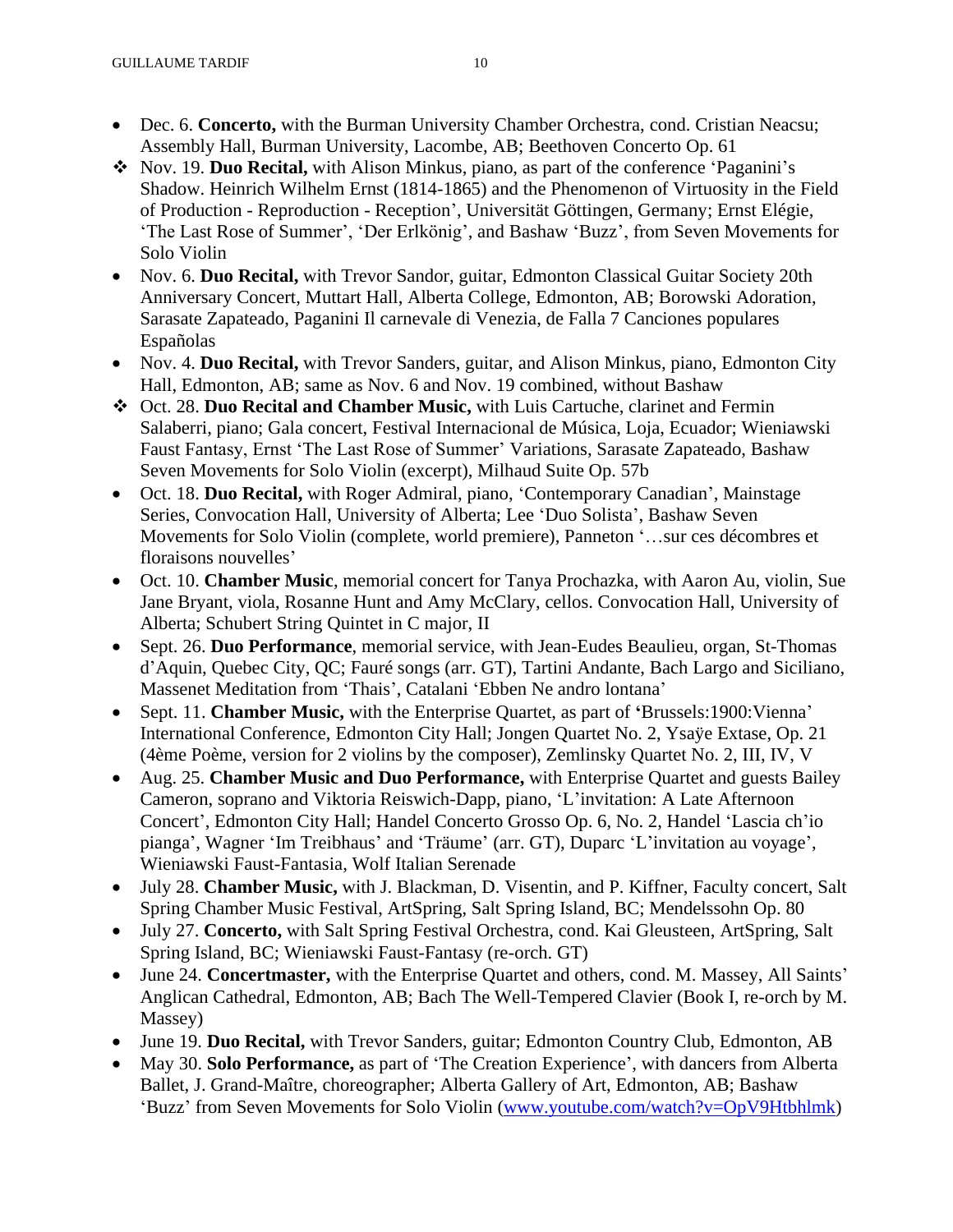- May 8. **Concertmaster,** 'Singing and Symphony in the City', cond. T. Worthington, People's Church, Grande Prairie, AB.
- Apr. 3. **Concertmaster**, 'Pro Coro at the Winspear', cond. M. Zaugg with ProCoro and the Madrigal Singers, Enmax Hall, Winspear Centre, Edmonton, AB; Bach Christ lag in Todesbanden, BWV 4, Rheinburger Stabat Mater, P. Mealor Stabat Mater
- Mar. 19. **Duo Performance,** with Viktoria Reiswich-Dapp, piano, Gala event, signing of partnership between Franz-Schubert-Institut (Baden bei Wien), Wirth Institute, and the Department of Music, University of Alberta; Timms Centre for the Arts, University of Alberta; Schubert selections, arr. by F. Kreisler and A. Hartmann
- Mar. 13. **Chamber Music,** with the Enterprise Quartet, Gala event, Kule Institute, Timms Centre for the Arts, University of Alberta; Ukrainian traditional selections (arr. GT)
- Mar. 8. **Chamber Music,** with the Enterprise Quartet, 'The Revolutionary Spirit', Edmonton City Hall; Boccherini String Quintet G. 275, III, Cherubini Quartet No. 1, Beethoven Op. 95
- Feb. 15. **Chamber Music,** with Kornel Wolak, clarinet and the Enterprise Quartet, 'An Evening of Clarinet and Strings', Convocation Hall, University of Alberta; Brahms Clarinet Quintet, Gershwin-Silverman Five Songs for Clarinet and String Quartet, and other selections
- Jan. 16. **Duo Recital**, with Trevor Sanders, guitar, 'Paganini: Music for Violin and Guitar', Edmonton City Hall; Paganini Op. 3, Nos. 1, 2, and 4, Grand Sonata, Carnival of Venice, Moto Perpetuo, Tarantella
- Jan. 14. **Chamber Music**, with Mikolaj Warszynski, piano, and Enterprise Quartet, 'Chopin 2 nd Concerto – chamber version', Winspear Centre Studio, Edmonton, AB

- Dec. 4. **Outreach Performance**, with Trevor Sanders, guitar, YONA-Sistema (Edmonton), Mother Teresa Elementary School, Edmonton, AB; excerpts from Jan 16, 2015, program
- Nov. 3. **Solo Performance,** guest of the Professional Arts Coalition of Edmonton (PACE), Boyle Street Community Centre, Edmonton, AB; Ysaÿe Sonata No. 6
- Oct. 26. **Duo Recital,** with Trevor Sanders, guitar; Studio 2-7, Fine Arts Building, University of Alberta; same as Jan 16, 2015, without Tarantella, following lecture by Paganini scholar Philippe Borer (Switzerland)
- Oct. 24. **Duo Performance,** with Trevor Sanders, guitar, Prelude to the Music Alberta Conference Gala Concert, Winspear Centre, Edmonton, AB; Paganini 6 Sonatas, Op. 3, and Moto Perpetuo
- Oct. 23. **Chamber Music**, with the Enterprise Quartet and Trevor Sanders, guitar, for 'Prism' (a Department of Music Showcase), Winspear Centre, Edmonton, AB; Paganini Quartet Op. 4, No. 1 (arr. GT)
- Oct. 4. **Duo Recital**, with Roger Admiral, piano, 'Violinissimo', Music at Convocation Hall Series, University of Alberta; Ysaÿe 'L'Extase', Ysaÿe Sonata No. 6, Ysaÿe Valse-Caprice after Saint-Saëns, Debussy-Choisnel 'First Arabesque', Debussy-Roques 'La Fille aux Cheveux de Lin', Debussy-Hartmann 'La Fille aux Cheveux de Lin' and 'Minstrels', MacDowell-Hartmann 'To a Hummingbird', MacDowell-Saenger 'Scotch Poem', Chausson 'Poème'
- Sept. 30. **Same**; Edmonton City Hall
- July 27. **Concerto Performance,** with Cameron Ratte, violin, cond. K. Gleusteen (also violin); Salt Spring Chamber Music Festival Orchestra, Bach Concerto for 2 Violins in D minor, BWV 1043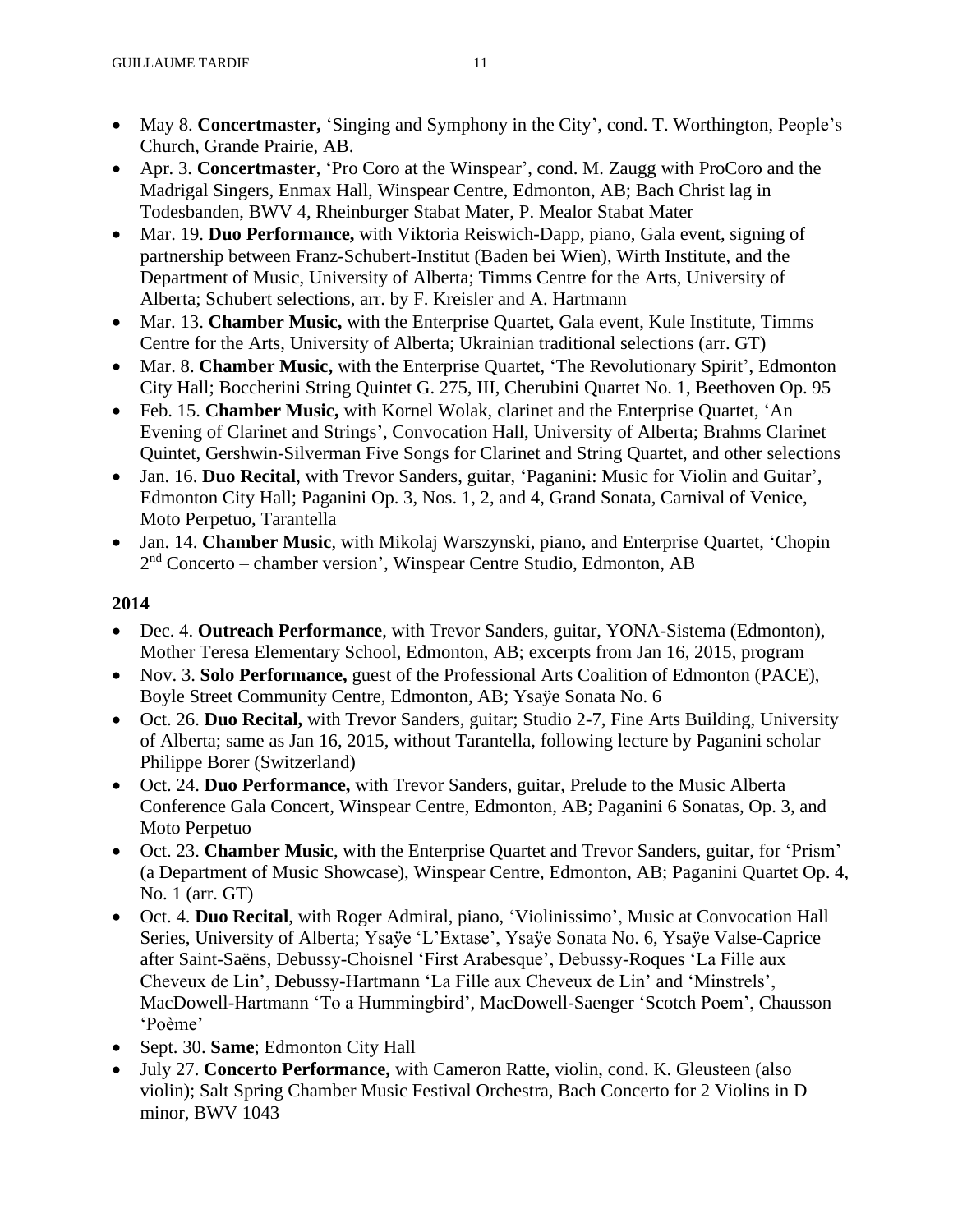- July 23. **Duo Performance,** with Catherine Ordronneau, piano; Faculty Recital, Salt Spring Chamber Music Festival, Salt Spring Island, BC; Ysaÿe Valse-Caprice after Saint-Saëns, Ysaÿe Solo Sonata No. 3 'Ballade'
- ❖ May 21-June 3. **California-China Tour**: **Duo Recitals,** with Yue Deng, violin; Leclair duets Op. 3, Nos. 5 and 6; Milhaud Duo, Archer 3 Duets, Mozart from Don Giovanni, Wieniawski Etudes-Caprices Nos. 1, 2, and 4
	- ❖ June 3. Shijiazhuang University, China
	- ❖ June 2. Hebei Art School and Shijiazhuang Technical University, China
	- ❖ May 31. Central Conservatory, Beijing, China
	- ❖ May 21. Meditation Mount, Ojai, Ca, USA; with Bashaw 'Buzz' from Seven Movements for Solo Violin
	- ❖ May 21. Outreach concert, Sierra Linda Elementary School, Oxnard, CA, USA
- ❖ May 17. **Duo Recital**, with William Corbett-Jones, piano; at his residence, San Francisco, CA; Mozart Sonata K.306, Grieg Sonata No. 3, Brahms-Joachim Hungarian Dances Nos. 2 and 3, Tchaikovsky Scherzo Op. 42, No. 3
- May 11. **Duo Recital**, same, with Janet Scott Hoyt, piano; Convocation Hall, University of Alberta
- May 2. **Duo performance**, with Edmund Agopian, violin; as part of the Alberta String Association Calgary Showcase, Craigie Hall, University of Calgary; Wieniawski Etudes Nos. 1, 2, 4
- Apr. 15. **Chamber Music, '**Graduate Composers' Concert: works for string quartet & septet with the Enterprise Quartet and others, cond. A. Talpash, Convocation Hall, University of Alberta; Focsaneaunu 'Coincidentia Oppositorum' (premiere), Three Contrasts (premiere), Israelsen 'KARAYN' (premiere), and SEPTICK (premiere), Arnáez 'Sobre cómo pintar en el tiempo' (premiere)
- Apr. 2. **Solo Recital,** Christ Church Anglican, Grande Prairie, AB; Bartók Ciaconna, Telemann 4 Fantasies, Ysaÿe 'Ballade', Rode 3 Etudes, Bashaw excerpt from Seven Movements for Solo Violin
- Mar. 23. **Concerto**, with Yue Deng, University Symphony Orchestra, cond. P. Dundjerski; Winspear Centre, Edmonton, AB; Martinů: Concerto for Two Violins No. 2, H. 329
- Mar. 22. **Same**, Daysville Theater, Daysville, AB
- Mar. 19. **Chamber Music**, with Yue Deng, violin and Mathew Walton, piano, 'Concerti for Two Violins', Edmonton City Hall; Vivaldi RV 512, RV 522, Martinů H. 329
- Mar. 17. **Chamber Music**, with the Enterprise Quartet and others, 'Words, Songs, and Strings: The Visions of Schönberg, Berg, and Bartók', sponsored by the Wirth Institute and the Department of Music, Convocation Hall, University of Alberta; demonstrations as part of a lecture with Dániel Péter Biró (University of Victoria), on the occasion of the book release of 'The String Quartets of Béla Bartók: Tradition and Legacy in Analytical Perspective' (Oxford University Press); Performance of Schönberg's Quartet No. 2, with Catherine Abele, soprano
- Mar. 7. **Solo Performance and Chamber Music**, 'Echos of the Unheard', Faculty Composer's concert, with Roger Admiral (piano), Allison Balcetis (saxophones), Rob Spady (clarinets); Timms Centre for the Arts, University of Alberta; Smallwood 'Skyward and Northern Hero' (premiere), Bashaw 'Modular I' and 'Buzz' (premiere), Hannesson 'pins' (premiere), Bashaw 'Loops – Five Shorts' (premiere)
- Feb. 8. **Duo Recital,** 'Moravian Composers', with Elias-Axel Pettersson, piano, Convocation Hall, University of Alberta; Ernst Élégie, 'The Last Rose of Summer', 'Der Erlkönig', Janacek Piano Sonata, Violin Sonata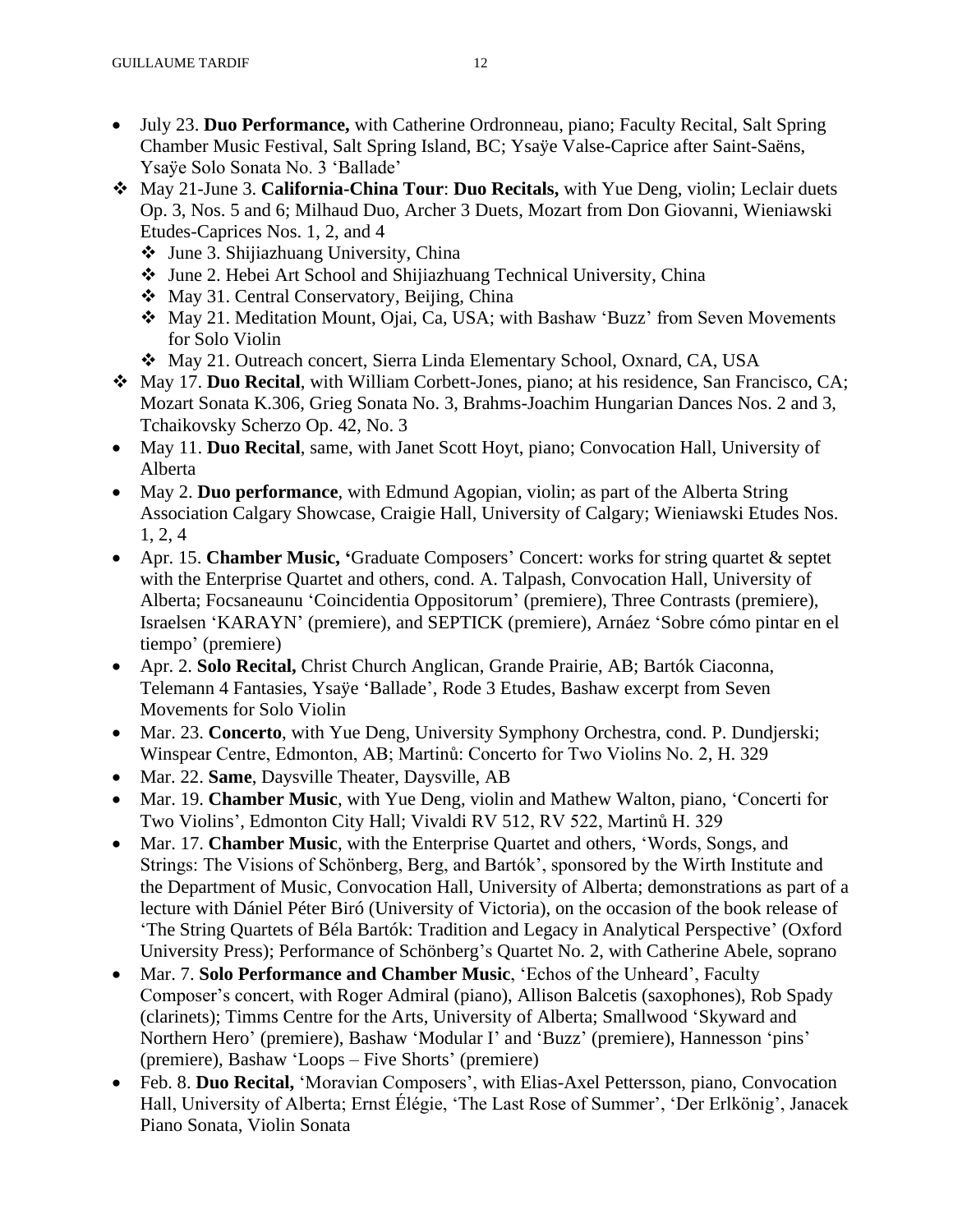• Jan. 19. **Concertmaster**, with Marnie Giesbrecht, harpsichord, and others, **'**On the Path to Bach', Convocation Hall, University of Alberta; J. S. Bach Concerti BWV 1063, 1064, and1065

- Dec. 13. **Chamber Music,** with the Enterprise Quartet, 'Pure Romantic II', Theater, Whitemud Crossing Library, Edmonton, AB; Mendelssohn Op. 13, Schumann Op. 41, No. 2
- Dec. 11. **Same,** Horowitz Theatre, University of Alberta
- Nov. 19. **Chamber Music**, with the Enterprise Quartet, 'Prussian Quartets III', Edmonton City Hall; Haydn Op. 50, No. 3 ('Prussian') and Mozart K. 590 ('Prussian')
- Nov. 18. **Same**, Atrium, Winspear Centre, Edmonton, AB
- Nov. 17. **Same,** Theater, Whitemud Crossing Library, Edmonton, AB
- Nov. 16. **Same,** for the Alberta String Association Workshop Weekend; Room 1-29, Fine Arts Building, University of Alberta
- Nov. 11. **Chamber Music,** with the Enterprise Quartet and guests, 'A War Memorial', Convocation Hall, University of Alberta; Beethoven Elegiac Song, Op. 118, Coulthard Quartet No. 2 'Threnody', A. Fisher 'Diary of a War Artist', Guilmant Symphony No. 1 (excerpt, arr.), Lavallée O Canada (arr. GT)
- Nov. 4. **Chamber Music,** with the Enterprise Quartet, 'Pure Romantic I', Convocation Hall, University of Alberta; Mendelssohn Op. 12, Schumann Op. 41, No. 1
- Nov. 3. **Same,** Edmonton City Hall
- Nov. 2. **Same,** Theater, Whitemud Crossing Library, Edmonton, AB
- ❖ Oct. 25. **Duo Recital**, with Roger Admiral, piano 'Opera Fantasies', Knuth Hall Series, San Francisco State University, San Francisco, CA, USA; Verdi-Alard Fantasy on La Traviata, Tchaikovsky-Auer Lensky's Aria from Eugene Onegin, Wagner-Wilhelmj Parsifal-Paraphrase, Gounod-Wieniawski Faust-Fantasy
- Oct. 24. **Chamber Music,** with the Enterprise Quartet, 'Prussian Quartets II', Edmonton City Hall; Haydn Op. 50, No. 2 ('Prussian') and Mozart K. 589 ('Prussian')
- Oct. 23. **Same,** Horowitz Theatre, University of Alberta
- Oct. 18. **Duo Recital**, with Roger Admiral, piano, 'Opera Fantasies', Music at Convocation Hall Series, University of Alberta; same as Oct. 25, with Mozart-Sarasate Fantasy on The Magic Flute, Donizetti/Saint-Lubin 'Sextet from Lucia de Lammermoor' (solo violin)
- Oct. 17. **Same**, Chapel, University of Alberta Augustana Campus, Camrose, AB
- Oct. 11-12. **Chamber Music (2 performances)**, with the Enterprise Quartet, for the Brian Webb Dance Company, Timms Centre, University of Alberta; Beethoven Op. 131 (with a fifth movement substitution by David Wall)
- Sept. 27. **Same as Oct. 17**; Edmonton City Hall
- Sept. 25. **Chamber Music,** with the Enterprise Quartet, 'Prussian Quartets I', Edmonton City Hall; Haydn Op. 50, No. 1 ('Prussian'), Mozart K. 575 ('Prussian')
- Sept. 23. **Same,** Atrium, Winspear Centre, Edmonton, AB
- Sept. 22. **Same,** Theater, Whitemud Crossing Library, Edmonton, AB
- Sept. 19. **Performance,** with Daniel Gervais, violin and Clinton Pelletier, guitar, at the University of Alberta's 'Celebrate! Teaching-Learning-Research'; excerpt from 'The Genius of the Violin': Berlin 'Cheek to Cheek'
- Sept. 16. **Chamber Music**, with the Enterprise Quartet and others, 'Old Vienna', Convocation Hall, University of Alberta; Strauss Jr. Fledermaus Overture and Polka, Strauss Jr.-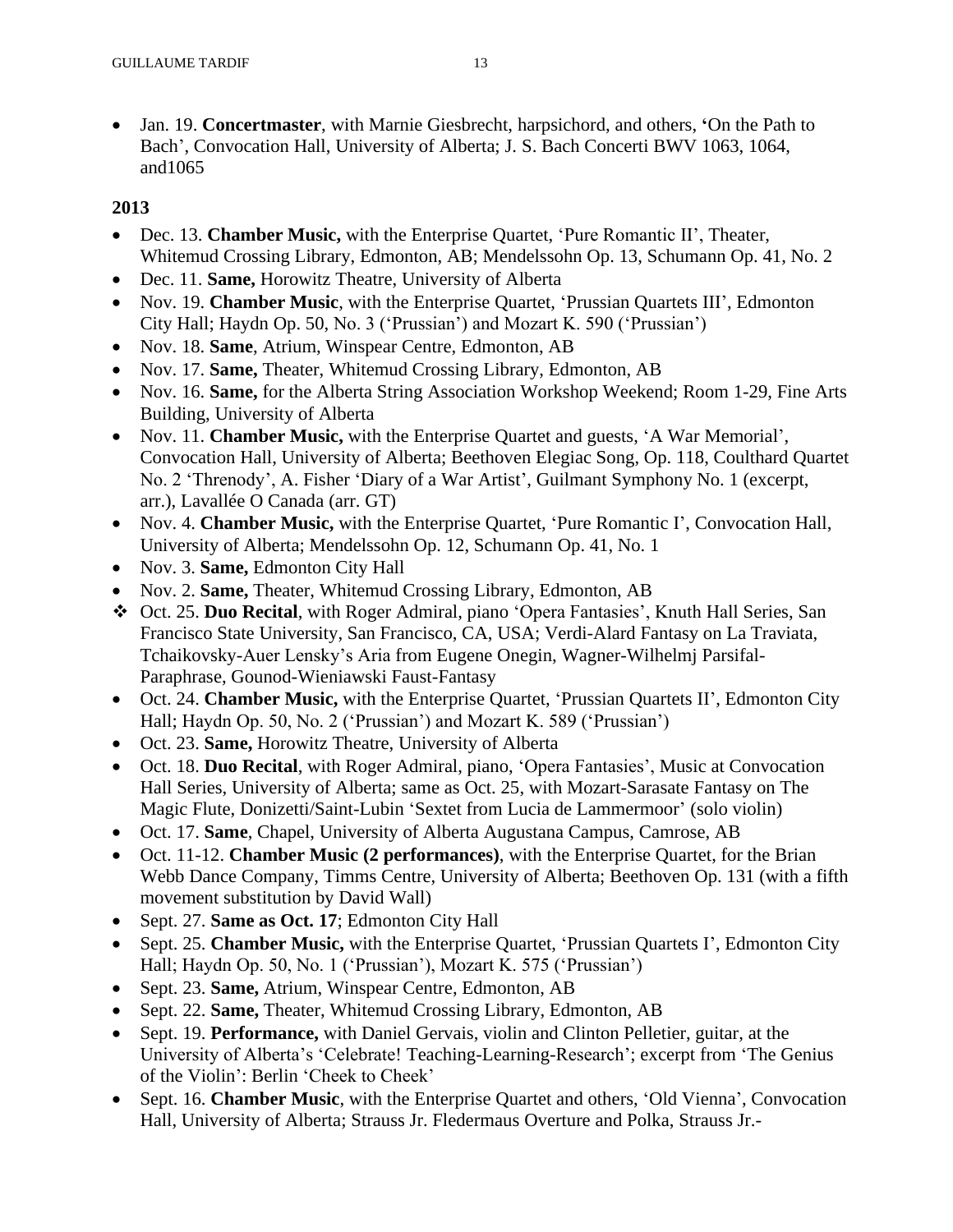Schoenberg 'Rosen aus dem Süden', Strauss Jr.-Schoenberg 'Kaiser-Walzer', Brahms Quartet, Op. 51, No. 1

- Sept. 15. **Same,** Robertson-Wesley United Church, Edmonton, AB
- Sept. 13. **Same**, as 'Waltzing at 50', in collaboration with Edmonton Opera and the Strauss Ball Dancers, Edmonton City Hall; without Brahms
- Sept. 5. **Chamber Music,** with the Enterprise Quartet, for the 20<sup>th</sup> Anniversary of the Alberta Safety Council, Art Gallery of Alberta, Edmonton, AB; varied selections
- Aug. 22. **Concert,** with Lizzy Hoyt, Daniel Gervais, violins; and Clinton Pelletier, guitar, **'**The Genius of the Violin', for GlobalFest Calgary, Elliston Park, Calgary, AB; various selections
- ❖ Aug. 7. **Chamber Music and Solo Performance,** with Gary Gray, clarinet (UCLA) and Jocelyn Chang, piano, Faculty Concert, Beverly Hills International Music Festival, Temple Emmanuel, Beverly Hills, CA, USA; Uhl 'Kleines Konzert' (arr. GT); Ernst 'Erlkönig'
- ❖ July 5. **Solo Performance,** representing Canada at 'I Nazione, Festival of Nations', Sala Casella, Accademia Filarmonica Romana, Rome, Italy: Papineau-Couture 'Aria', Ernst 'Erlkonig'
- ❖ June 22, **Video Broadcast**, 'The Genius of the Violin 5 short films', extracted from the documentary 'The Genius of the Violin', Michael MacDonald, producer. By request from the Canadian Embassy in Paris, for 'Nuit Boréale', showcasing creative work from Canadian Universities. Centre Culturel Canadien, Paris, France
- June 6. **Chamber Music,** with John Mahon, clarinet and Alexandra Munn, piano, All-Saints Cathedral, Edmonton, AB; Milhaud Suite
- Apr. 24. **Chamber Music (2 performances**), with the Enterprise Quartet and Maria Protodyakonova, piano, **'**Souvenir de Russie III', Edmonton City Hall and Convocation Hall, University of Alberta; Tchaikovsky Quartet No. 3 and Arensky Piano Quintet, Op. 51
- Mar. 29. **Chamber Music**, with the Enterprise Quartet, 'Good Friday Concert', Edmonton City Hall; Haydn 'The Seven Last Words of Christ'
- Mar. 29. **Chamber Music,** with the Robertson-Wesley United Church Choir and Vaughan Quartet, Robertson-Wesley United Church, Edmonton, AB; Handel 'The Messiah' excerpts
- Mar. 26. **Chamber Music (2 performances)**, with the Enterprise Quartet, 'Souvenir de Russie II', Edmonton City Hall; Haydn Quartet Op. 33, No. 3 'The Bird', Tchaikovsky String Quartet No. 2; 2<sup>nd</sup> performance with Zoryana Orlova, soprano, and Michael Spassov, piano
- Mar. 23. **New Music**, with Roger Admiral, piano, 'From Up There and Down' neworks Calgary, Eckhardt-Gramatté Hall, Rozsa Centre, University of Calgary; M. Oesterle Heuristic Imitations
- Mar. 22. **New Music,** with Roger Admiral, piano, and Joanne Yu, cello, 'Ultra': Faculty Composers' Concert, Music at Convocation Hall Series, University of Alberta; Hannesson 'The Proximity of Perspective' (premiere), Smallwood 'Thalia Ringing' (premiere)
- Mar. 3. **Chamber Music**, with the Plexoos Ensemble, cond. A. Talpash, 'Mechanica', Convocation Hall, University of Alberta; Platz 'up down', Sokolovic 'Géometrie Sentimentale', Cherney 'Die klingende Zeit', Xenakis 'À l'île de Gorée'
- Feb. 23. **Solo Performance,** for the **'**Grande Prairie Alberta String Association (ASA) Showcase', Christian Fellowship Assembly, Grande Prairie, AB; Bach Ciaconna
- Feb. 9. **Duo Recital**, with Roger Admiral, piano, 'Breaking New Paths for the Violin', Music at Convocation Hall Series, University of Alberta; Szymanovski 'Mythes', Bartók Violin Sonata No. 1, Stravinsky Duo Concertante
- Feb. 7. **Same,** Chapel, Augustana Campus, University of Alberta, Camrose, AB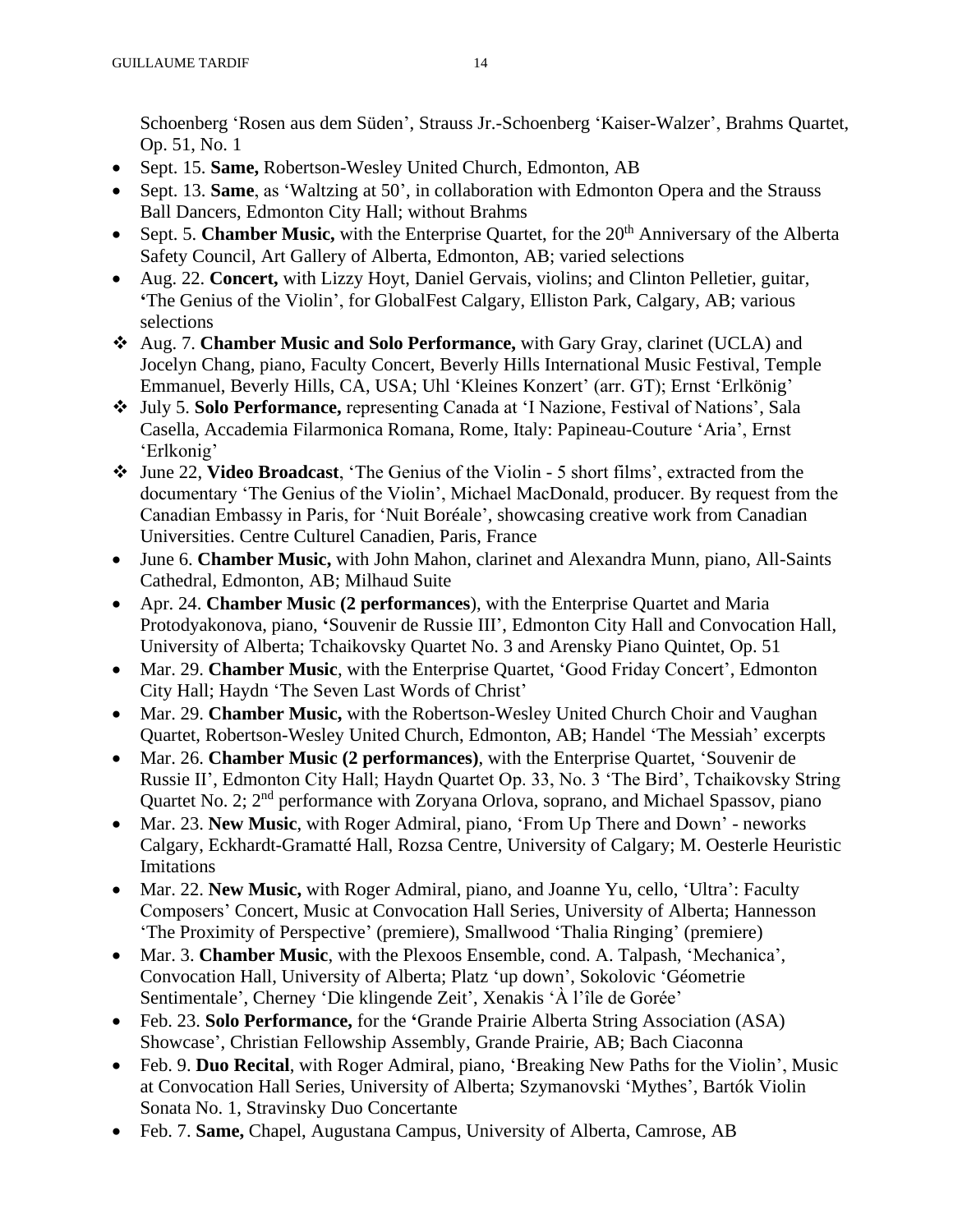- Dec. 19. **Outreach Chamber Music,** with the Enterprise Quartet; for Pathways, an Alberta Health Services facility; Edmonton, AB; Tchaikovsky String Quartet in D major, Op. 11, Borodin String Quartet No. 2 in D major
- Dec. 17. **Chamber Music (2 performances)**, with the Enterprise Quartet; 'Souvenir de Russie', Edmonton City Hall; Tchaikovsky Quartet No. 1, Borodin Quartet No. 2
- Dec. 1. **Concertmaster,** with the University Symphony Orchestra, cond. P. Dundjerski, Convocation Hall, University of Alberta; Copland Clarinet Concerto
- Nov. 25. **Chamber Music,** with the Enterprise Quartet; Robertson-Wesley United Church, Edmonton, AB; Mozart K.173, Beethoven Op. 135
- Nov. 20. **Outreach Chamber Music**, with the Enterprise Quartet, Stollery Children's Hospital, Edmonton, AB; Haydn Op. 20, No. 5, IV, Mozart K.172, Beethoven Op. 130, VI
- Nov. 19. **Same**, Theater, Whitemud Crossing Library, Edmonton, AB; with Beethoven Große Fuge, Op. 133
- Nov. 11. **Same**, Robertson-Wesley United Church, Edmonton, AB; with Beethoven Große Fuge, Op. 133
- Nov. 6. **Chamber Music,** with the Enterprise Quartet, Edmonton City Hall; Mozart K.171, Beethoven Op. 132
- Nov. 4. **Same,** Robertson-Wesley United Church, Edmonton, AB
- Nov. 3. **Concertmaster,** with the Alberta String Association Alberta Music Conference Ensemble, cond. P Dundjerski, Red Deer College, Red Deer, AB; Gabrieli Canzona, Mozart Serenade in F (participation of ASA and ensembles organized by G. Tardif)
- Oct. 23. **Chamber Music,** with the Enterprise Quartet, Edmonton City Hall, Edmonton, AB; Mozart Quartet K.170, Beethoven Op. 131
- Oct. 20. **Same,** Theater, Whitemud Crossing Library, Edmonton, AB
- Oct. 18. **Chamber Music,** with the Enterprise Quartet and guests Marnie Giesbrecht, harpsichord, and Jacques Arseneault, tenor, in collaboration with the Wirth Institute, as part of 'Crossings: The Cultures of Global Exchange in the Eighteen the Century', annual conference of the Canadian Society for 18th-century Studies (Katherine Binhammer); Rameau (Canon, 'Avec du vin Endormons-nous', From the opera-ballet 'Les indes galantes'), Bach (Canon a 3 and 4 from 'A Musical Offering'), Guignon (Variations sur un air américain), Boccherini (Scenes from the Streets of Madrid), Geminiani (Scottish Songs, set as trio sonatas), Pichl (Second Trio Concertant Op. 7), Mozart (Trio Divertimento in E-flat, K. 563), and Beethoven (String Quartet Op. 132)
- Oct. 11. **Chamber Music,** with the Enterprise Quartet, fundraiser for the Edmonton Recital Society; house concert, Edmonton, AB; Mozart K. 170
- Oct. 7. **Chamber Music,** with the Enterprise Quartet, Robertson-Wesley United Church, Edmonton, AB; Mozart K.170, Beethoven Op. 131
- Sept. 29. **Performance,** with Lizzy Hoyt, Daniel Gervais, violins, and Clinton Pelletier, guitar, **'**The Genius of the Violin', Calgary Maison des Rocheuses, Calgary, AB; Arbeau-Warlock Pavane, Tartini-Tardif from the Art of the Bow, Bach-Tardif Concerto for 2 violins, Traditional 'St-Anne's Reel', Paganini-Bachmann Caprice No. 1, Ernst 'The Last Rose of Summer', Wieniawski-Tardif Etude-Caprice No. 4, Bach-Brahms-Ricci Presto, Tarrrega-Ricci-Tardif Recuerdos de la Alhambra, Berlin-Grapelli-Minevich 'Cheek to Cheek', Traditional Dark Eyes (with solo violin introduction by G. Tardif)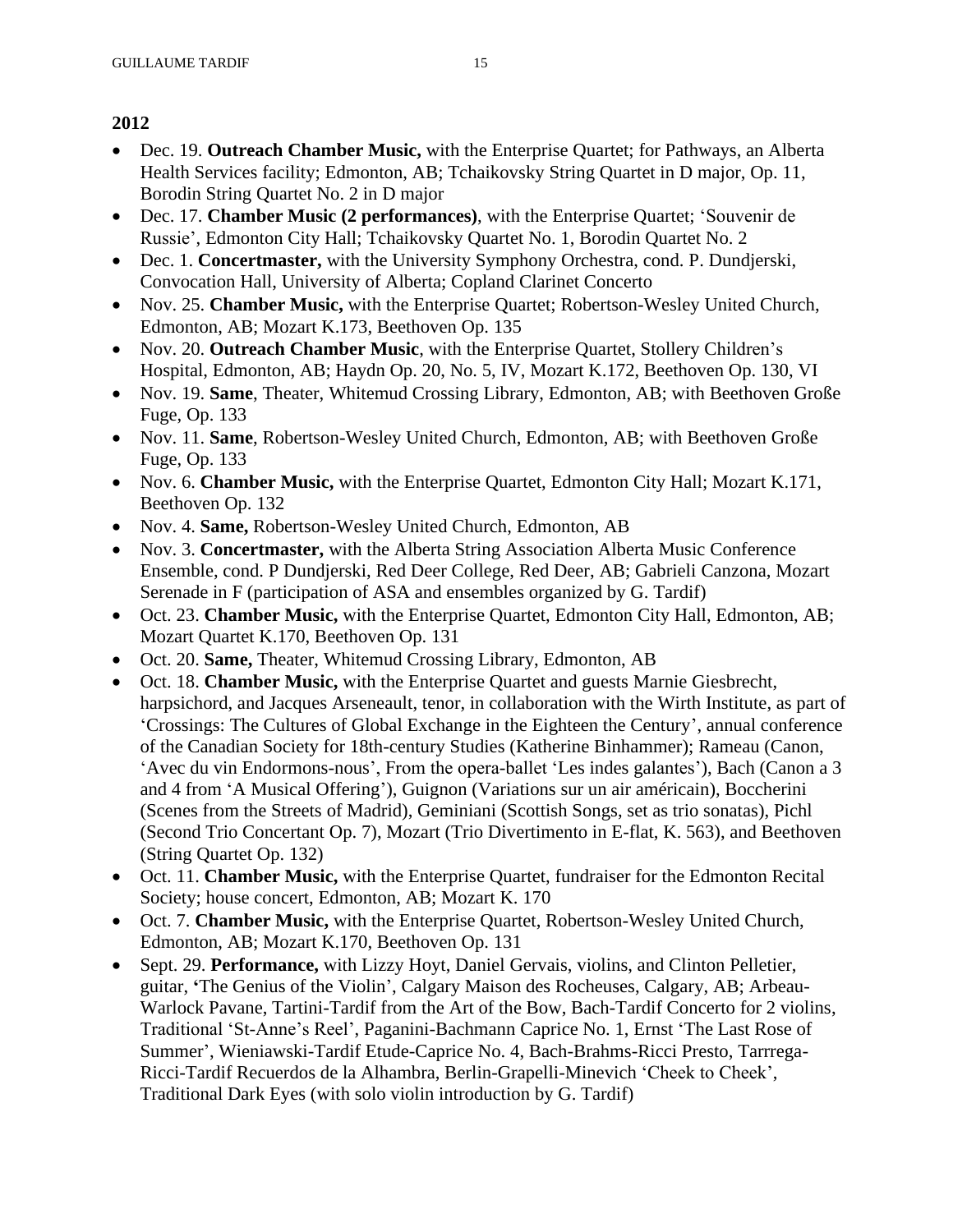- Sept. 18. **Chamber Music (2 performances)**, with the Enterprise Quartet; Edmonton City Hall; Mozart Quartet K.169, Beethoven Op. 130
- Sept. 16. **Same,** Robertson-Wesley United Church, Edmonton, AB
- Sept. 11. **Chamber Music (2 performances)**, with the Enterprise Quartet, Edmonton City Hall, Mozart K. 168, Beethoven Op. 127
- Sept. 9. **Same**, Robertson-Wesley United Church, Edmonton, AB
- ❖ July 18. **Chamber Music,** with Rossitza Goza, violin, Lauren Burns, viola, and Hasmik Vardanyan, cello, Faculty Recital, Schlern International Music Festival, Main Church, Seis am Schlern, Italy; Shostakovich Quartet No. 3
- ❖ July 7. **Duo Performance**, with Yin Zheng, piano, as part of a Faculty Recital, Schlern International Music Festival, Concert Hall, Castelrotto, Italy; Kreisler Liebesfreud, Scott-Kriesler Lotus Land (after Cyril Scott's Op. 47, No.1), Viennese Rhapsodic Fantasietta
- ❖ June 30. **Chamber Music**, as leader of the Festival String Quartet; Mozart Plus Festival, Regional Museum Hall, Zielona Gora, Poland; Mozart Quartet KV. 80; Brahms Piano Quintet, Op. 34
- ❖ June 26. **Solo Recital,** 'L'École Moderne', Zielona Gora Regional Library Auditorium, Poland; Wieniawski L'École Moderne Op. 10 (9 concert etudes, complete), Ernst The Last Rose of Summer, Kreisler Cadenza to Brahms' Violin Concerto, Wieniawski 4 Etudes-Caprices, and Mozart Duets with Mariucz Monzak, violin
- ❖ June 24. **Chamber Music**, with Mariucz Monzak, violin**;** Mozart Plus Festival, Anglican Church, Zielona Gora, Poland; Mozart Church Duo Sonatas, Schnittke Moz-Art
- ❖ June 24. **Radio Performance**, with Mariucz Monzak, violin; Zielona Gora, Poland; Mozart Rondo Alla Turca (arr.)
- ❖ June 20. **Solo Performance**, Mittenwald Violinmaking Museum, Mittenwald, Germany; Kreisler Cadenza to Brahms' Violin Concerto; Paganini Caprices 1 and 24, Bach, Allemande from Partita 2
- ❖ May 15-24. **Tour 'F. Kreisler and J. Szigeti'**: **Duo Recitals**, with Roger Admiral, piano, Kreisler Viennese Fantasietta, Caprice Viennois, Scriabine Etude in Thirds, Stravinsky Apollon musagete, Warlock Capriol Suite, White Levee Dance, Lie Snow, Scott Lotus Land
	- ❖ May 24. Department of Musicology, University of Innsbruck, Austria
	- ❖ May 18. Conservatoire de Fribourg, HEM, Universite de Neuchatel/Lausanne, Switzerland
	- ❖ May 16. Liszt Academy, Budapest, Hungary
- Apr. 30. **Chamber Music**, with the Enterprise Quartet, 'Great Patrons of Central European Music: IV The Lobkowicz Series', in collaboration with The Wirth Institute, Atrium, Winspear Centre, Edmonton, AB; Beethoven Op. 18, Nos. 4 and 6
- Apr. 29. **Duo Recital**, with Roger Admiral, piano 'Hungarica', Chapel, University of Alberta, Augustana, Camrose, AB; Hubay 'Hejre Kati', 'Zephyr', 'Le Luthier de Crémone', Bartók Rhapsody No. 1, Roumanian Dances
- Apr. 20. **Solo Performance**, for Anglo-Franco Showcase, Rassemblement Artistique Francophone Albertain, Theatre de la Faculté Saint-Jean, University of Alberta, Edmonton, AB; Paganini Caprices 1 and 24, Bach selections
- Apr. 6. **Chamber Music (2 performances)**, with the Enterprise Quartet, 'Good Friday Concert', Robertson-Wesley United Church and Edmonton City Hall, Edmonton, AB; Haydn 'The Seven Last Words of Christ'
- Apr. 1. **Chamber Music**, with the Enterprise Quartet and Rahim Alhaj, oud (Irak), 'World Music Sampler', Folkways Alive!; Enmax Hall, Winspear Centre, Edmonton, AB; Rahim Alhaj 'Going Home' and 'Samai Baghdad'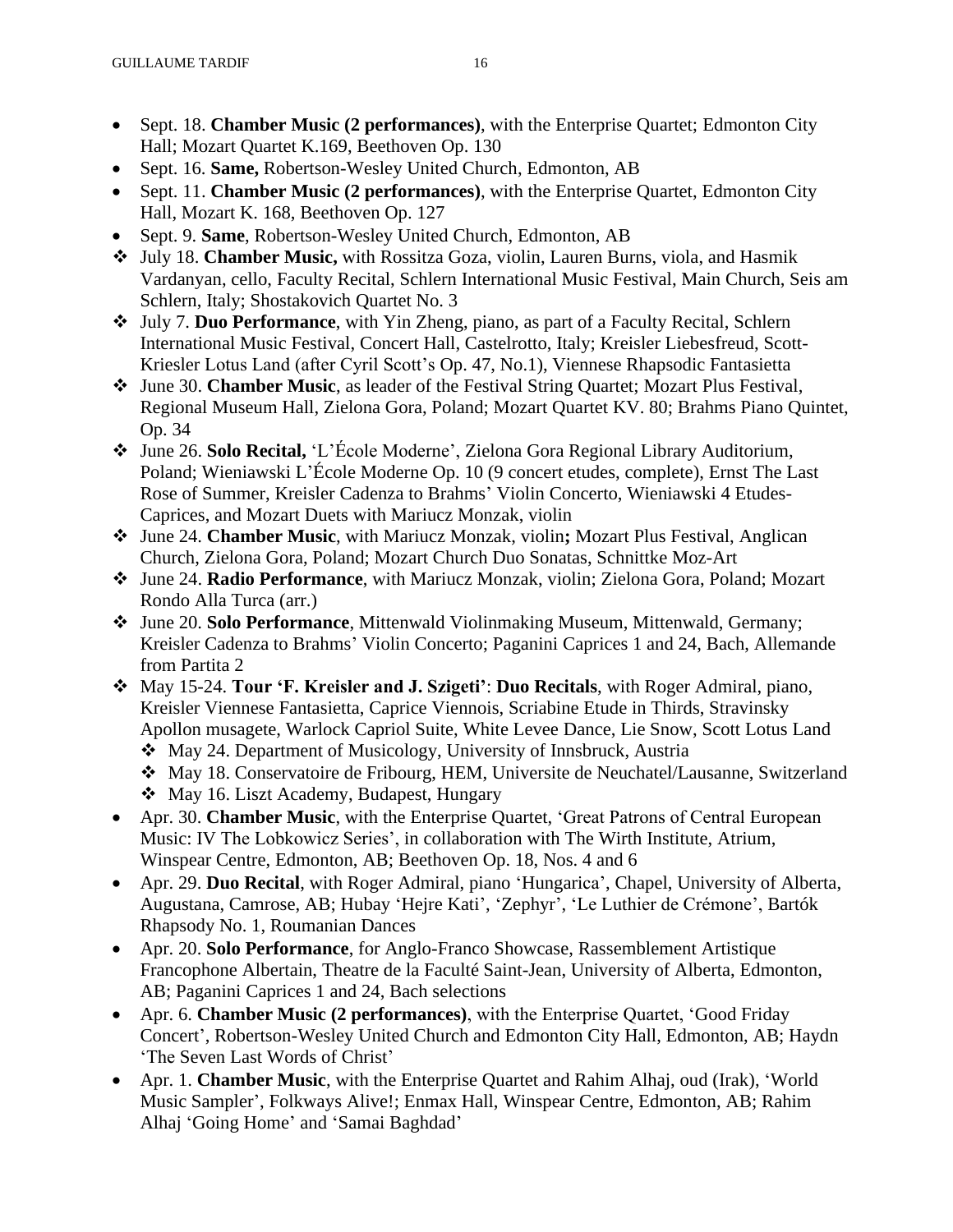- Mar. 27. **Lecture-Performance**, with the Enterprise Quartet, 2012 Celebration of Research and Creative Work in the Faculty of Arts, 'On Materiality', Timms Center, University of Alberta; Beethoven Op. 18, No. 2, II
- Mar. 26. **Chamber Music**, with the Enterprise Quartet, 'Great Patrons of Central European Music: III The Lobkowicz Series', in collaboration with the Wirth Institute, Atrium, Winspear Centre, Edmonton, AB; Beethoven Op. 18, Nos. 2 and 5
- Mar. 23. **Chamber Music**, with the Enterprise String Quartet and the University of Calgary String Quartet, 'String Octets', Atrium, Winspear Center, Edmonton, AB; Enescu Octet Op. 7 and Mendelssohn Octet Op. 20, III, IV
- Mar. 18. **Solo Recital**, Grande Prairie Regional College; Bach BWV 1001, 1003, 1006
- Mar. (?) **New Music,** with the Enterprise Quartet, cond. A. Talpash, Graduate Composers' Concert, Studio 2-7, Fine Arts Building University of Alberta; works by Mestre, Gruechtal, Gomez
- Mar. 15. **Chamber Music**, with the Enterprise Quartet, Edmonton City Hall; Haydn Op. 3, Beethoven Op. 18, No. 1
- Mar. 9. **Chamber Music**, 'Celebration and Inauguration of the 2011 Krapf Memorial Continuo Organ', Music at Convocation Hall series; with Marnie Giesbrecht, organ and Josephine van Lier, cello; Leclair Sonata No. 3 in D, Sarabande and Tambourin
- Feb. 23. **Chamber Music**, with the Enterprise Quartet, Stanley Milner Library, Edmonton, AB; Haydn Op. 64, Nos. 5 and 6
- Feb. 23. **Solo Performance**, 'Cercle d'auteurs', Rassemblement Artistique Francophone de l'Alberta, La Cité francophone, Edmonton, AB; Bach *G minor Sonata*, Paganini *Caprices*
- Feb. 18. **Duo Recital**, with Roger Admiral, piano; Music at Noon Series, University of Lethbridge, Lethbridge, AB; Leclair Sonata in D 'Tambourin', Ernst 'The Last Rose of Summer', Kreisler 'Liebesfreud', Scott-Kreisler 'Lotus Land', Kreisler 'Viennese Rhapsodic Fantasietta'
- Feb. 11. **Chamber Music**, with the Enterprise Quartet, Theater, Whitemud Crossing Library, Edmonton, AB; Haydn Op. 3, No. 3, Beethoven Op. 18, No. 1
- Jan. 28. **Duo Recital,** with Roger Admiral, piano; 'Joseph Lambert Massart and His Time', Music at Convocation Hall series, University of Alberta; Kreutzer-Eichheim Etudes No. 2, 6, 11, 12, de Bériot Concerto No. 2 'Rondo Russe'; Artôt 'Robert le Diable' Fantasie, Tchaikovsky Romance, Berlioz Rêverie et Caprice, Rode-Thibaud Etude Minute in f, Wieniawski Capriccio-Valse, Alard Brindisi, Sarasate Zapateado, Vieuxtemps Ballade et Polonaise, Musin 'Les Mots du Coeur' Paraphrase, Kreisler 'Caprice Viennois', Thomson Passacaglia after Handel, Grasse 'Waves at Play', Ysaÿe Valse-Caprice, after Saint-Saëns

- Dec. 11. **Chamber Music**, with the Enterprise Quartet, and Mark Wilkinson, baritone, 'Silent Night Christmas Concert', sponsored by the Wirth Institute; Convocation Hall, University of Alberta; Brahms 5 Hungarian Dances, Dvořák 4 Slavonic Dances, Barber 'Dover Beach'
- Dec. 3-4. **Concertmaster**, Wirth orchestra, cond. A. Ries and B. Lord, Chapel, Augustana Campus, University of Alberta, Camrose, AB; Elgar 'The Snow' and Esterhazy 'Harmonia Caelestis'
- Nov. 29. **Chamber Music**, with The Enterprise Quartet and Mark Wilkinson, baritone, Chapel, St. Joseph's College, University of Alberta, Edmonton, AB; Beethoven Op. 18, Nos. 3 and 1 ('Lobkowitz'), Barber 'Dover Beach'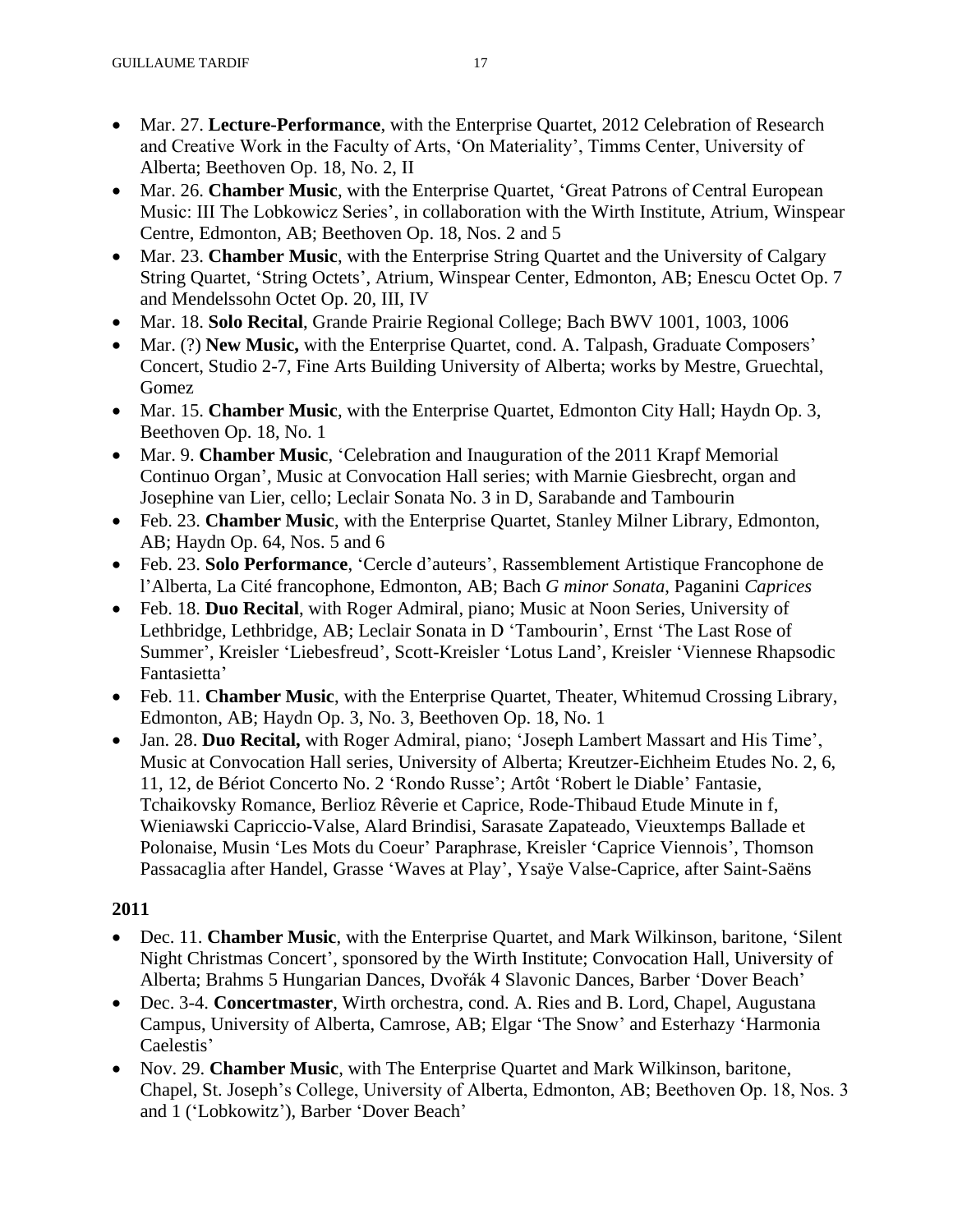- Nov. 28. **Chamber Music**, with the Enterprise Quartet, 'Great Patrons of Central European Music: II The Lobkowicz Series', sponsored by The Wirth Institute, introductory remarks by Dr. Franz Szabo, Winspear Centre, Edmonton, AB; Beethoven Op. 18, Nos. 3 and 1
- Nov. 7. **Chamber Music**, 'Great Patrons of Central European Music: I The Lobkowicz Series', Winspear Centre, Edmonton, AB; Haydn Op. 77, Nos. 1 and 2
- Sept. 26. **Chamber Music**, with the Enterprise Quartet, in honor of the Ambassador to Austria, Alumni House, University of Alberta; Haydn Op. 76, No. 3 'Sunrise'
- ❖ Aug. 12. **Solo Recital and Chamber Music**, with Vladimir Rufino, violin, and Fabiola Amorim, viola, Munson Recital Hall, Azusa Pacific University, Azusa, California; Paganini Caprices, Op. 1, Nos. 1 and 24; Ernst 'The Last Rose of Summer', Wieniawski Etude-Caprices Nos. 1 and 4, Dvořák Terzetto Op. 74
- July 15. **Lecture-Concert**, with Daniel Gervais and Lizzy Hoyt, violins, and Clint Pelletier, guitar, 'The Genius of the Violin', Convocation Hall, University of Alberta; panorama of the traditions of violin playing, with works by Bach, Tartini, Bartók, Paganini, Ernst, Berlin-Grappelli, Wieniawski, and other original arrangements
- July 7. **Duo Recital**, with Mok Kwang Yu, violin (Andong University, South Korea); Convocation Hall, University of Alberta; Viotti Duet Op. 20, No. 1, Leclair Duet Op. 12, No. 4, Milhaud Duo, Wieniawski Etude-Caprices Nos. 3 and 4
- ❖ June 7. **Chamber Music**, with Mok Kwang Yu, violin, and Louisa Lee, piano; Music Hall, Andong National University, Andong, South Korea; Vivaldi Sonatas RV70, RV71, RV68 RV77, Milhaud Duo, Wieniawski Etude-Caprice No. 4, Paganini Caprices Op. 1, No. 24 (solo)
- May 29. **Chamber Music,** with the Enterprise Quartet, for Pattison's Annual Gala, Winspear Centre, Edmonton, AB
- May 13, 14. **Chamber Music**, as part of the Grande Prairie Alberta String Association Showcase, Grande Prairie Public Library; Haydn 'Kayser' Quartet, II, Paganini-Bachmann Caprice No. 1 (with second violin), Berlin 'Cheek-to-Cheek' (arr. Grappelli-Menuhin), Andrix Trio for violin and percussion
- Apr. 19. **Duo Performance**, with Roger Admiral, piano, 'Music of Martin Arnold', in presence of the composer, Studio 2-7, Fine Arts Building, University of Alberta; Arnold 'chamber dérive'
- ❖ Mar. 25. **Duo Recital**, with Roger Admiral, piano; for MidAmerica Weill Recital Hall at Carnegie Hall, 27<sup>th</sup> Anniversary Chamber Music Series, New York City; Gallois-Montbrun 24 Caprices by Paganini Op. 1 (US premiere of accompanied version by R. Gallois-Montbrun)
- Mar. 4, 7. **Same**, with Roger Admiral, piano, Edmonton City Hall (short recording for the Edmonton Journal)
- Feb. 19. **Solo and Duo Performance,** memorial service with Jean-Eudes Beaulieu, organ; Église St-Thomas-D'Aquin, Quebec City, QC; Bach Ciaconna, Massenet Élégie, Bach Sarabande in b, Fauré En Prière, Bach Air from 3rd Suite, Fauré Élégie
- Feb. 11. **Chamber Music,** with J. Kerley, soprano and others, 'Italian Baroque Cantatas', Music at Convocation Hall Series, University of Alberta; cantatas by Melani, Zelenka, Scarlatti, and Concerto No. 3 by A. Scarlatti
- Jan. 29. **Chamber Music,** with the Enterprise Quartet, for St. Albert Chamber Music Series, Don's Piano Warehouse, St. Albert, AB; Haydn Op. 76, No. 4 'Sunrise', Bach 'The Art of the Fugue' (selections), Smetana Quartet No.1 'From My Life'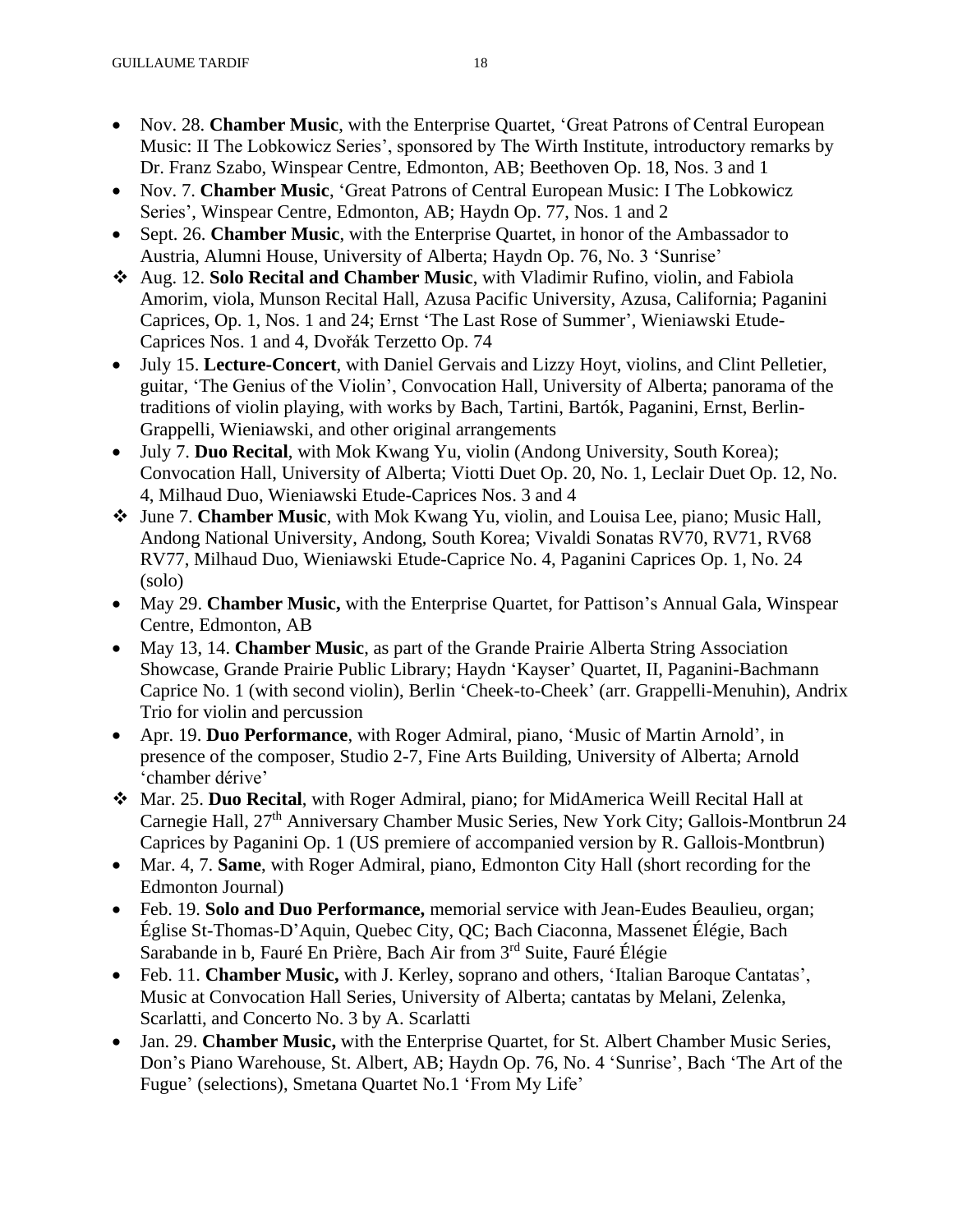- Dec. 27. **Solo Performance,** memorial service**,** Église Historique de Sainte-Hilaire, QC; Bach Solo Sonata in a (Grave, Fugue), Partita in d (Ciaconna), Massenet Meditation from 'Thaïs', Mozart 'Ave Verum Corpus', Franck 'Panis Angelicus', Bach Andante in c, Andante in F
- Dec. 12. **Concertmaster**, cond. D. Cairns, for 'Silent Night Christmas Concert', Wirth Institute, Convocation Hall, University of Alberta; Esterhazy 'Harmonia Caelestis'
- Dec. 7. **Chamber Music**, with the Enterprise Quartet, M. Wilkinson, baritone, and J. Penner, soprano; 'Schubertiade', Enterprise Square, University of Alberta; Schubert 'Quartettsatz', Quintet D.956, Schubert 'An die Musik', 'Du bist die Ruh', 'Ave Maria'
- Nov. 24 **Chamber Music**, with the Enterprise Quartet, and Bhodan Hilash, clarinet (NYC); Ukrainian Catholic Eparchy (St. Basil's Church), Edmonton, AB; Mozart Clarinet Quintet, K.581
- Nov. 23. **Chamber Music**, with the Enterprise Quartet, Enterprise Square, University of Alberta; Haydn Quartet, Op. 76, No. 1, Schubert Quartet D.804, 'Rosamunde'
- Nov. 21. **Same**, for the Alberta String Association Showcase, Convocation Hall, University of Alberta
- ❖ Nov. 6-15. **Switzerland-Hungary Tour: Duo Recitals**, with Roger Admiral, piano; Gallois-Montbrun Les 24 Caprices de Paganini
	- ❖ Nov. 15 Európa Házban, Miskolc, Hungary
	- ❖ Nov. 14. Kodaly School of Music, Debrecen, Hungary
	- ❖ Nov. 6. Neuchatel Conservatoire, Neuchatel, Switzerland
- Nov. 2. **Chamber Music**, with the Enterprise Quartet, Janet Scott Hoyt, pianon, and Rob Aldridge, double bass, Music at Convocation Hall series, University of Alberta; Schubert Quartet 'Death and the Maiden', Piano Quintet 'The Trout'
- Nov. 2. **Same,** Edmonton City Hall, AB; without 'Trout' Quintet
- Oct. 20. **Duo Performance**, with Joanne Yu, cello; for 'Festival of Ideas', Enterprise Square, University of Alberta: Tartini 'The Art of the Bow' Variations, and other selections
- Aug. 16. **Solo and Duo Performance**, with Joanne Perron, cello and Sheila Perron, violin, 'Birthday Celebration of Luthier Richard Compartineau', Église St-Séverin de Beauce, QC; Wieniawski Duets, Bach Sonata No. 2, III, Paganini Caprices 1 and 24
- Aug. 15. **Solo Performance**, 'Departure of Archbishop Ouellette to Rome', Église St-Charles Garnier, Quebec City, QC; Bach Ciaccona, Bach Sonata No. 2 in a (Grave, Fugue, Andante)
- Aug. 5. **Duo Recital**, with Judy Kehler Siebert, piano, 'Music for a Summer Evening', Eva Claire Hall, University of Manitoba, Winnipeg, MB; Schumann Sonata No. 1, Bach Sonata No. 6, Tchaikovsky Valse-Scherzo, Saint-Saëns Introduction and Rondo Capriccioso, Sarasate Zapateado
- July 30-Aug. 2. **Chamber Music**, Clear Lake Chamber Music Festival, Onanole Community Centre, Onanole, MB
	- Aug. 2 with A. Tselyakov, piano, and others; Tchaikovsky Waltz-Scherzo Op. 34, Saint-Saëns Introduction and Rondo Capriccioso Op. 28, Sarasate Zapateado, T. Patrick Carrabré 'The Dark Reaches' Trio, III and IV, Milhaud/Dimov 'Scaramouche' for piano, strings and percussion (Manitoba debut)
	- July 31. Schumann Fantasiestucke Op. 88 (Romanze, Duet)
	- July 31. J. S. Bach Art of the Fugue (for string quartet, excerpts), Mozart Serenade K.525, Strauss Pizzicato Polka
	- July 30. Bach Concerti BWV1065, BWV1062, BWV1063, BWV1064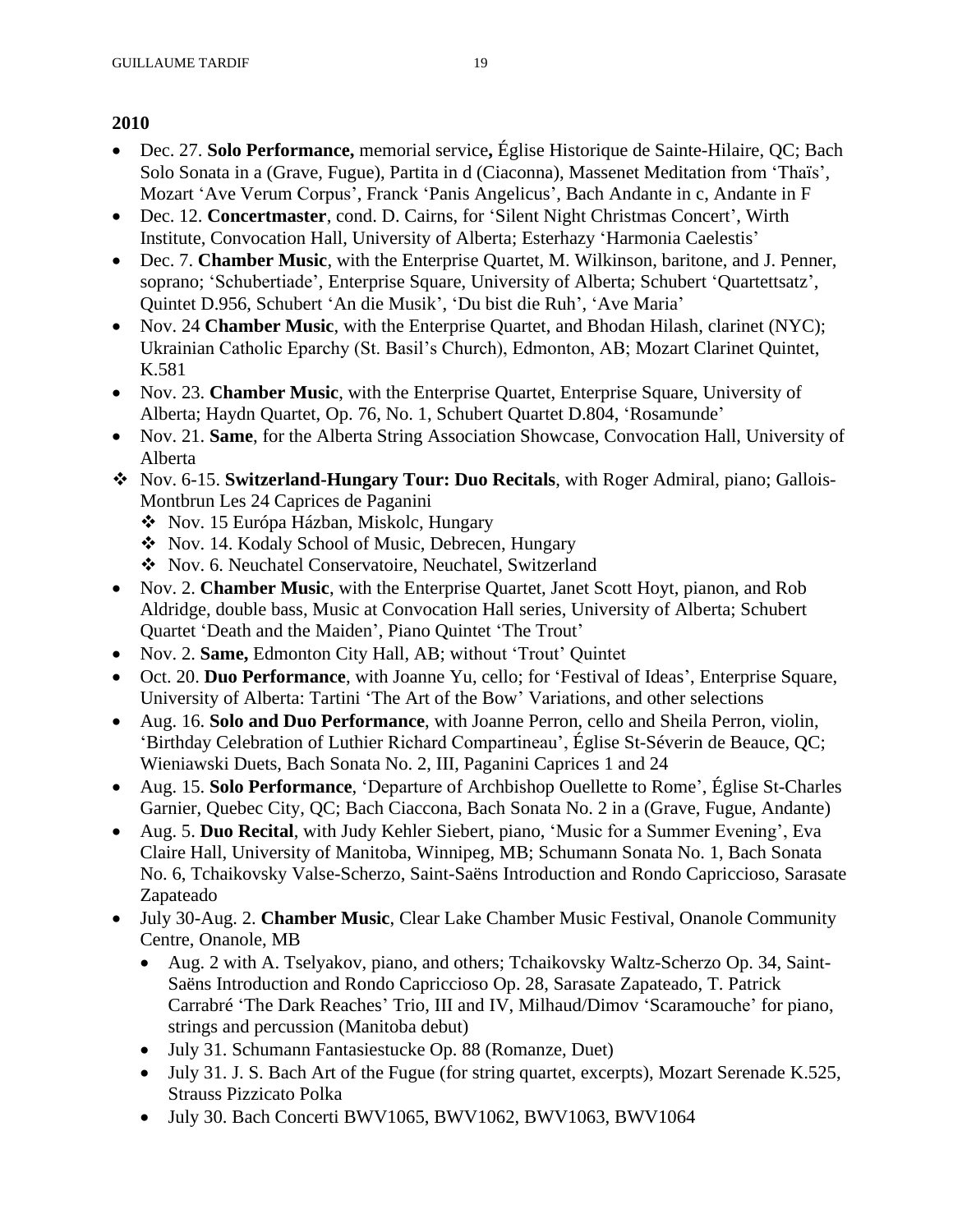- July 19, 26. **Lecture-Performance**, 'The physics of string instruments'; DiscoverE, Faculty of Engineering, University of Alberta; Paganini, Bach
- July 14. **Chamber Music**, with the Enterprise Quartet; for the President's Gala, Canadian Teachers' Association; Sutton Place, Edmonton, AB; selections
- July 14. **Duo Performance**, with Judy Loewen, piano, for the Alberta Summer Suzuki Institute Faculty Concert, Convocation Hall, University of Alberta; Saint-Saëns Introduction et Rondo Capriccioso
- July 12. **Chamber Music,** with the Enterprise Quartet, for the 'Thomas Rolston Memorial Concert'; Convocation Hall, University of Alberta; Beethoven Op. 59, No. 2, Mendelssohn Op. 44, No. 3
- June 24. **Chamber Music,** 'Last Movements', with the Enterprise Quartet, Enterprise Square, University of Alberta; selections from Bach, Beethoven, Mendelssohn, Brahms
- June 24. **Chamber Music,** with the Enterprise Quartet, for 'Planning City Symposium', Lister Hall, University of Alberta; selections
- May 11. **Chamber Music,** with the Enterprise Quartet, Enterprise Square Gallery; Bach The Art of the Fugue
- Apr. 19. **New Music,** with the Enterprise Quartet, 'Student Composers' Concert', Studio 2-7, University of Alberta; premieres of works by J. Sobieraj, D. Brophy, and C. Labadie
- Apr. 10. **New Music,** with William Street, saxophones, Don Ross, bass clarinet, Roger Admiral, piano, 'Music of Today', Music at Convocation Hall Series, University of Alberta; premieres of works by H. Bashaw, M. Hannesson, S. Smallwood and A. Talpash
- Mar. 23. **Chamber Music**, with the Enterprise Quartet, Enterprise Square concert series, University of Alberta; Mendelssohn Op. 44, No. 3, Brahms Op. 67
- Feb. 16. **Chamber Music**, with the Enterprise Quartet; Enterprise Square concert series, University of Alberta; Haydn Op. 76, No. 4, 'Sunrise', Beethoven Op. 59, No. 3
- Feb. 2. **Duo Recital**, with Roger Admiral, piano; 'Kreisler-Heifetz Birthday Bash'; Music at Convocation Hall Series, University of Alberta; many rare arrangements and transcriptions (article in Epoch Times)
- Jan. 19. **Chamber Music**, with the Enterprise Quartet, Enterprise Square concert series, University of Alberta; Mendelssohn Op. 44, No. 2, Brahms Op. 51, No. 2
- Jan. 9. **Chamber Music**, with A. Ries, and others, 'Schoenberg's Pierrot Lunaire', Music at Convocation Hall Series, University of Alberta; Arnold Schoenberg Pierrot Lunaire

- Nov. 24. **Chamber Music**, with the Enterprise Quartet; Enterprise Square concert series, University of Alberta; Haydn Op. 76, No. 3, 'Kaiser', Beethoven Op. 59, No. 2
- ❖ Nov. 20. **Chamber Music**, with Rodrigo Bustamante, violin, Hella Frank, viola, and Rodrigo Andrade Silveira, 'The Art of the Quartet', Orfeão Series, StudioClio, Porto Allegre, Brazil; Haydn Quartet Op. 76, No. 3, 'Kaiser', Mozart KV 465 'Dissonances', Beethoven Op. 59, No.  $\mathcal{D}_{\mathcal{L}}$
- ❖ Nov. 12. **Concerto**, with the Orquestra Sinfônica da UCS (Universidade de Caxias do Sul), cond. Manfredo Schmiedt; Mendelssohn Op. 64
- Oct. 20. **Duo Recital**, with Roger Admiral, piano, for 'Série des Anciens du Conservatoire', Salle Raoul-Jobin, Palais Montcalm, Quebec City; Champagne Danse Villageoise, Beethoven Sonata Op. 96; Castelnuovo-Tedesco Figaro Fantasy, Mahler/Tardif Adagietto, Schœnberg Phantasie, Paganini/Gallois-Montbrun Caprices Nos. 1, 2, 5, 13, 15, 24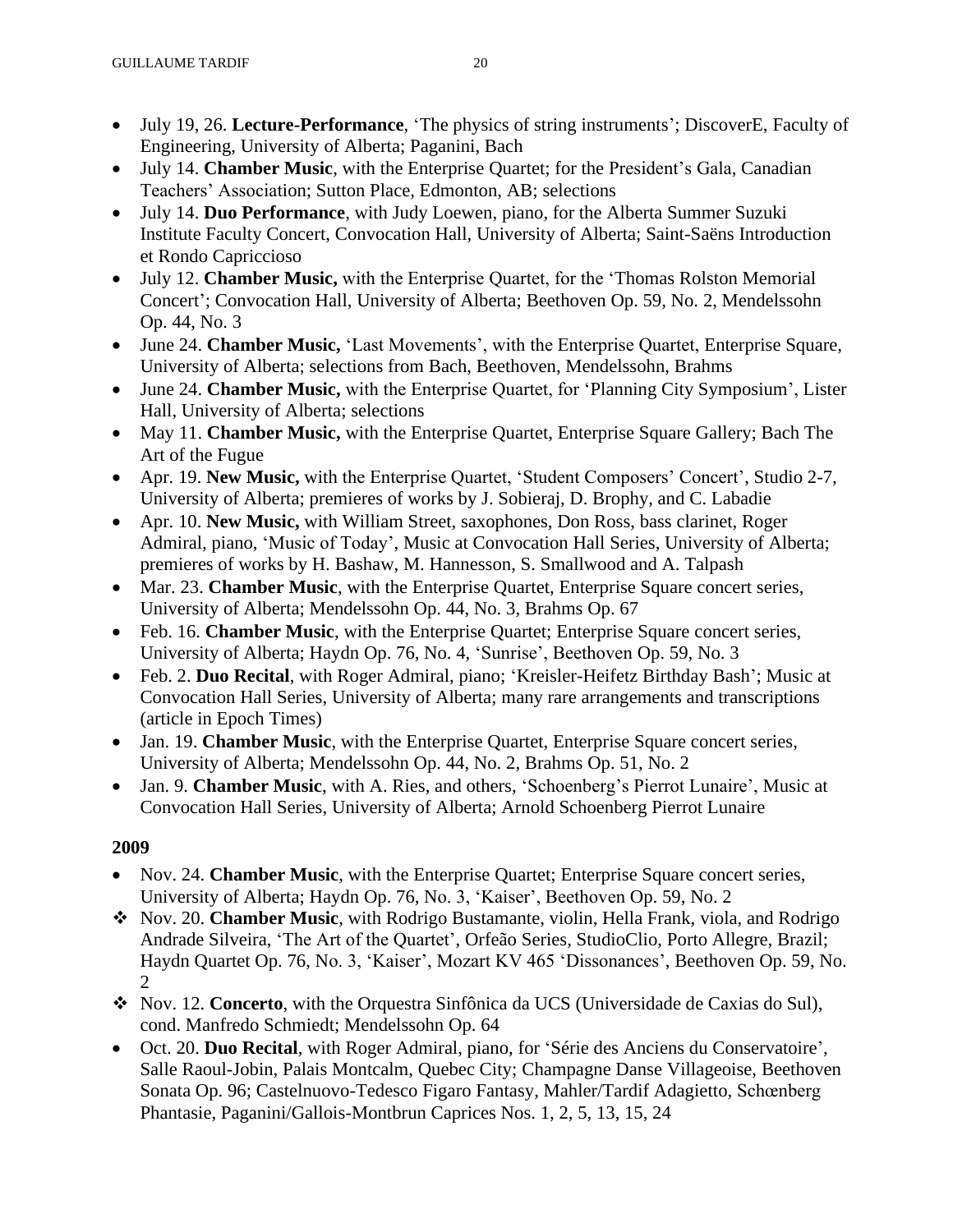- Oct. 10. **Chamber Music,** with the Mazurka String Quintet, and soloists Zuzana Simurdova and Mikolaj Warszynski, piano, Convocation Hall, University of Alberta; Chopin Piano Concerto Nos. 1 and 2
- Sept. 22. **Chamber Music**, with the Enterprise Quartet, Enterprise Square concert series, University of Alberta; Mendelssohn Quartet Op. 44, No. 1, Brahms Quartet Op. 51, No. 1
- Sept. 8. **Chamber Music**, with the Enterprise Quartet; Enterprise Square concert series, University of Alberta; Haydn Op. 76, No. 2, 'Fifths', Beethoven Op. 59, No. 1
- June 5. **Chamber Music,** with Edmond Agopian, violin, Peter Visentin, violin, Michael van der Sloot, viola, Tido Janssen, cello, and Deanna Oye, piano, as part of 'Contrasts – The 5th Annual University of Calgary Chamber Music Festival', Eckhardt-Gramatté Hall, Rozsa Centre, University of Calgary; Castelnuovo-Tedesco Figaro Fantasy, Bach-Brahms-Ricci Presto in G minor, Dvořák Piano Quintet
- ❖ Apr. 27. **Duo Recital**, with William Corbett-Jones, piano, Knuth Hall, San Francisco State University, USA; Bach Sonata BWV 1014, Beethoven Sonata No. 10
- ❖ Mar. 4-6. **South Korea Tour, managed by Plan Zenit (Seoul): Duo Recitals,** with Roger Admiral, piano; Bach Sonata BWV 1014, Beethoven Sonata in A major, Op. 47, 'Kreutzer', Castelnuovo-Tedesco Figaro-Fantasy, Mahler/Tardif Adagietto, Paganini/Gallois-Montbrun 8 caprices
	- ❖ Mar. 6. Guro Arts Valley, Seoul
	- ❖ Mar. 5. Nuri Hall, Gim-Hae Arts and Sports Center, Gim-Hae (Pusan)
	- ❖ Mar. 4. SuSeong Artpia, Taegu
- Feb. 27. **Chamber Music**, with Edmond Agopian, violin, Peter Visentin, violin, Michael van der Sloot, viola, Tido Janssen, cello, and Deanna Oye, piano, 'Cross-Alberta Strings' Convocation Hall, University of Alberta; Castelnuovo-Tedesco Figaro Fantasy, Bach-Brahms/Ricci Presto in G minor, Dvořák Piano Quintet
- Feb. 9. **TV Solo Performance**: documentary Via TVA: Paganini Caprice 5 (national broadcast)
- Feb. 1, **Chamber Music**, 'Cross-Alberta Strings', same as Feb 27, Esplanade Studio Hall, Esplanade Arts & Heritage Centre, Medicine Hat, AB
- Jan. 31. **Chamber Music**, same as Feb 27, University of Lethbridge Recital Hall, Lethbridge, AB

- ❖ Nov. 5-15. **'Tour Norway-Finland': Duo Recitals**, with Ricardo Odriozola, violin (Grieg Academy, University of Bergen); works by Scandinavian composers Sæverud, Pettersson, Holmboe, Bergh, and Canadian composers Archer and Eckhardt-Gramatté
	- ❖ Nov. 14. AvGarde Festival, Bergen, Norway; Bergh Sonata
	- ❖ Nov. 10. University of Jyväskylä, Jyväskylä, Finland
	- ❖ Nov. 7. Conservatory of Turku, Turku, Finland
- ❖ July 15-Aug. 13. **Brazil Tour: Solo and Chamber Music**; Paganini 24 Caprices, Op. 1, Brahms Clarinet Quintet, Op. 115; Gershwin/Silverman 10 Songs and Gershwin Lullaby for String Quartet
	- ❖ Aug. 12 **Solo Recital**, Auditório da Escola de Música da UFRN, Natal
	- ❖ Aug. 11 **Solo Recital**, Conservatorio de Pernambuco, Recife
	- ❖ Aug. 10 **Solo Recital**, Centro Cultural Igreja de São Francisco, João Pessoa
	- ❖ July 29. **Solo Recital**, Universidade de Brasilia, Brasilia
	- ❖ July 28. **Solo Recital**, Escola de Música de Brasília, Brasilia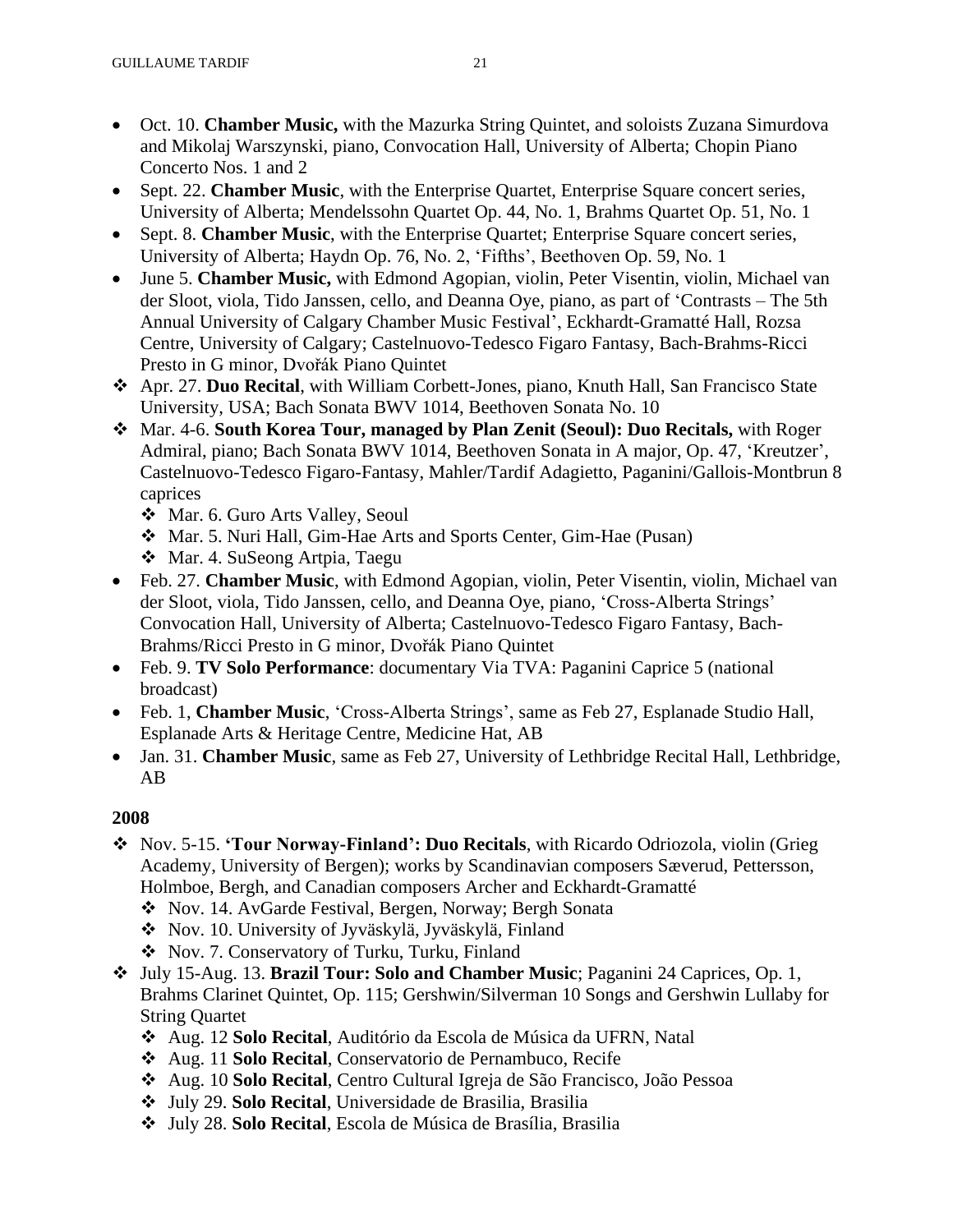- ❖ July 25. **Chamber Music**, with Diego de Souza, clarinet, Rodrigo Bustamante, violin, and others; Domus Aurea, Retiro das Pedras
- ❖ July 24. **Chamber Music**, Fundação de Educação Artística, Belo Horizonte
- ❖ July 21. **Solo Recital**, Auditório do Conselho Regional de Engenharia Arquitetura e Agronomia (CREA-MG), Belo Horizonte (in presence of the Honorary Consul of Canada)
- July 6. **Chamber Music**, with Kwang Mok Yu, violin (Andong University, South Korea) and Alison Minkus, piano; Convocation Hall, University of Alberta; Vivaldi Sonatas RV 68, 71, 77, 70
- June 27. **Solo Performance**, for 'La Francoforce National Tour', Olympic Plaza, Calgary, AB; selected Paganini Caprices
- May 15-18. **Chamber Music (4 performances)**, 'The End of Time Project', with Don Ross, clarinet, Amy McClary, cello, Sarah Ho, piano, and Mile Zero Dance; Catalyst Theatre, Edmonton, AB; Messiaen Quartet for the End of Time
- Apr. 18. **New Music**, **Chamber Music,** with K. Corcoran, soprano, cond. A. Schroeder, and others, Music at Convocation Hall II, University of Alberta; Talpash 'die Frist ist abgelaufen', Hannesson 'Ghosts', and Bashaw 'Seven St. Maur Poems' (world premieres)
- ❖ Mar. 14. **Solo Recital,** Knuth Hall, San Francisco State University, USA; Paganini Caprices 1- 6, and 18-24
- Mar. 11. **Same, Holy Trinity Catholic Church, Spruce Grove, AB**
- Mar. 7-10. **Edmonton Recital Tour:** with Yoon Park, piano; Paganini Caprices 1-6, 18-24, Moto Perpetuo, Poulenc 'Mouvement Perpétuels' and 'Promenade à Pied', Szymanovski 'La Fontaine d'Aréthuse', from Myths, Ravel 'Tzigane'
	- Mar. 10. McDougall United Church
	- Mar. 7. The King's University College
	- Mar. 7. Faculté Saint-Jean, University of Alberta
- Jan. 27. **Chamber Music** with members of The University of Calgary String Quartet, Music at Convocation Hall II, University of Alberta; Dvořák Terzetto in C, Op. 74, Eckhardt-Gramatté Sonata No. 2, Kodály Serenade for Two Violins and Viola, Op. 12
- Jan. 11-12. **Same (2 performances)**, Celebrity Series, Eckhardt-Gramatté Hall, Rozsa Centre, University of Calgary

- Oct. 17-19. **British Columbia Recital Tour:** with Yoon Park, piano and organ; Poulenc-Heifetz 'Mouvements Perpetuels' and 'Promenade à Pied', Poulenc Sonata, Szymanovski 'La Fontaine d'Arethuse', Denis Bèdard 'Deux Pieces' (N. American premiere), Paganini Caprice 24, Ravel 'Tzigane', Schubert Ave Maria, Bach Air from the 3rd Suite
	- Oct. 19. Ladner Christian Reformed Church, Vancouver, BC
	- Oct. 18. Langley Canadian Reformed Church, Langley, BC
	- Oct. 17. Kerrisdale Presbyterian Church, Vancouver, BC
- Oct. 5. **Duo Recital,** with Roger Admiral, piano, 'Second Viennese School', Music at Convocation Hall Series, Convocation Hall, University of Alberta; Mahler-Tardif Adagietto from Symphony No. 5, Schoenberg Phantasy, Webern Four Pieces Op. 7, Krenek Solo Sonata No. 2 Op. 115, Berg Violin Concerto, I; Pre-Concert lecture by G. Tardif
- ❖ Sept. 7. **Duo Recital,** with Ricardo Odriozola, violin, Gunnar Saevig Hall, Grieg Academy, Bergen, Norway; Sæverud 20 Duets Op. 32, Pettersson Duo Sonata No. 7, Holmboe 'Sværm' Op. 190, Bergh Duet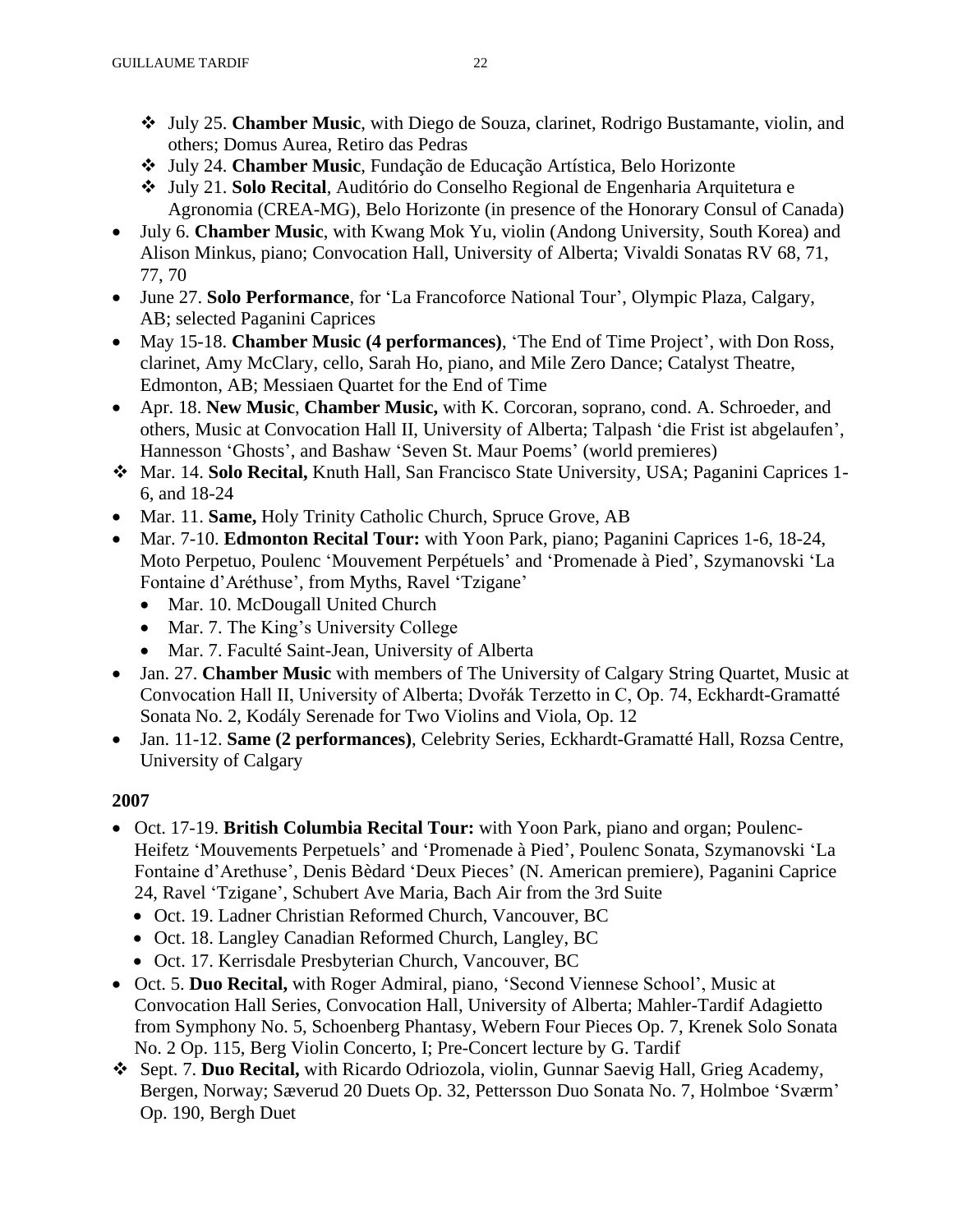- ❖ Aug. 26. **Solo Performance**, Evangelische Church, Pörtschach, Austria; Paganini Caprice 17, Bach Grave and Fugue from Sonata No. 2 in A minor
- ❖ June 22-July 16. **Brazil Tour:**
	- ❖ July 16 **Concerto**, with the Orquestra da Camara Teatro Sao Pedro, cond. J. Bohrer, Teatro Sao Pedro, Porto Alegre (state-wide broadcast and DVD); Rossini/Castelnuovo-Tedesco Figaro-Fantasy (re-orch. R. Bustamante), Haydn Concerto in C (cadenza GT), Sarasate Navarra (re-orch. R. Bustamante, playing 2nd violin)
	- ❖ July 16. **TV Performance,** with Rodrigo Bustamante, violin; Global Network, Porto Alegre
	- ❖ July 12. **Recital and Chamber music**, with José Henrique Martins, piano, Sandra Aquino, violin, Luiz Carlos da Silva Junior, viola, Felipe Avellar de Aquino, cello; Recife Conservatorio Pernambucano, Recife; Rossini/Castelnuovo-Tedesco Figaro-Fantasy, Poulenc Violin Sonata, Schumann Piano Quintet Op. 44
	- ❖ July 11. **Same,** Cine Bangüê do Espaço Cultural, Joao Pessoa; pre-concert intro by G. Tardif and Jose Alvarendo (Madrid Complutenses University/Cambridge)
	- ❖ July 6. **Chamber Music,** with Rodrigo Bustamante, violin, and Paulo Bergmann, piano; Moskowski Suite for Two Violins and piano, Leclair Duo Sonata in F, Rossini/Castelnuovo-Tedesco Figaro Fantasy, Cervo Tres Momentos Brasileiros (world premiere, dedicated to G. Tardif and R. Bustamante), Archer Three Duets, Sarasate 'Navarra'
	- ❖ July 4. **Same**, Universidade Federal de Pelotas, Pelotas
	- ❖ July 3. **Same**, Universidade Federal do Rio Grande do Sul, Porto Alegre
	- ❖ July 1. **Same**, as above, Sala Sergio Magnani, Fundação de Educação Artística, Belo Horizonte
	- ❖ June 30. **Same,** Universidade Federal de Ouro Preto, Ouro Preto
	- ❖ June 29. **Same,** Universidade Federal de São João Del Rei, São João Del Rei
	- ❖ June 28. **Same**, Teatro Domus Áurea, Retiro das Pedras, Retiro das Pedras
- ❖ June 5. **Duo/Solo Recital,** with Sandrina Carrasqueira, violin and Mariken Zandvliet, piano, Theaterzaal, Conservatorium van Amsterdam; complete Wieniawski Etudes-Caprices for two violins, Leclair Sonata in F for two violins, Poulenc Sonata
- ❖ May 20-23 **Korea Tour**:
	- ❖ May 23. **Solo Recital**, Grand Opening Series, Suseong Artpia Theater, Recital Hall, Taegu; Paganini 24 Caprices
	- ❖ May 21. **Concerto Performance, Conductor and Concertmaster** with the Green Arts Chamber Orchestra, for the Beautiful May Chamber Festival, Artpia Theater, Taegu; Arensky Variations on a theme by Tchaikovsky, Telemann Don Quixote Suite, and Haydn Violin Concerto (new cadenzas by G. Tardif)
- April 20. **New Music, Chamber Music**, with Tanya Prochazka, cello, Russell Whitehead, trumpet, and Roger Admiral, piano; Music at Convocation Hall series, University of Alberta; Bashaw Time Pieces (premiere), Talpash 42.1 (premiere)
- Apr. 13. **Performance**, with Alison Minkus, piano, 'Hommage to Prof. Milan Dimic'; Timms Center for the Arts, University of Alberta; Mendelssohn-Kreisler On Wings of Song, Gluck-Kreisler Melody from 'Orfeo'
- Apr. 3. **Chamber Music**, with Tanya Prochazka, cello, Milton Schlosser, piano, Campus St-Jean, University of Alberta, Edmonton; piano trios by Debussy, Ravel, and Fauré
- Mar. 25. **Same,** Music at Convocation Hall, University of Alberta
- Mar. 23. **Same**, Chapel, Augustana Campus, University of Alberta, Camrose, AB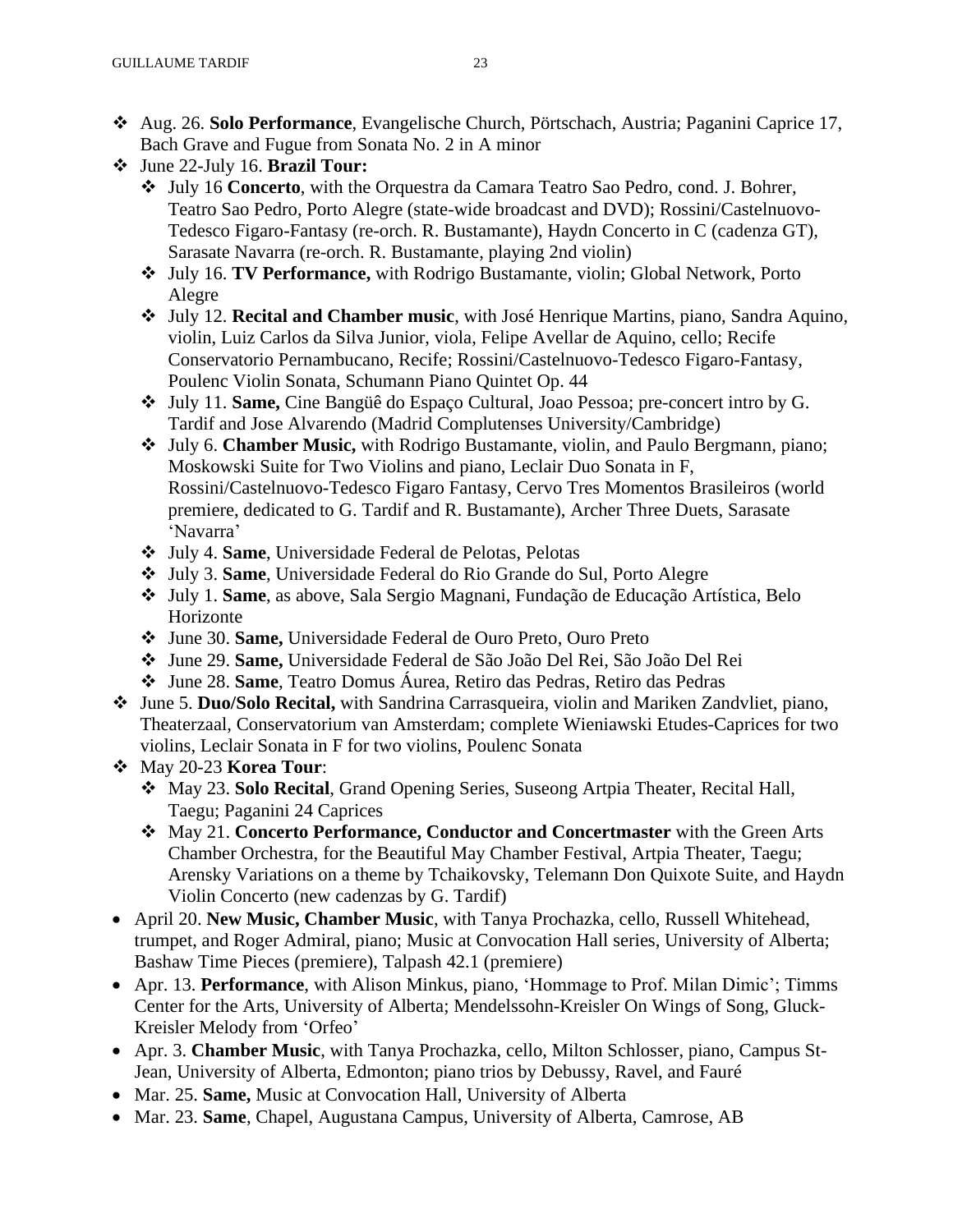- Mar. 16. **Same,** Don's Piano, St. Albert, AB; St. Albert Piano Teachers Association
- Mar. 11. **Duo Recital** with Roger Admiral, piano, St. George-in-the-Pines Church, Banff, AB; Gallois-Montbrun Les 24 Caprices de Paganini
- Mar. 10. **Same**, Chateau Lake Louise, Lake Louise, AB
- Mar. 3. **Showcase Performance**, with Roger Admiral, piano; Rassemblement Artistique Francophone Albertain, Auditorium, Campus St-Jean, University of Alberta, Edmonton; Beethoven Sonata Op. 12, No. 1, Paganini Caprice 5, Wieniawski Polonaise in D, Kreisler Liebesleid, Kreisler Liebesfreud and Kreisler Schön Rosmarin
- Feb. 28. **Duo Recital**, with Frédéric Bednarz, violin, Convocation Hall, University of Alberta; Prokofiev Sonata for 2 violins Op. 56
- Feb. 10. **Solo Recital**, Recital Hall, Grande Prairie Regional College, Grande Prairie, AB; Paganini 24 Caprices
- Jan. 26. **Duo Recital,** with Roger Admiral, piano; Music at Convocation Hall series, University of Alberta; Gallois-Montbrun Les 24 Caprices de Paganini

- Nov. 23. **Chamber Music**, with Charles Castleman, violin (U Rochester), and Magdalena Adamek, piano, Convocation Hall, University of Alberta; Moszkowski Suite, Bartók Duets (selections)
- July 24-25. **TV Performance,** repeat broadcast of video documentary (first aired Jan. 27, 2006, for Zig Zag, Radio-Canada TV) featuring *Commedia dell'Arte* by GT, with acting by Stephen Heatley (UBC Drama Dept.)
- July 2. **Duo Recital** with Lucie Langevin, piano, FideArt Series, 'Messe des Artistes', Chapelle du Bon-Pasteur, Quebec City, QC; Mozart 4<sup>th</sup> Violin Concerto, Bach 3<sup>rd</sup> Sonata with keyboard
- June 24, **Duo Recital,** with Robert Patrick Girard, organ; Église St-Dominique, Québec City; Mozart 4<sup>th</sup> Violin Concerto, Bach 3<sup>rd</sup> Sonata with keyboard
- ❖ June 1. **Concerto, Conductor, and Concertmaster** with the Green Arts Chamber Orchestra, Children's Hall, Taegu, South Korea; Mozart Concerto No. 4 (with new cadenzas by G. Tardif), 3 Mozart Divertimenti
- ❖ May 25. **Duo Recital,** with Soo Yun Kim, piano (Andong University); Solmoi Cultural Centre, Andong University, South Korea; Mozart Sonata K.378, Vivaldi Sonata, Tchaikovsky Melody and Valse-Scherzo, Paganini Caprices 1, 5, 9, 24
- Apr. 11. **Duo Recital,** with Magda Adamek, piano, Newell Concert Series, Brooks, AB; Mozart Sonata K. 301, Paganini Concerto No. 1 (cadenza GT), Novowieski Legend and Vision, Wieniawski Variations Op. 15, Benjamin Rumba, Dinicu-Heifetz Hora Staccato
- ❖ Apr. 5. **Concerto,** with the Mesa Symphony Orchestra, cond. C. S. Kellogg, Mesa Performing Arts Centre, Mesa, Arizona, USA; Paganini Concerto in D (new cadenzas by GT)
- Apr. 1. **Duo Recital**, as April 11, First Presbyterian Church, Edmonton, AB
- Mar. 22. **Duo Recital,** with Janet Scott Hoyt, piano, Grande Prairie Regional College Series, Grande Prairie, AB; Mozart Sonata K.301, Brahms Sonata Op. 108, selections from CD 'From the Library of Joseph Szigeti'
- Mar. 5. **Conductor**, Academy Strings, Convocation Hall, University of Alberta; Mozart Divertimento in F, P. Mercure Divertissement, Waxman Eine Kleine Nichtmusik, Handel Sonata for 2 Cellos (Bacon/Kloppers), Bach Concerto BWV 1042 (Cheung), Mozart Serenade k. 525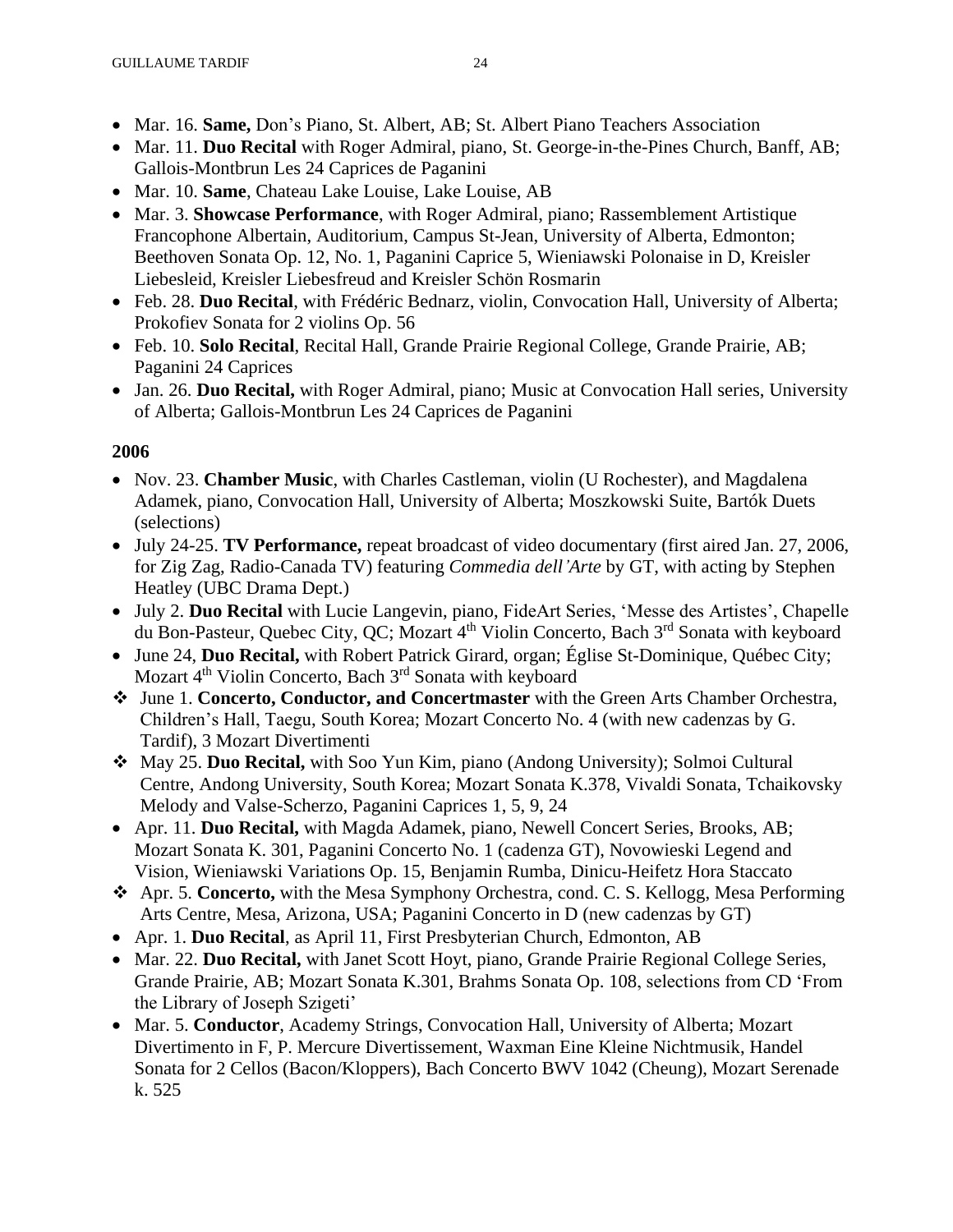- Feb. 2. **Duo Recital**, with pianist Judy Kehler, Music and Mavens Concert Series, Asper Community Centre, Winnipeg, MB; Mozart Sonata K. 301, Brahms Sonata No. 3, Wieniawski Scherzo-Tarantella, Dinicu-Heifetz Hora Staccato, Achron-Heifetz Hebrew Melody
- Feb. 1. **Same,** Faculty Series at Eva Clare Hall, University of Manitoba, Winnipeg, MB
- Jan. 27. **TV Performance,** video documentary by Julie Plourde, for Zig Zag, Radio-Canada TV; featuring *Commedia dell'Arte*, by G Tardif, with acting by Stephen Heatley (UBC Drama Dept.)
- Jan. 15. **Concertmaster and Chamber Music**, 'Mozart's Birthday Concert', with Academy Strings, the Madrigal Singers, and as part of a sextet (in Mozart's A major Piano Concerto, with pianist P. Tao), Winspear Centre, Edmonton, AB

- Dec. 12. **Chamber Music**, 'Hear's to your Health' Series, University of Alberta Hospital, with Patty Tao, and others; Mozart Sonata K. 378 and Mozart Concerto for piano (piano quintet)
- Nov. 27. **Conductor**, Academy Strings, Convocation Hall, University of Alberta; Concerto in D, Bach-Reger Chorale 'O Mensch', Corelli Concerto Grosso Op. 6, No. 2, Krenek Adagio and Bach 5 fugues (arr. Mozart)
- Nov. 13. **Conductor,** joint orchestra Academy Strings and Calgary Youth Orchestra, Alberta String Association Student Showcase, Mount Royal College, Calgary, AB; Stravinsky Concerto in D, Bach-Reger Chorale 'O Mensch', Corelli Concerto Grosso Op. 6, No. 2
- Sept. 11. **Solo Recital**, 'Solo Violin', Music at Convocation Hall series, University of Alberta; Bach Solo Sonata No. 3, Bartók Solo Sonata, Schubert-Ernst 'Erlkönig', Ysaÿe Sonata no. 3 'Ballade', Wieniawski Etude No. 9 'Les Arpèges' on 'God Save Emperor Franz', Paganini 'God Save the King', Tarrega-Ricci 'Recuerdos de la Alhambra'
- Apr. 6. **Chamber Music**, with Milton Schlosser, piano and Tanya Prochazka, cello, Augustana Campus, University of Alberta, Camrose, AB; Mendelssohn Trio No. 2, Clara Schumann Trio Op. 17, Robert Schumann Phantasiestucke Op. 73
- Apr. 3. **Same,** Music at Convocation Hall series, University of Alberta
- Apr. 1, **Same**, Wednesdays@Winspear Concert Series, Edmonton, AB; recorded for CBC Radio 2, short appearance on CBC TV
- Mar. 18. **Chamber Music**, with Martin Riseley, violin, Alycia Au, violin, Aaron Au, viola, Tanya Prochazka, cello, Music at Convocation Hall Series, University of Alberta; Dvořák Op. 96 'American', Beethoven Op. 18, No. 4
- Mar. 11. **Duo Recital,** with Joachim Segger, piano, King's University College, Edmonton, AB; Franck Sonata, Paganini/Schumann Caprices 5, 9, 15, 17, de Bériot Concertos No. 7, II and No. 9, II, Ysaÿe Two Mazurkas, Ysaÿe Malinconia and Obsession, Vieuxtemps Rondino
- Jan. 23. **New Music, Chamber Music,** with the St. Crispin's Chamber Ensemble, 'Canada Meets Flanders: from Canada', First Presbyterian Church, Edmonton, AB; Alfred Fischer 'Seen and Heard', Siaw Kin Lee 'Seven Half Moon: A Song for Echo', Thom Golub 'Promise of Waiting (POW)'
- Jan. 21. **New Music, Chamber Music,** with the St. Crispin's Chamber Ensemble, 'Canada Meets Flanders: from Flanders', Convocation Hall, University of Alberta; Raoul de Smet 't Zuid (o el Barrio Sur de Amberes)', Ludo Geloen 'Soft Fragments', Lucien Posman 'GilBErto mEnDES (8+0=80)'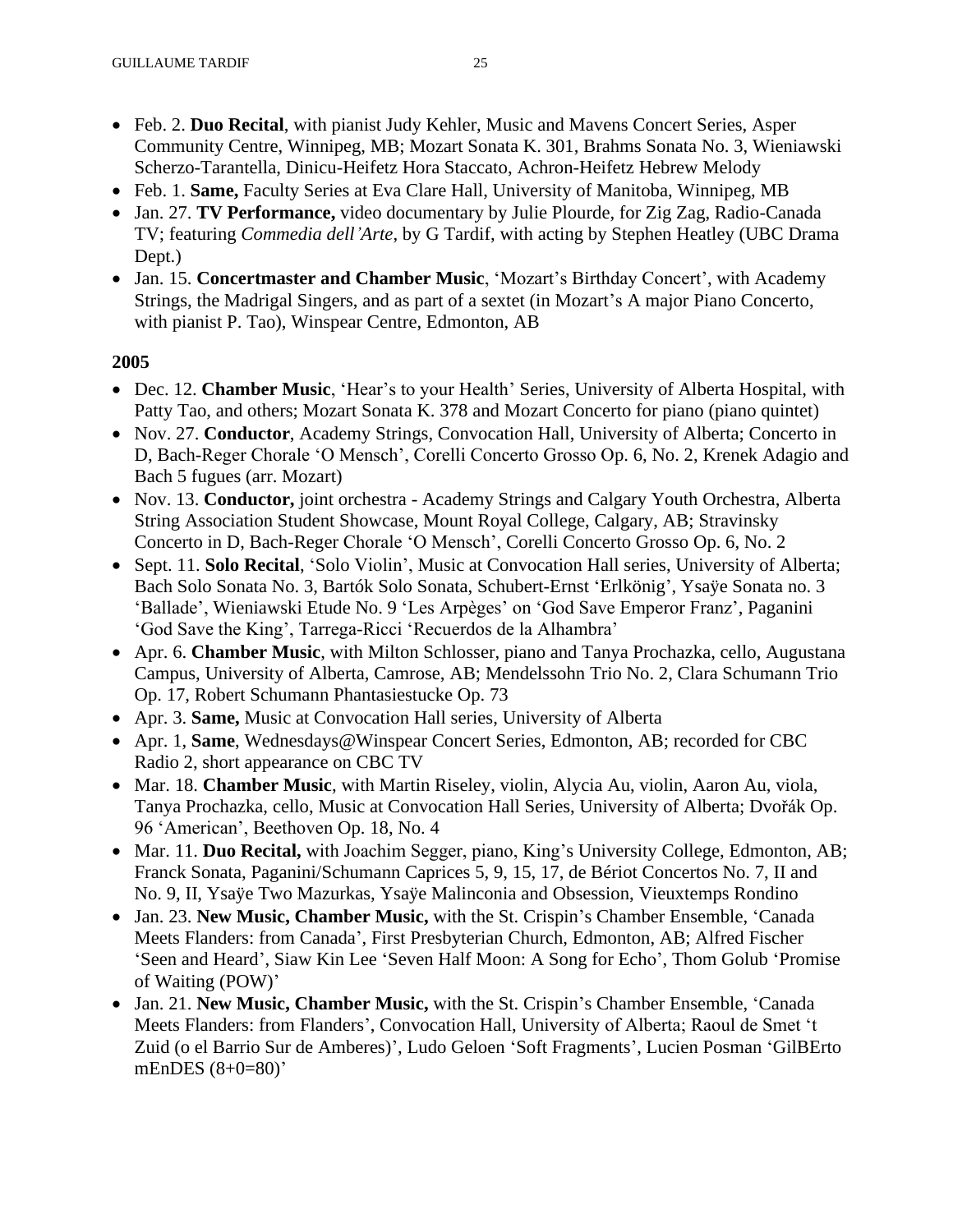- Dec. 11. **Recital,** with Joachim Segger, piano, 'From Paganini to Ysaÿe', Faculty and Friends Series, Convocation Hall, University of Alberta; Paganini/Schumann Caprices, 5, 9, 15, 17, de Bériot Concerto No. 9, I, Concerto No. 7, II, Vieuxtemps Rondino, Ysaÿe Malinconia and Obsession, Ysaÿe 2 Mazurkas, Franck Sonata
- ❖ Nov. 22 Nov. 27. **Brazil Tour:** with Felipe Avellar de Aquino, cello, and Jose Henrique Martins, piano (U João Pessoa); Brahms Double Concerto, Franck Sonata, Scriabin Etude in Thirds, Wieniawski Polonaise, Tchaikovsky Valse-Scherzo, Lavallée Méditation (arr. Tardif)
	- ❖ Nov. 27. **Recital and Chamber Music**, Escola de Musica de Brasília
	- ❖ Nov. 27. **Radio Performance**, Patio Brasil, Brasília; Brahms, Wieniawski
	- ❖ Nov. 26. **Recital and Chamber Music,** co-hosted by the Canadian Embassy and the Brazilian Ministry of Foreign Relations at Itamaraty Palace, Brasília; Brahms, Lavallée; international internet broadcast
	- ❖ Nov. 23. **Recital and Chamber Music**, Conservatório Pernambucano, Recife
	- ❖ Nov. 22. **Recital and Concerto,** with the UFPB Chamber Orchestra, cond. C. A. de Oliveira e Silva, Espaço Cultural José Lins do Rêgo, Joao Pessoa
- ❖ Nov. 10-17. **South Brazil Tour:** with Rodrigo Bustamante, violin; Leclair Sonata 6, Bach Partita No. 3, Preludio, Bach Sonata No. 2, Ysaÿe Sonata No. 2, Obsession and Malinconia, and Sonata No. 3 'Ballade', Milhaud Duo Op. 258, Paganini Caprices Op. 1 (1, 17, 24), Bach/Brahms/Ricci: Presto from Sonata BWV 1001
	- ❖ Nov. 17, **Chamber Music Performance,** for the benefit of a local outreach program, Belo Horizonte (TV broadcast, province of Minas Gerais) only Leclair
	- ❖ Nov. 16. **Solo Recital and Chamber Music**, Pontifícia Universidade Católica de Minas Gerais, Belo Horizonte
	- ❖ Nov. 14. **Same**, Universidade Federal Do Rio Grande de Sol, Porto Alegre
	- ❖ Nov. 11. **Same,** Cathedral do Redentor, Pelotas
- Oct. 15-17 **Showcase Performance,** with Magda Adamek, piano, for the Arts Touring Alliance of Alberta, Red Deer College, Red Deer, AB; Wieniawski Polonaise, Scriabin Etude in 3rds, Tchaikovsky Valse-Scherzo
- ❖ Sept. 30-Oct. 8. **Tour Northern Europe**:
	- ❖ Oct. 8. **Solo Performance**, Grieg Academy, University of Bergen, Norway; Bach 3rd Partita, 2nd Sonata, Ysaÿe Sonata 3, Paganini 8 Caprices, Tardif 'Commedia dell'Arte'
	- ❖ Oct. 6. **Solo Performance**, House of Nations, University of Uppsala, Sweden; Paganini Caprice No. 24
	- ❖ Oct. 5. **Solo Performance,** for the Canadian Embassy, the Swedish America Foundation and University of Alberta International Office delegation, Radisson Hotel, Stockholm; Bach and Paganini
	- ❖ Oct. 5. **Solo Recital**, Royal College of Music, Stockholm, Sweden; Bach Sonata 2, Partita 3, Ysaÿe Sonata 2 and 3, Paganini Four Caprices
	- ❖ Sept. 30. **Duo Recital**, with Robert Harris, piano, University of Groningen, The Netherlands; Scriabin-Szigeti Etude in Thirds, Vieuxtemps Rondino, Bach Sonata 2, Ysaÿe Sonata 2 and 3, Paganini Four Caprices, Tchaikovsky Valse-Scherzo, Wieniawski Scherzo-Tarantella and Polonaise
- Sept. 26. **Duo Recital and Chamber Music**, with Tanya Prochazka, cello and Roger Admiral, piano, as fundraiser for the Alberta String Association, Convocation Hall, University of Alberta; Brahms Double Concerto, Tchaikovsky Valse-Scherzo, Wieniawski Polonaise in D, Scriabin Etude in Thirds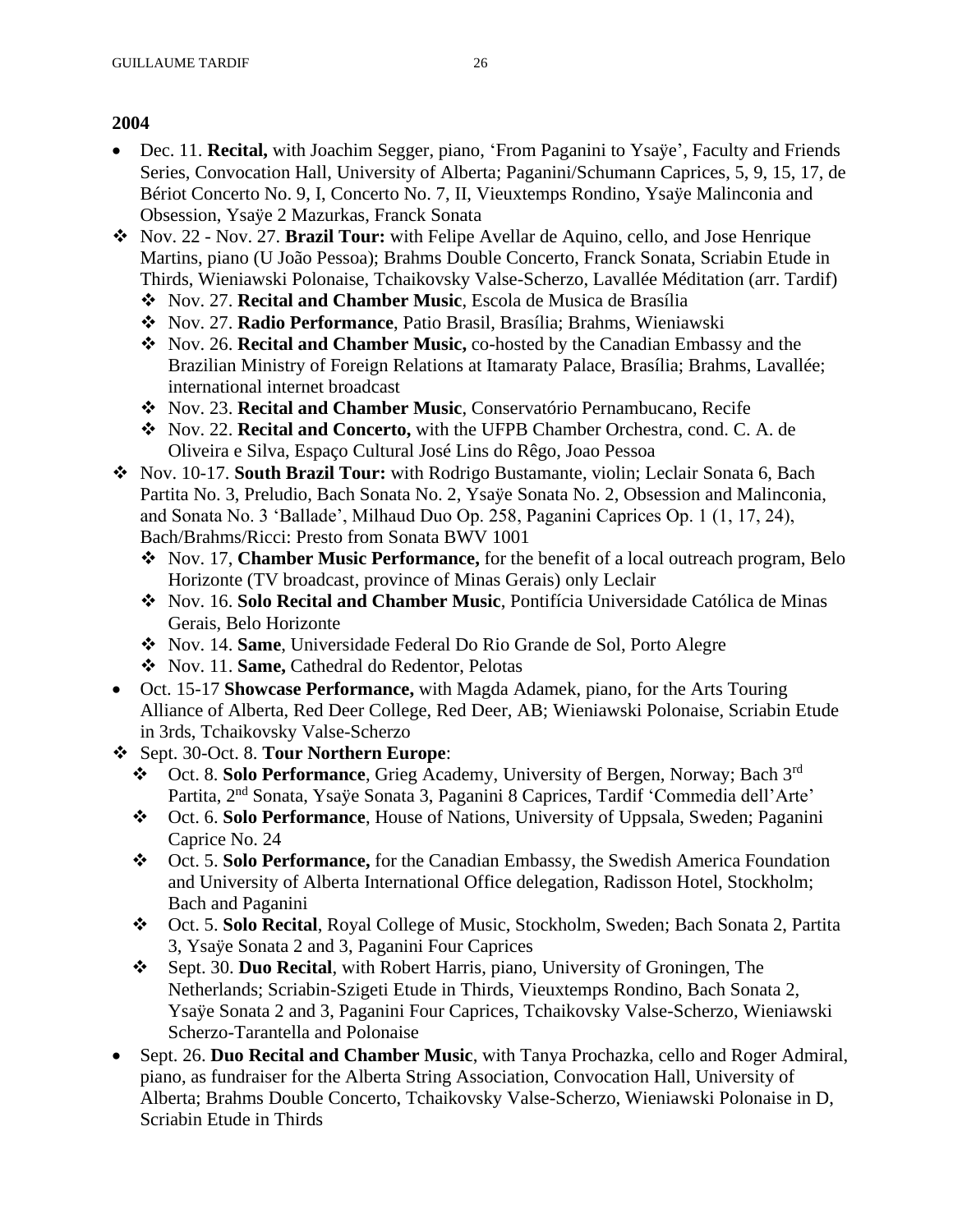- Sept. 24. **Same**, Medicine Hat Cultural Centre, Medicine Hat, AB
- Aug. 14. **Solo Recital**, Evergreen Summer Festival, Margaretsville, NS; Bach Partita No. 3, Sonata No. 2, Bartók Fugue, Ysaÿe Obsession and Malinconia, 'Ballade', Paganini Caprices 1, 2, 5, 15, 17, 24
- Aug. 13. **Same**; Osprey Arts Center, Nautilus Festival, Shelburne, NS
- June 3. **Concertmaster,** with the Canadian Chamber Orchestra, cond. G. Nowak, Winspear Centre, Edmonton, AB; Dvořák Two Waltzes, Beethoven Concerto No. 3, Suk Serenade
- Apr. 19–June 6, **Concertmaster (52 performances),** Citadel Theatre, Edmonton, AB; Rodgers/Hammerstein 'The Sound of Music' (audience totaling over 32,000)
- Apr. 9. **Concertmaster,** with the Canadian Chamber Orchestra, cond. G. Nowak, Winspear Centre, Edmonton, AB; Barber Adagio, Vivaldi Laudate, Pergolesi Stabat Mater
- Apr. **Orchestra Performance,** memorial for Dr. Lise Blum Elson; Mount Royal College Conservatory, Calgary, AB, conducted by Edmond Agopian; Stravinsky from Apollon Musagète
- Mar. 24. **Duo Recital,** with pianist Jacques Després; Noon Hour Series, McDougall United Church, Edmonton, AB; Beethoven Sonata No. 9 in A major, Op. 47, 'Kreutzer'
- Mar. 21. **Duo Recital,** with pianist Jacques Després, piano; Music at Convocation Hall series, University of Alberta; Mozart Sonata K.378, Beethoven Sonata No. 9, 'Kreutzer', A. Louie 'Thundergate', Wieniawski Variations Op. 15 (recorded by CBC Radio 2)
- Mar. 5. **Concertmaster,** with the Canadian Chamber Orchestra, cond. J. Mercier, Winspear Centre, Edmonton, AB; Beethoven Piano Concerto No. 2, Walton Two Pieces, Parry An English Suite
- Feb. 13. **Chamber music,** with Michel Lethiec, clarinet, Tanya Prochazka, cello and Patricia Tao, piano, Convocation Hall, U of Alberta, Edmonton, AB; Stravinsky Trio-Suite from 'L'histoire du Soldat', Messiaen Quartet for the End of Time
- Feb. 15. **Solo Recital**, Keyano College, Fort McMurray, AB; Bach Solo Sonata in G minor, Ysaÿe Sonata 3 'Ballade', Paganini Caprices Op. 1, Nos. 1, 2, and 5
- Feb. 21. **New Music, Chamber music,** with the St. Crispin's Chamber Ensemble, Convocation Hall, University of Alberta; Robert Fleisher Quintet for flute, violin, cello, vibraphone, and piano; Siaw Kin Lee 'Of the Third Moon'
- Jan. **Performance,** with Marnie Giesbrecht, piano and Joachim Segger, organ, First Presbyterian Church, Edmonton, AB; Bach Violin Concerto BWV 1041

- Dec. 21. **Concertmaster,** with the Canadian Chamber Orchestra, cond. G. Nowak, Winspear Centre, Edmonton, AB; Elgar Serenade, Mozart Concerto K. 466, Mendelssohn Sinfonia 8
- **Quebec Tour**: **Duo Recitals,** with Jacques Després, piano; Mozart Sonata K.378; Beethoven Sonata in A major, Op. 47, 'Kreutzer'; Paganini Concerto No. 1
	- Dec. 16. Salle Armando-Santiago, Conservatoire de Trois-Rivières
	- Dec. 14. Cathedral of the Holy Trinity, Québec City
	- Dec. 13. Salle des Jeunesses Musicales du Canada, Montréal
- Nov. 30. **Concerto,** with the University of Alberta Symphony Orchestra, cond. by T. Prochazka, Convocation Hall, University of Alberta; Paganini Concerto No. 1, premiere of new original cadenza by G. Tardif
- Oct. 25. **Duo Recital**, with Simon Docking, piano, Maritime Conservatory of Arts, Halifax, NS; Paganini Concerto 1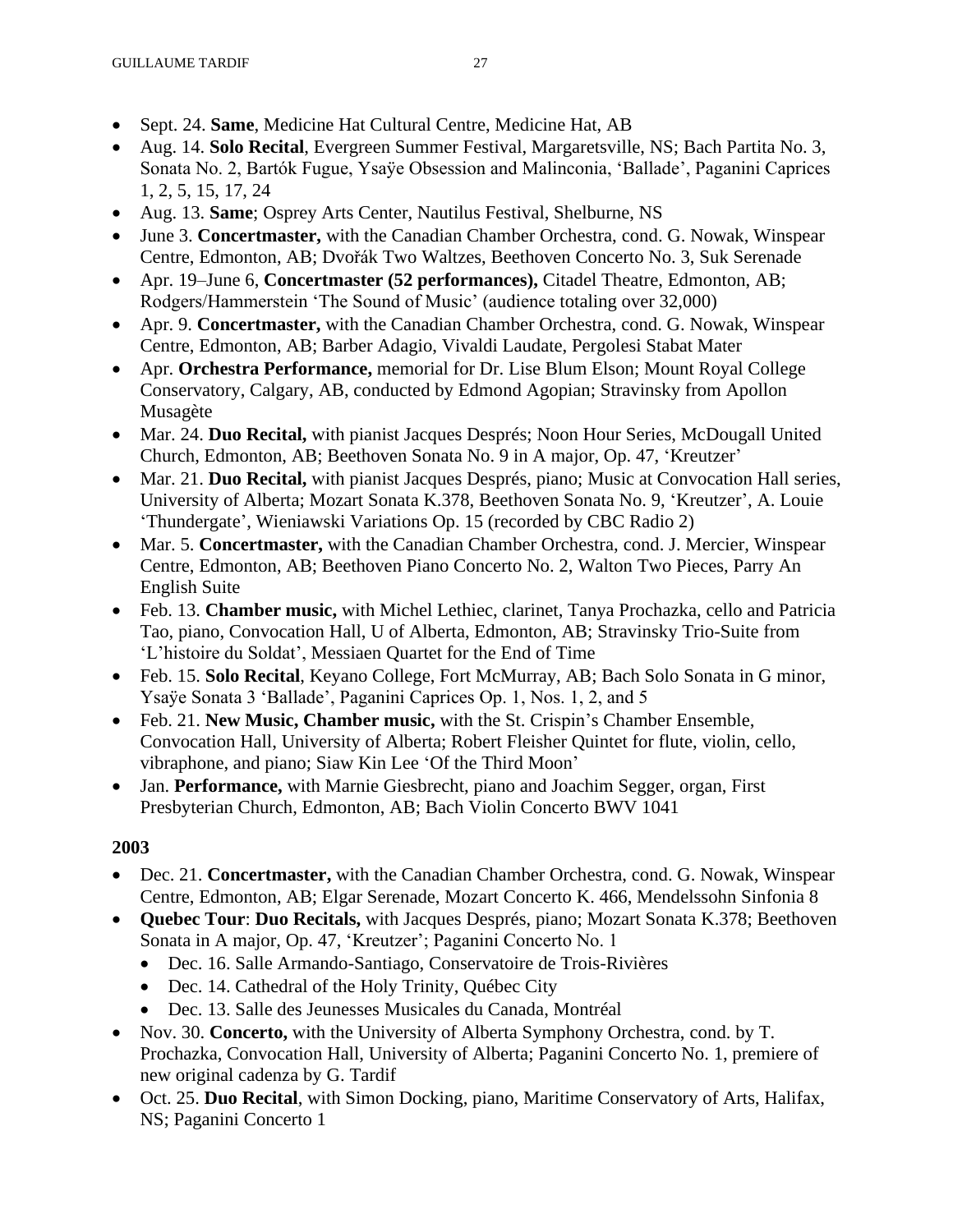- Oct. 15-24. **Tour Maritimes: Duo Recitals,** with David Rogosin, piano (Mt Allison University); Scarlatti-Heifetz Sonatas, Beethoven Sonata in A major, Op. 47, 'Kreutzer', Paganini Concerto No. 1, Benjamin Rumba
	- Oct. 23. Trinity United Church, Summerside, PEI
	- Oct. 22. St. James Presbyterian Church, Charlottetown, PEI
	- Oct. 20. Brunton Auditorium, Mount Allison University, Sackville, NB
	- Oct. 19. On Deck Series, Imperial Theatre, St. John, NB
	- Oct.18. Wilmot United Church, Fredericton, NB
- Sept. 21. **Chamber Music,** with Patricia Tao, piano and Tanya Prochazka, cello, 'Hear's to Your Health' Series, W. C. Mackenzie Health Centre, University of Alberta; Piazzolla Three Tangos, Brahms Trio in B Major, Op. 8, Benjamin-Heifetz Jamaican Rumba, Wieniawski-Kreisler Caprice 4
- May 22. **Solo Recital,** Humber Valley Chamber Music Society, Pasadena, NF; Bach Partita No. 3, Bach Sonata No. 1, Tardif La Commedia dell'Arte, Tardif Il Trillo del Diavolo, Ysaÿe Malinconia and Obsession from Sonata No. 2, Paganini Caprices 5, 11
	- May 9-18. **Tour St. Cecilia Concert Series: Duo Recitals**, with Judy Kehler Siebert, piano; Brahms Sonata No. 3, Brahms Scherzo from FAE Sonata, Bizet-Waxman Carmen Fantasie, Schumann/Heifetz Prophetic Bird, Wagner Albumblatt, Debussy En bateau, Brahms Waltz
	- May 18. House concert, Glen Haven, NS
	- May 17. Osprey Centre for the Performing Arts, Shelburne, NS
	- May 16. Th'YARC Series, Yarmouth, NS
	- May 15. Maritime Conservatory, Halifax, NS
	- May 11. Antigonish Performing Arts Series, St. Francis Xavier University, NS
	- May 9. Arkandor Summer Concert Series, Boularderie/Baddeck, NS
- Feb. **Chamber music,** with Alexander Tselyakov, piano, and Mark Rudoff, cello, Lorne Watson Recital Hall, Brandon University, MB; Beethoven 'Ghost' Trio, Arensky Trio in D minor
- Jan. 10. **Same,** with Anya Alexeyev, piano and Mark Rudoff, cello, Lorne Watson Recital Hall, Brandon University, MB; Arensky Trio in D minor

# **1997-2003 Highlights**

- Various performances as part of the New Brandon Trio (MB, SK, AB, and ON); as quartet, Anniversary Concert – Crumb 'Black Angels' (in the presence of the composer)
- Touring Nova Scotia for the St. Cecilia Concert Series, with Judy Kehler Siebert, piano (using the Canada Council's Johannes Tononi violin), 'Virtuoso Encores' program
- Various performances as concertmaster or soloist with the Brandon Chamber Players (Vivaldi 'The Four Seasons', Telemann concerto, Canadian works)
- ❖ Recital Tour Hungary, 7 performances, including concerto with Ede Remenyi Orchestra in Miskolc's Bartók Hall (Mozart No. 5, with new cadenzas), and Recital performance at the National Academy of Sciences in Budapest, Pannon Classic Management
- ❖ Concerto Performance with Lima Philharmonic Orchestra in Peru (Brahms Op. 77), at the request of the Quebec Symphony's concertmaster, hosted by the Canadian Embassy
- Concerto Performances with Conservatoire Orchestra (Ravel 'Tzigane', Grand Theatre de Quebec and Main Hall, Domaine Forget)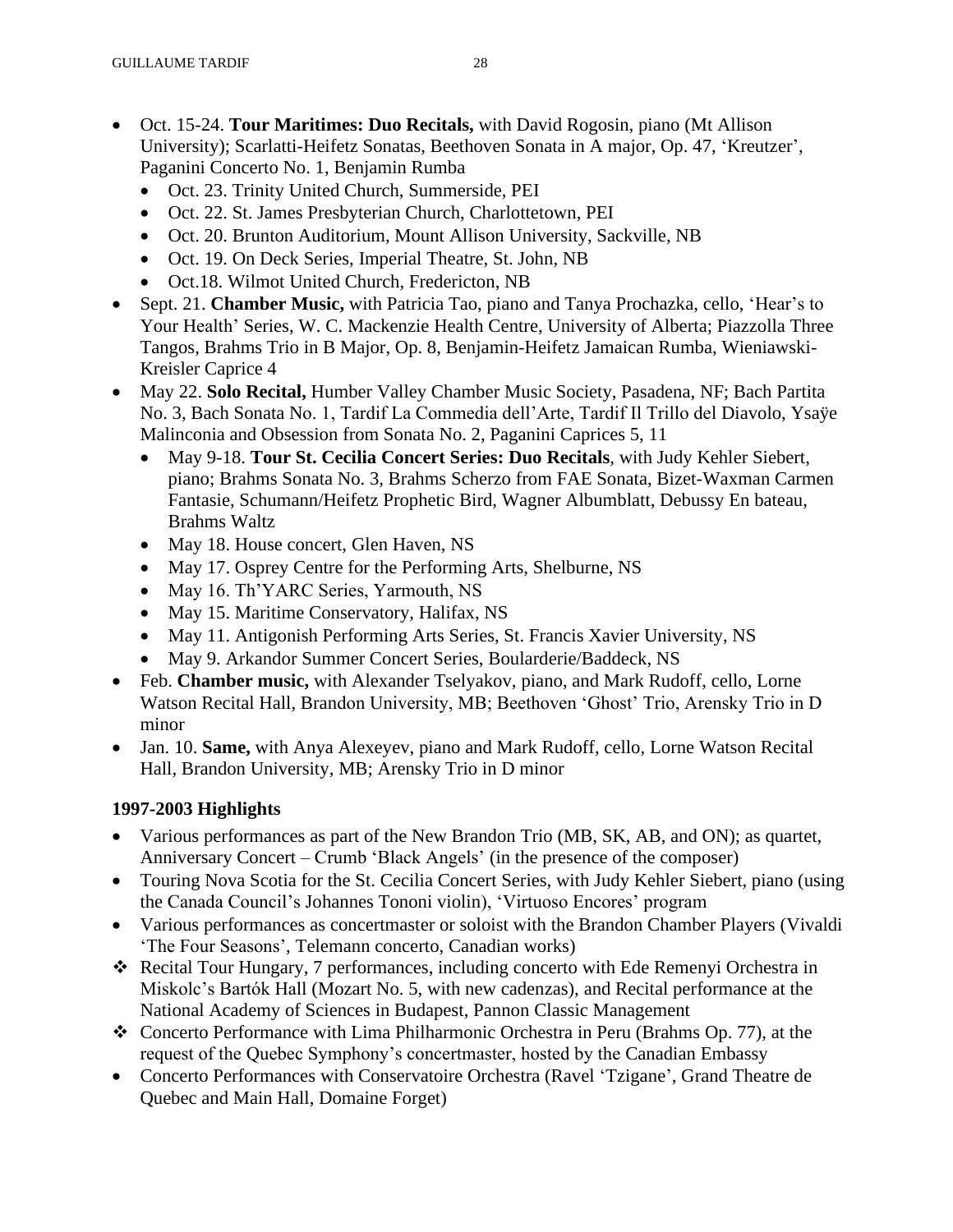- ❖ Concertmaster with New Eastman Symphony (Rimski-Korsakov Scheherazade, Eastman Theater, cond. M. Rodan)
- ❖ Founder and Leader of the Eastman String Ensemble (performance with Bobby McFerrin at the Eastman Theater); Touring grant from the Messinger Foundation to Colgate University, NY
- Demo Recording of Paganini's 24 Caprices at Radio-Canada Montreal Studio 2 (with the Eastman School's Stradivari violin)

### ORIGINAL COMPOSITIONS AND ARRANGEMENTS

- 2016 Arrangements for clarinet, violin, and accordion, with Double-Double Duo (Kornel Wolak, clarinet and Michael Bridge, accordion) - Smetana 'The Moldau', Lutoslawski 'Five Dance Preludes'; Marchetti 'Fascination' (all performed)
- 2016 Arrangements for violin and guitar, with Trevor Sanders Sarasate Zapateado, Malaguena, Romanza Andaluza, Carmen Fantasy, Fauré Pavane, Paganini Carnival of Venice (all performed)
- 2015 Re-orchestration of Wieniawski's 'Faust Fantasy' for violin and string orchestra (performed)
- 2015 Arrangements of Ukrainian traditional music for string quartet 'Spring Song: Oh there on the Monahka', 'Folk Song: On Sunday Morning', 'My Mother sent me' (performed)
- 2013 Arrangement of 'Dark Eyes' as a self-accompanied violin solo
- 2009 Arrangement of Lavallée's 'Canadian Anthem' for solo violin and for string quartet (performed)
- 2007 Arrangement of Mahler's 'Adagietto', from Symphony No. 5, for violin and piano (performed)
- 2007 Cadenzas to Haydn's Concerto in C Major (performed)
- 2006 Cadenzas to Mozart's Concerto No. 4 (performed)
- 2006 'Ricercare' from the Musical Offering 3 voices, for solo violin (not performed)
- 2004 Cadenza to Paganini's Concerto No. 1, Op. 6 (performed)
- 2004 Arrangement of Lavallée's 'Meditation' from trumpet/piano to violin/piano (performed)
- 2002 Cadenzas to Mozart's Concerto No. 5 (performed)
- 2002 Cadenza to Paganini's 'Non più mesta' (performed)
- 2002 'Il Trillo del Diavolo' after Tartini (performed)
- 2002 'La Commedia Dell'Arte' after Tartini and Corelli (performed and recorded, CBC TV)

## RECORDINGS (PRODUCER AND PERFORMER)

- 2021 (*forthcoming*) 'Gallois-Montbrun: Les 24 Caprices de Paganini', with Roger Admiral, piano (Dell'Arco Publications, DA04; recorded Aug. 28, 2008, Convocation Hall, Edmonton, AB)
- 2021 'Sonatas & Variations: Masterworks for Violin and Piano', with Jacques Després, piano (Wirth Institute, DA02 / WIR08; live CBC recording, Mar. 21, 2004; Music at Convocation Hall Series, Edmonton, AB): Mozart Sonata K.378, Beethoven Sonata No. 9, 'Kreutzer', Wieniawski Variations on an Original Theme, Op. 15
- 2020 'Swarm: Music for Two Violins', with Ricardo Odriozola, violin (DA06 / AR20-01; distributed by the Canadian Music Center / NAXOS of America; recorded Nov. 14, 2008; Gunnar Sævigsal, Grieg Academy, Bergen, Norway): Holmboe Sværm (Swarm), Archer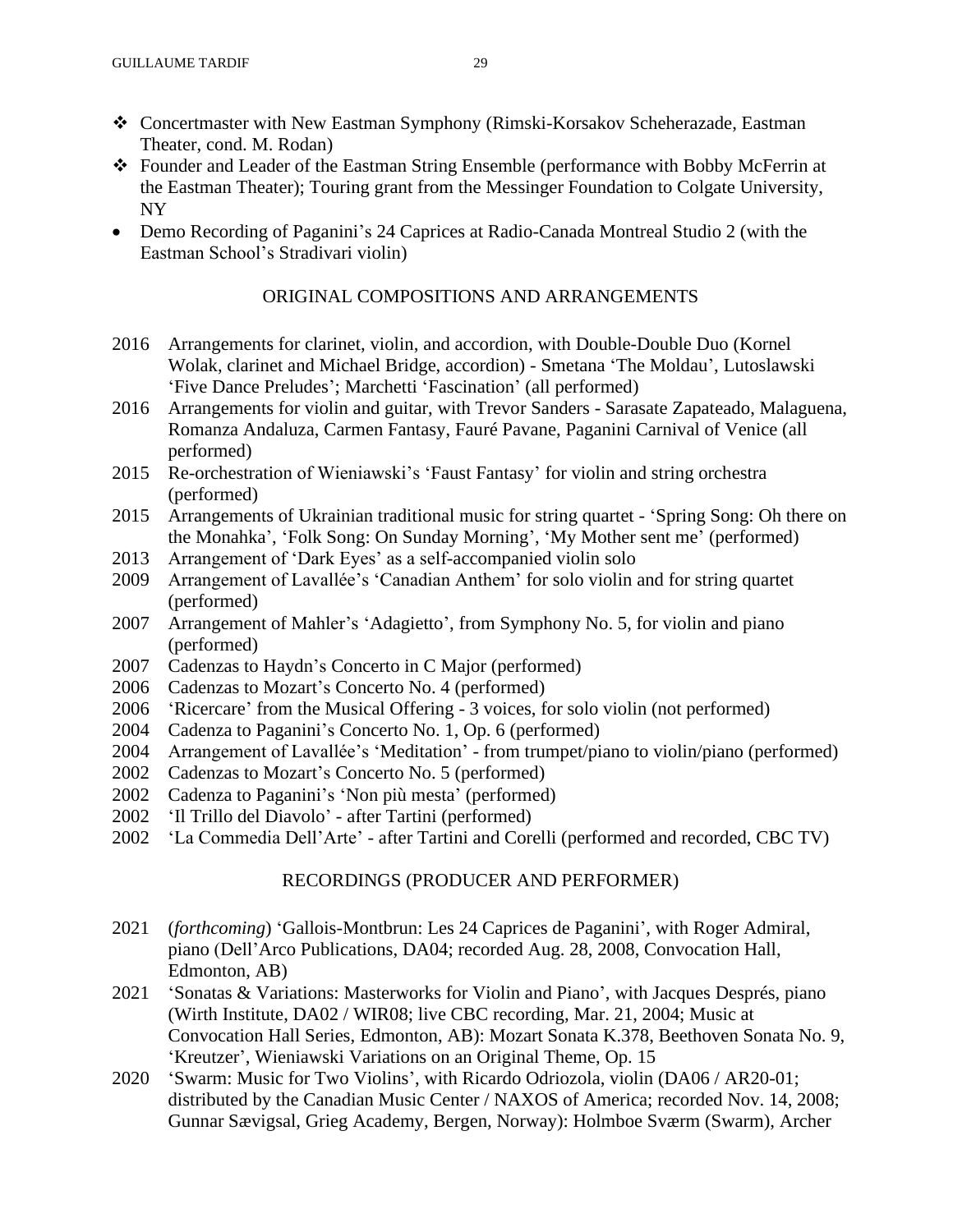Three duets for two violins, Bergh Duet for two violins, Eckhardt-Gramatté Duo for two violins E108

- 2018 Solo, and duo selections, with Viktoria Reiswich-Dapp, piano; part of the companion CD to C. Hoppe, M. von Goldbeck and M. Kawabata (Eds.), 'Exploring Virtuosities. Heinrich Wilhelm Ernst, Nineteenth-Century Musical Practices and Beyond', Göttingen Studies in Musicology, Vol. 10 (pp. 193-210), Hildesheim, Germany: Georg Olms-Verlag (recorded Jan. 16-17, 2017; Convocation Hall, Edmonton, AB): Ernst Carnival of Venice (arr. GT), Polyphonic Etudes 2, 3, and 6 ('The Last Rose of Summer'), Erlkönig, Otello-Fantaisie, Élégie
- 2017 'Tales from the Dinarides, and folk inspirations from Central Europe', with Kornel Wolak, clarinet, and Michael Bridge, accordion (Wirth Institute, WIR06; recorded Feb. 19-20, 2017; Convocation Hall, Edmonton, AB): Lutoslawski, Smetana, Brahms, Ichmouratov, and Chopin
- 2017 July 4. Solo Recording: Bashaw Seven Movements for Solo Violin (Convocation Hall, Edmonton; Tech: R. Baker; Edit: G. Tardif)
- 2017 June 14. Quartet Recording, with the Enterprise Quartet: Smallwood 'Hum'; story at <https://www.folio.ca/deep-listening-sonic-photography-and-the-tale-of-the-singing-fridge/> (Convocation Hall, Edmonton; Production by and for Scott Smallwood)
- 2017 June 4-5. Duet Recording, with Laura Andriani, violin: Sonatas from the Baroque and Classical periods in Italy and France (Église Saint-Joachim, Edmonton; Tech: R. Baker; Edit: G. Tardif)
- 2016 Dec. 19-22. Duet Recording, with Laura Andriani, violin: Sonatas from the Baroque and Classical periods in Italy and France (Chapelle de l'Amérique Francaise, Quebec City; Tech: É. Chénard; Edit: G. Tardif)
- 2016 July 9. Solo Recording: H. Bashaw 'Buzz', from Seven Movements for Solo Violin, video performance with choreography by two lead dancers of Alberta Ballet (Art Gallery of Alberta, Edmonton; YouTube broadcast, Prod. G. Tardif; also presented in 'CuriousArts', S. Kitteringham, [http://www.curiousarts.ca/howard-bashaws-buzz\)](http://www.curiousarts.ca/howard-bashaws-buzz)
- 2015 CD release of the international broadcast from I Nazione, Festival of Nations, Rome, Italy: Ernst 'Erlkönig' and Papineau-Couture 'Aria' for solo violin (Prod. Ann Summers Dossena, Toronto)
- 2013 'The Genius of the Violin', hour-long documentary featuring many of 18 selections (sponsored by SSHRC; recorded October 2012; Banff Centre Lougheed Studios; Prod. Michael MacDonald, directing resident audio-video team); also includes interviews with performers Guillaume Tardif, Lizzy Hoyt, Daniel Gervais, violins, and Clinton Pelletier, guitar; previews at University of Alberta Folkways Alive! and MacEwan University CN Theater (January 28 and February 10): Arbeau-Warlock Pavane, Tartini-Tardif from the Art of the Bow, Bach-Tardif Concerto for 2 violins, Traditional 'St-Anne's Reel', Paganini-Bachmann Caprice 1, Ernst 'The Last Rose of Summer', Wieniawski-Tardif Etude-Caprice No. 4, Bach-Brahms-Ricci Presto, Tarrega-Ricci-Tardif Recuerdos de la Alhambra, Berlin-Grapelli-Minevich 'Cheek to Cheek', Traditional Dark Eyes (with solo violin introduction by G. Tardif)
- 2013 June 22. 'The Genius of the Violin' (5 short films from the documentary 'The Genius of the Violin'), Broadcast at the Canadian Embassy in Paris, 'Nuit Boréale', Centre Culturel Canadien (Segmentation: G. Tardif)
- 2006 'From the Library of Joseph Szigeti', with Janet Scott Hoyt, piano (Dell'Arco Publications, DA03): Stravinsky-Szigeti 'Apollon Musagète', Castelnuovo-Tedesco 'Capitan Fracasse', Grieg-Achron Scherzo-Impromptu, Sodero 'Punchinello and the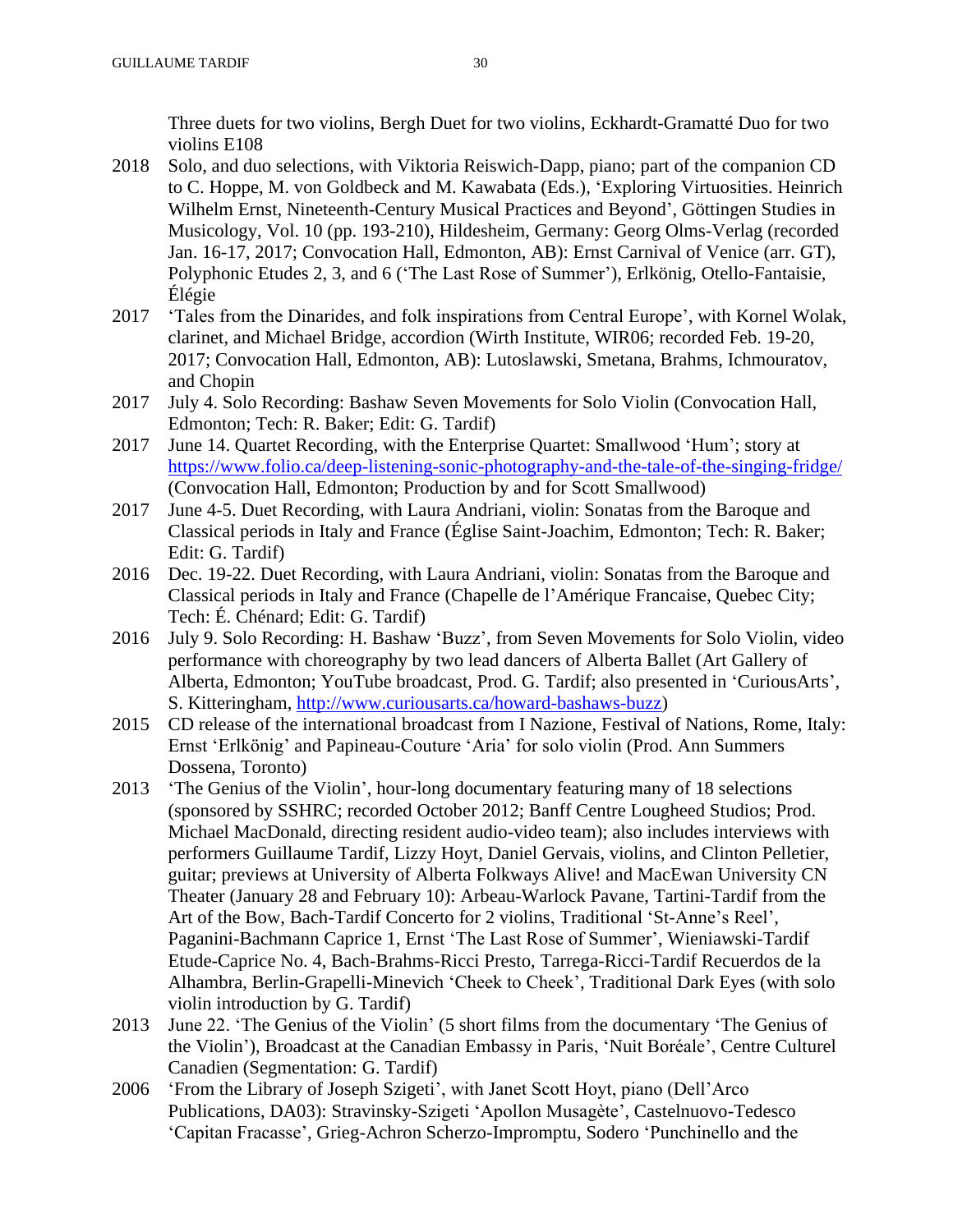Butterfly', Yost 'Arlette', Sodero 'Moonlight on the Lake', Lalo-Szigeti 'Aubade', Milhaud Danses de Jacaremirim (3), Kroll 'Arabesque', Scarlatti-Hermann 'Caprice', Karaghitsheff-Hartmann 'Exaltation', Mompou-Szigeti 'Jeunes filles au jardin', Scriabin-Szigeti 'Etude in Thirds', Weber-Szigeti 'Air Russe et Rondo', Lie-Szigeti 'Snow', Reger-Barmas 'Maria Wiegenlied', Warlock-Szigeti 'Caprio Suite' (3), Reger-Franko Lullaby

2004 'Virtuoso Encores', with Judy Kehler Siebert, piano (Dell'Arco Publications, DA01): Mozart-Heifetz Menuetto, Schubert-Kreisler 'Ballet Music', Schubert 'Valse sentimentale', Poldini-Kreisler 'Poupée Valsante', Kreisler 'Marche miniature viennoise', Kreisler 'Schön Rosmarin', Debussy-Roques 'La Plus que lente', Chopin Mazurka Op. 6 No. 1. Wieniawski, Polonaise No. 1, Scherzo-Tarentella, Dvořák-Heifetz Humoresque, Brahms-Joachim Hungarian Dance No. 7, Kroll 'Banjo and Fiddle', Gershwin-Heifetz Prelude 1, Gershwin-Heifetz 'Summertime', Vale-Heifetz 'Ao Pé da fogueira', Albeniz-Kreisler Tango, Sarasate Zapateado

### AUDIO/VISUAL RECORDINGS (APPEARS IN)

- 2018 'Equus The Story of the Horse' (The Nature of Things, CBC), first violin section, liverecorded musical score composed and conducted by Darren Fung, with members of the Edmonton Symphony Orchestra and Pro Coro, hosted and directed by anthropologist and documentary filmmaker Niobe Thompson (CBC Docs, PBS, and Handful of Films), Winspear Centre, Edmonton, AB [\(http://equustheseries.ca/\)](http://equustheseries.ca/)
- 2018 'The Music of Equus', the story behind the live-recorded score for 'Equus The Story of the Horse' (The Nature of Things, CBC); available at <https://vimeo.com/285564839>

### PREMIERES & DEDICATIONS

- 2019 Bashaw, Toccata for 2 violins, with Laura Andriani, violin (premiere)
- 2018 Bashaw, 12 for Violin and Piano (premiere)
- 2016 Ichmouratov 'Tales from the Dinarides', Op. 48 (dedicated to Kornel Wolak, clarinet, Guillaume Tardif, violin, and Michael Bridge, accordion); commissioned by the Wirth Institute, for 'Wroclaw 2016 - Traces of Multiculturalism in Central Europe' (premiere)
- 2016 Segger 'Con Hall', 'Two Movements for Seven Musicians'; Northlich 'Iridescent Hemorrhage', 'The Impairment Engineers' (premieres)
- 2015 Bashaw 'Seven Movements for Solo Violin' (revised 2015; recording and edited score for performance, with input from G Tardif)
- 2014 Focsaneanu 'Coincidentia Oppositorum', 'Three Contrasts' for string quartet; Israelsen 'KARAYN' for string quartet, 'SEPTICK' for septet; Arnáez 'Sobre cómo pintar en el tiempo' for string quartet (premieres)
- 2014 Smallwood 'Skyward and Northern Hero' (2014); Bashaw 'Modular I and Buzz' (2011) from Seven Movements for Violin or Viola, Hannesson 'pins' (2014); (premieres)
- 2012 Works by Mestre, Gonzales, Wall, Gruechtal (premieres)
- 2010 Barbosa, 'Violin Duet' (dedicated, not performed)
- 2008 Bashaw: 'Seven St. Maur Poems' (premiere)
- 2007 Cervo: 'Three pieces' (premiere, dedicated to G. Tardif and R. Bustamante)
- 2007 Bédard: 'Deux Pieces pour violon et orgue' (N. American premiere)
- 2007 Talpash: '42.1' (premiere)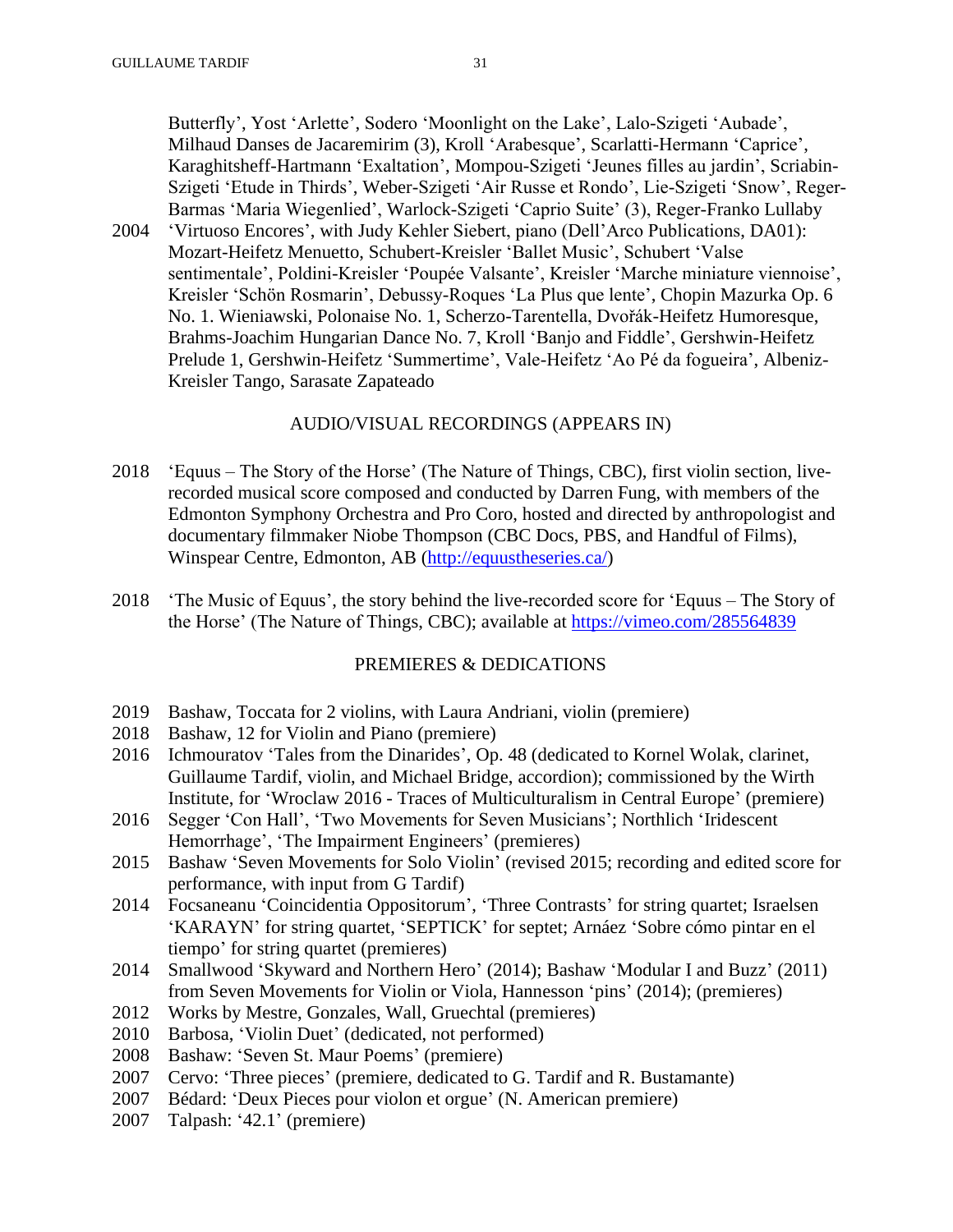## **RESEARCH PUBLICATIONS**

## PERFORMANCE REVIEWS

Auerbach, D. (2020, September 16). Performance review: 7 Movements for solo violin by Howard Bashaw, performance by Guillaume Tardif at the 2017 College Music Society International Conference [Video]. College Music Symposium. [https://symposium.music.org/index.php/60-2/item/11499-7-movements-for-solo-violin-by](https://symposium.music.org/index.php/60-2/item/11499-7-movements-for-solo-violin-by-howard-bashaw-performance-by-guillaume-tardif-at-the-2017-college-music-society-international-conference)[howard-bashaw-performance-by-guillaume-tardif-at-the-2017-college-music-society](https://symposium.music.org/index.php/60-2/item/11499-7-movements-for-solo-violin-by-howard-bashaw-performance-by-guillaume-tardif-at-the-2017-college-music-society-international-conference)[international-conference](https://symposium.music.org/index.php/60-2/item/11499-7-movements-for-solo-violin-by-howard-bashaw-performance-by-guillaume-tardif-at-the-2017-college-music-society-international-conference)

Fernandez, L. (2020, September 16). Performance review: 12 by Howard Bashaw, performance by Guillaume Tardif and Roger Admiral at the Music Conference Alberta, 2018 [Video]. College Music Symposium. [https://symposium.music.org/index.php/60-2/item/11500-12-by-howard](https://symposium.music.org/index.php/60-2/item/11500-12-by-howard-bashaw-performance-by-guillaume-tardif-and-roger-admiral-at-the-music-conference-alberta-2018)[bashaw-performance-by-guillaume-tardif-and-roger-admiral-at-the-music-conference-alberta-](https://symposium.music.org/index.php/60-2/item/11500-12-by-howard-bashaw-performance-by-guillaume-tardif-and-roger-admiral-at-the-music-conference-alberta-2018)[2018](https://symposium.music.org/index.php/60-2/item/11500-12-by-howard-bashaw-performance-by-guillaume-tardif-and-roger-admiral-at-the-music-conference-alberta-2018)

## **ARTICLES**

Visentin, P., Li, S., Tardif, G., and Shan, G. (2015, October 21). Unraveling mysteries of personal performance style; biomechanics of left-hand position changes (shifting) in violin performance. *PeerJ*, *3*, e1299.<https://dx.doi.org/10.7717/peerj.1299>

Shan, G., Visentin, P., Tardif, G., Robinson, A., Evans, J., & Crowe, S. (2013). Quantifying compensation strategies between gross and fine motor control in violin performance. In G. Shan & P. Visentin (Eds.), *Applications in Arts Biomechanics* (pp. 143-163). Hauppauge, NY: Nova Science Publishers. [http://www.novapublishers.org/catalog/product\\_info.php?products\\_id=39432](http://www.novapublishers.org/catalog/product_info.php?products_id=39432)

## CHAPTERS

Tardif, G. (2021, November 29). Parallels and intervals: Violinists intersecting with modernity. In P. Defraeye, H. Mitterbauer, & C. Reyns-Chikuma (Eds.), *Internationale forschungen zur allgemeinen und vergleichenden literaturwissenschaft: Vol. 205. Networks in literature, visual and performing arts, and other cultural practices* (pp. 362-382). Leiden, The Netherlands: Brill. <https://brill.com/view/title/58257>

Tardif, G. (2018, May). Ernst: Virtuosity and flow. In C. Hoppe, M. von Goldbeck and M. Kawabata (Eds.), *Göttingen studies in musicology: Vol. 10. Exploring virtuosities. Heinrich Wilhelm Ernst, nineteenth-century musical practices and beyond* (pp. 193-210). Hildesheim, Germany: Olms (includes a companion CD featuring seven works by Ernst with Guillaume Tardif, violin and Viktoria Reiswich-Dapp, piano, amongst other performances). <https://www.olms.de/search/Detail.aspx?pr=2009244>

Tardif, G. (2015). Dialogues, duels, diets: Leclair, the French Violin School, and the 2-violin repertoire. In F. Morabito (Ed.), *Studies on Italian music history: Vol. 9. Locatelli and the violin*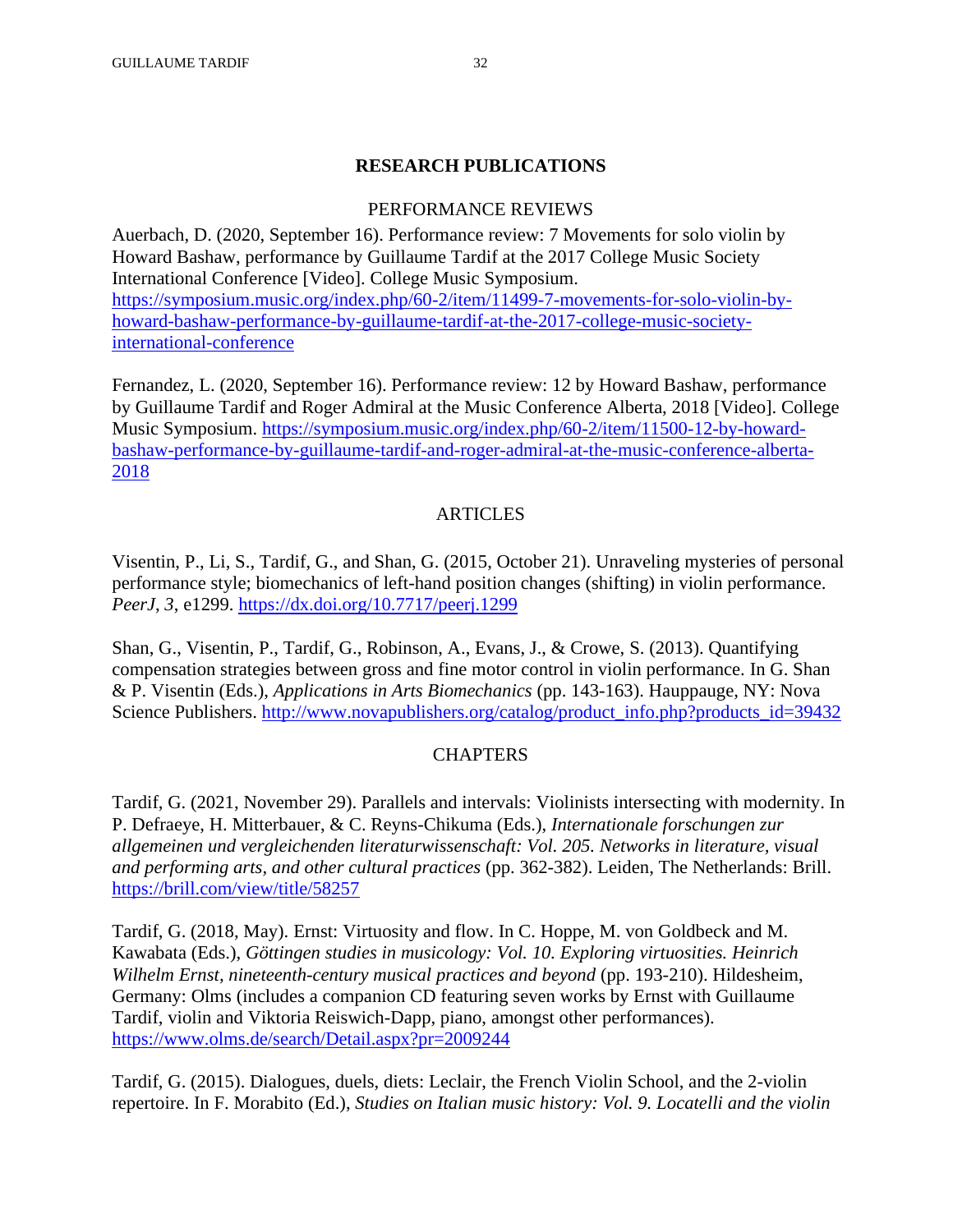*bravura tradition* (pp. 95-122). Turnhout, Belgium: Brepols. [http://www.brepols.net/Pages/ShowProduct.aspx?prod\\_id=IS-9782503555355-1](http://www.brepols.net/Pages/ShowProduct.aspx?prod_id=IS-9782503555355-1)

### *In Press*

Tardif, G. (in press). Tartini's pupils and the unaccompanied violin duet repertoire. In S. Laghi (Ed.), *Ad parnassum studies. The Italian violin tradition: 1650-1850.* Bologna: Ut Orpheus.

### BOOK REVIEW

Tardif, G. (2015, October). Richard Maunder: The scoring of early classical concertos 1750-1780 [Review of the book *The scoring of early classical concertos 1750-1780*, by R. Maunder]. *Ad Parnassum, 13*(26), 133-135. [http://www.adparnassum.org/issues\\_contents.php?num=26](http://www.adparnassum.org/issues_contents.php?num=26)

### OTHER CONTRIBUTIONS

Tardif, G. (2016). Precious Smile. *TranscUlturAl*, *8*(1), 112.

Tardif, G. (2004-5, 2010-17). Contributor and editor, *Alberta String Association Newsletter* (twothree issues annually).

### VIOLIN PEDAGOGY

- 2008 '24 Considerations on Paganini', Dell'Arco Publications
- 2006 'Kreutzer and I', Dell'Arco Publications
- 2006 'Le Métier' (Fundamental Exercises for the Violin Student), Dell'Arco Publications

#### **RESIDENCIES**

- 2019 May 19-June 30. Scholar-in-Residence, with Michael Bridge, accordion, and Kornel Wolak, clarinet, to develop repertoire for an upcoming concert and recording project – 'Amber Road Project' (that will be featured at the Croatia 2020 Wirth Institute Alumni Meeting), Institute of Intercultural Studies, Jagiellonian University, Kraków, Poland
- 2017 Jan. 23-27. Faculty, Banff Musicians in Residence Program (week-long program, Winter 2017), Banff Centre for Arts & Creativity, Banff, AB: Daily interactions with emerging professional musicians regarding their projects (e.g., concerts, competitions, multidisciplinary work); including lecture, one-on-one career advice, and final concert)

### **CONFERENCES AND PRESENTATIONS**

INTERNATIONAL CONFERENCES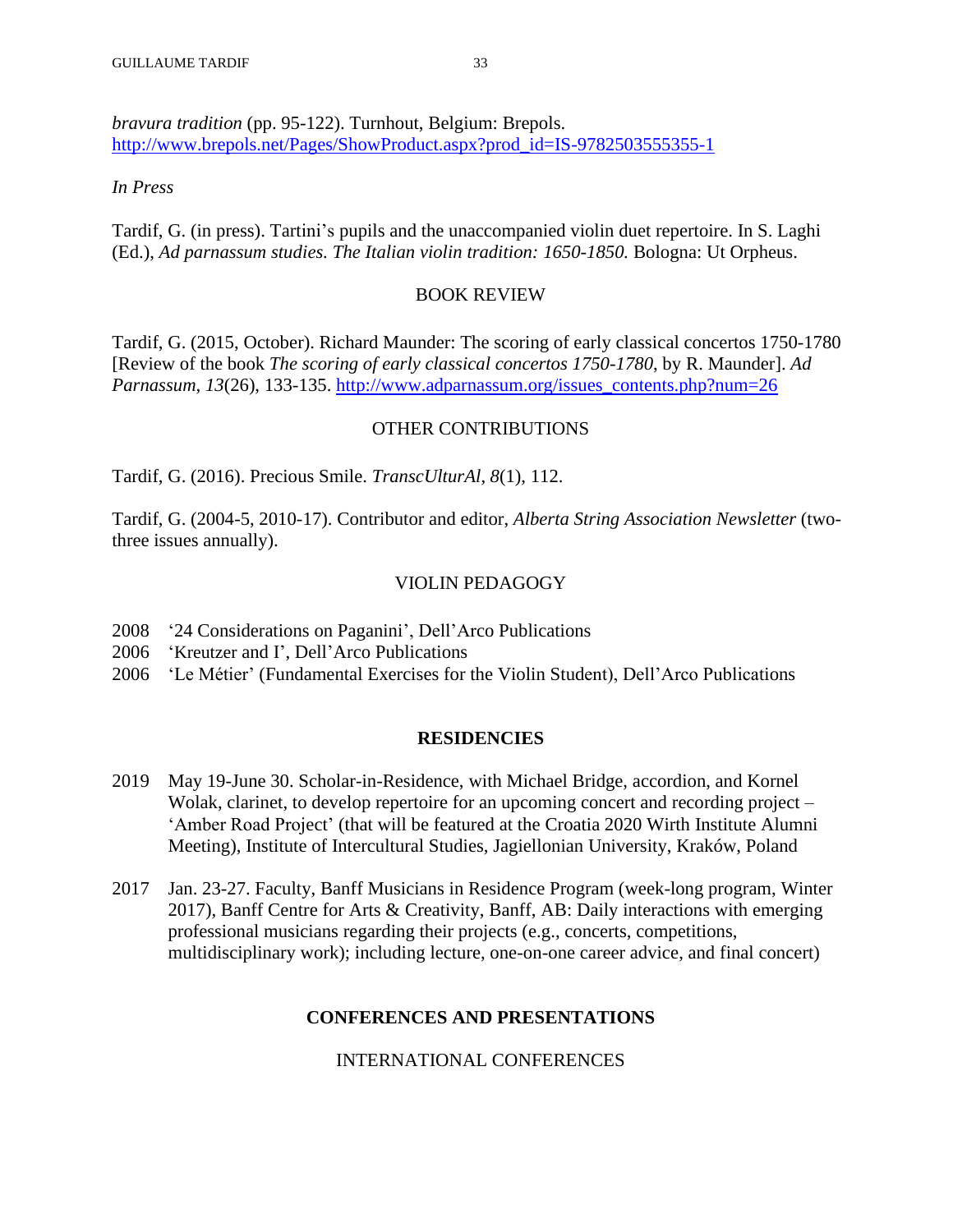- 2019 July 11-18. Introductory words to and performance of the program 'Hubert Léonard and The Belgian School of Violin Playing', with Roger Admiral, piano, 2019 College Music Society International Conference, Brussels, Ghent, and Bruges, Belgium
- 2019 May 16. Lecture Recital, "Researching/teaching in the magic sounds of music" (translation), with Michael Bridge, accordion and Kornel Wolak, clarinet; Program of the Session of Professor Volodymyr Yevtukh Ethnosociological Scientific School, National Pedagogical Dragomanov University, Kiev, Ukraine; selections from the CD recording 'Tales from the Dinarides' (Wirth Institute)
- 2018 Oct. 11-13. Introductory words to and performance of Bashaw's '12 for Violin and Piano (2017)', with Roger Admiral, piano, 2018 College Music Society National Conference, Vancouver, BC Also invited to perform John Luther Adams's 10,000 Birds with selected players from the USA and Canada (organized by Mike Harley, U of South Carolina)
- 2017 Nov. 10-12. Paper presentation, 'In Reicha's footsteps: Sauzay and Le violon harmonique', for 'Professor Reicha: Practice and Legacy of a Composer-Teacher', Centro Studi Opera Omnia Luigi Boccherini, Lucca and Palazzetto Bru Zane – Centre de musique romantique française, Venice; Complesso di San Micheletto, Lucca, Italy
- 2017 July 9-13. Introductory words to and performance of Bashaw's 'Seven Movements for Solo Violin (2015)', 2017 College Music Society International Conference, Sydney Conservatorium of Music, Sydney, Australia
- 2017 Apr. 6-8. Paper presentation, 'Tartini's Pupils and the Unaccompanied Violin Duet Repertoire' as part of International Conference 'La tradizione violinistica italiana: 1650- 1850', Ridotto del Teatro Masini, Faenza, Italy
- 2015 Nov. 19-20. Paper presentation, 'Musical Flow and Virtuosity', as part of 'Paganini's Shadow. Heinrich Wilhelm Ernst (1814-1865) and the Phenomenon of Virtuosity in the Field of Production, Reproduction, Reception', International Conference, Göttingen University, Germany
- 2015 Sept. 10-12. Paper presentation, 'Eugene Ysaÿe: Parallels and Intervals', as part of 'Brussels : 1900 : Vienna' International Conference, sponsored by the Wirth Institute and KIAS austrian cultural forum, Senate Chamber, Arts Building, University of Alberta
- 2014 Nov. 28-30. Paper presentation, 'Music on Which Wars Open and End: The Genres of the National Anthem and the Instrumental Elegy in Europe as they Appear in the Concert Repertoire for Violin in the 19th Century'; as part of 'Music and War in Europe from the Napoleonic Era to the WWI', International Conference, Centro Studi Opera Omnia Luigi Boccherini, Lucca and Palazzetto Bru Zane - Centre de musique romantique française, Venice, in collaboration with OICRM: Observatoire interdisciplinaire de création et de recherche en musique, Montréal; Complesso monumentale di San Micheletto, Lucca, Italy
- 2014 Oct. 17-19. Paper presentation, 'Diets, Dialogues, Duels: The Evolution of Two-Violin Unaccompanied Repertoire since Leclair'; as part of 'P.A. Locatelli and J.-M. Leclair Legacy in the xixth Century', International Conference, Centro Studi Opera Omnia Luigi Boccherini (Lucca), Fondazione MIA (Bergamo), Palazzetto Bru Zane - Centre de musique romantique française (Venice), in association with Italian National Edition of Piero Antonio Locatelli's Complete Works; Sala Locatelli, Bergamo, Italy
- 2012 July 11. Solo performance, as part of a conference presentation by Philippe Borer (Switzerland), at the conference: 'The "Franco-Belgian Violin School" from G.B. Viotti to E. Ysaÿe', sponsored by the Centro Studi Opera Omnia Luigi Boccherini, Lucca and Società dei Concerti, La Spezia; La Spezia, Italy. Paganini Caprices and Bach Sonatas (excerpts)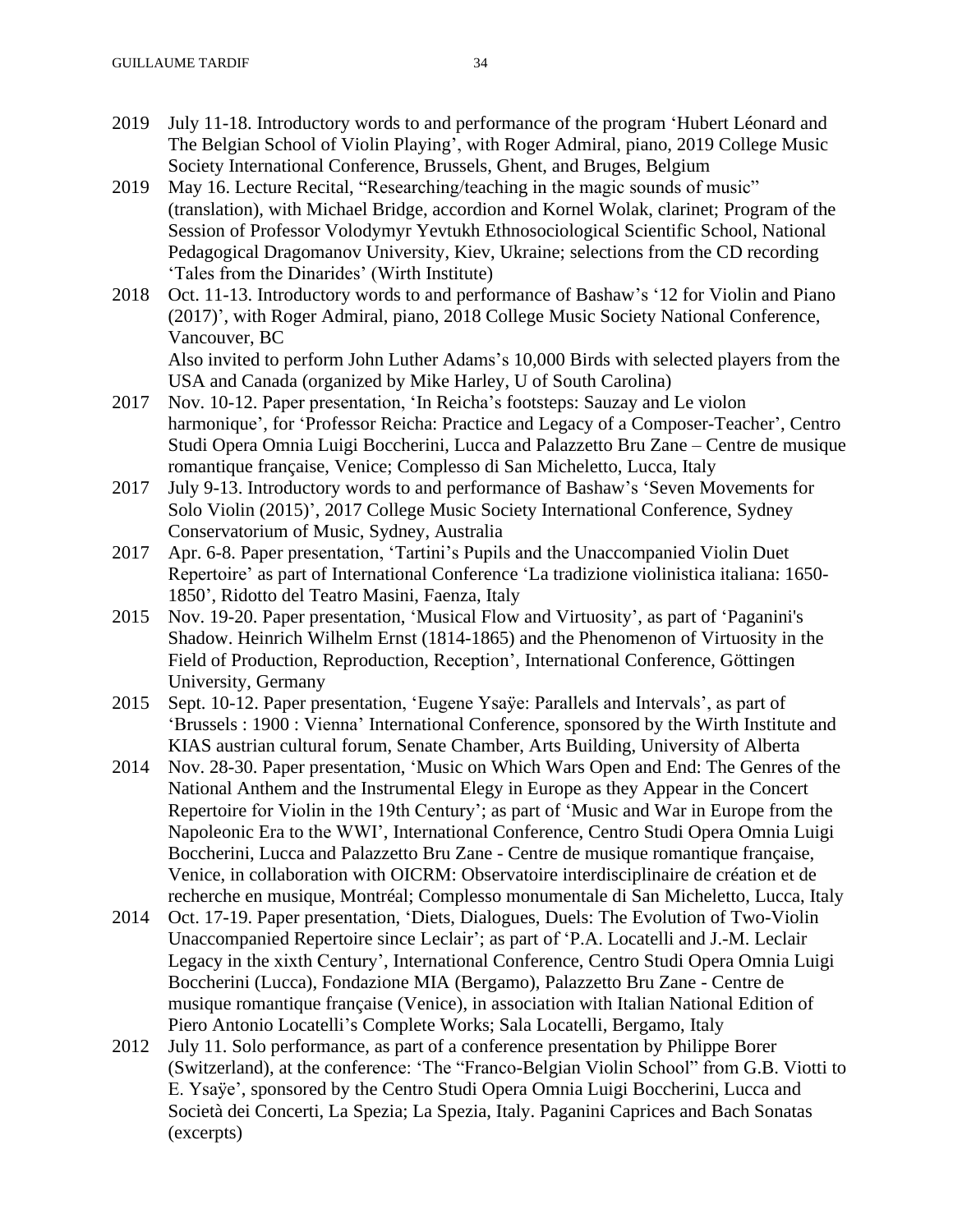### PROVINCIAL CONFERENCES

- 2021 May 31-June 4. Session Chair, "Reflections on 19th Century Music History" (June 1), MusCan - Congress 2021, University of Alberta (online), Edmonton, AB
- 2018 Oct. 26. Performance, with Roger Admiral, piano, Music Conference Alberta 2018, Sutton Place Hotel, Edmonton, AB; Bashaw 12 for Violin and Piano (2017)
- 2016 Oct. 21. Lecture, 'Arranging and Transcribing for the violin and piano: A closer look at arrangements by Jascha Heifetz', Music Conference Alberta, with Viktoria Reiswich-Dapp; Presenting for the ARMTA, Banff Centre for Arts & Creativity, Banff, AB

## OTHER CONFERENCE PRESENTATIONS & LECTURES

- 2019 Mar. 9. Keynote Lecture: "Encounters with the Implicit: A Panorama", at ENCOUNTERS 2019: Music, Cultures, and Identities, Graduate Students Conference, Department of Music, University of Alberta, Edmonton, AB
- 2017 Oct. 27. Director and soloist, with Cristian Neacsu, Qian Yin, and Anele Mhlahlo, violins, ASA Honour String Orchestra, Music Conference Alberta 2017, Sheraton Red Deer Hotel, Red Deer, AB; Vivaldi Concerto for 4 Violins and Cello in B minor, RV 580
- 2016 Lecture, 'H. W. Ernst: Virtuosity and Flow', Auditório Gerardo Parente, Departamento de Música, Universidade Federal da Paraíba, UFPB, João Pessoa, Brazil
- 2016 Apr. 20. Lecture, 'Parallels and Intervals: Violinists Intersecting with Modernity', Alberta String Association Conference, Fine Arts Building, University of Alberta
- 2014 Oct. 24. Lecture, 'Engaged Teaching, and The Art of The String Duet in the Lesson'. Presenting for the ASA, Music Conference Alberta, Edmonton, AB
- 2014 Oct. 24. Lecture, '24 Considerations on Paganini'; Presenting for the ASA, Music Conference Alberta, Edmonton, AB
- 2014 Oct. 24. Demonstrations, for 'Polarities of Paganini's Early Training and Performing', Lecture presented by Dr. Philippe Borer (Switzerland), for the ASA, Music Conference Alberta, Edmonton, AB
- 2013 Mar. 8. Lecture, 'Austrian-American violinist Fritz Kreisler and his times', Central European Café, Wirth Institute, University of Alberta
- 2013 Jan. 22-26. Exhibitor, for 'The Genius of the Violin Project' (SSHRC); CAPACOA Conference, Toronto, ON
- 2012 Dec. 5. Lecture, 'The Soundtrack of "Eyes Wide Shut"' as part of the series Inspirations: Schnitzler – Ophuls – Kubrick, Wirth Institute, University of Alberta
- 2012 Nov. 2. Chair, panel with Ann Elliott-Goldschmid and Judy Fraser, 'On the future of string education in Alberta'; Music Conference Alberta, Red Deer, AB
- 2012 May 16. Lecture-Recital, 'Remembering Joseph Szigeti', preparatory event to the Szigeti International Violin and Viola Competition, Budapest Liszt Academy of Music (invitation of Eszter Perenyi)
- 2012 May 11 and 23. Lectures, 'Culture and Creativity: Music and Business Perspectives', University of Innsbruck, Austria (Wirth Faculty Exchange)
- 2011 Nov. 14. Lecture, 'Teamwork and Leadership: the case of the Enterprise Quartet', for SMO 301 Organizational Behaviour, School of Business, University of Alberta
- 2007 Sept. 6. Lecture, 'Paganini's 24 Caprices, notation and performance', Grieg Institute, University of Bergen, Norway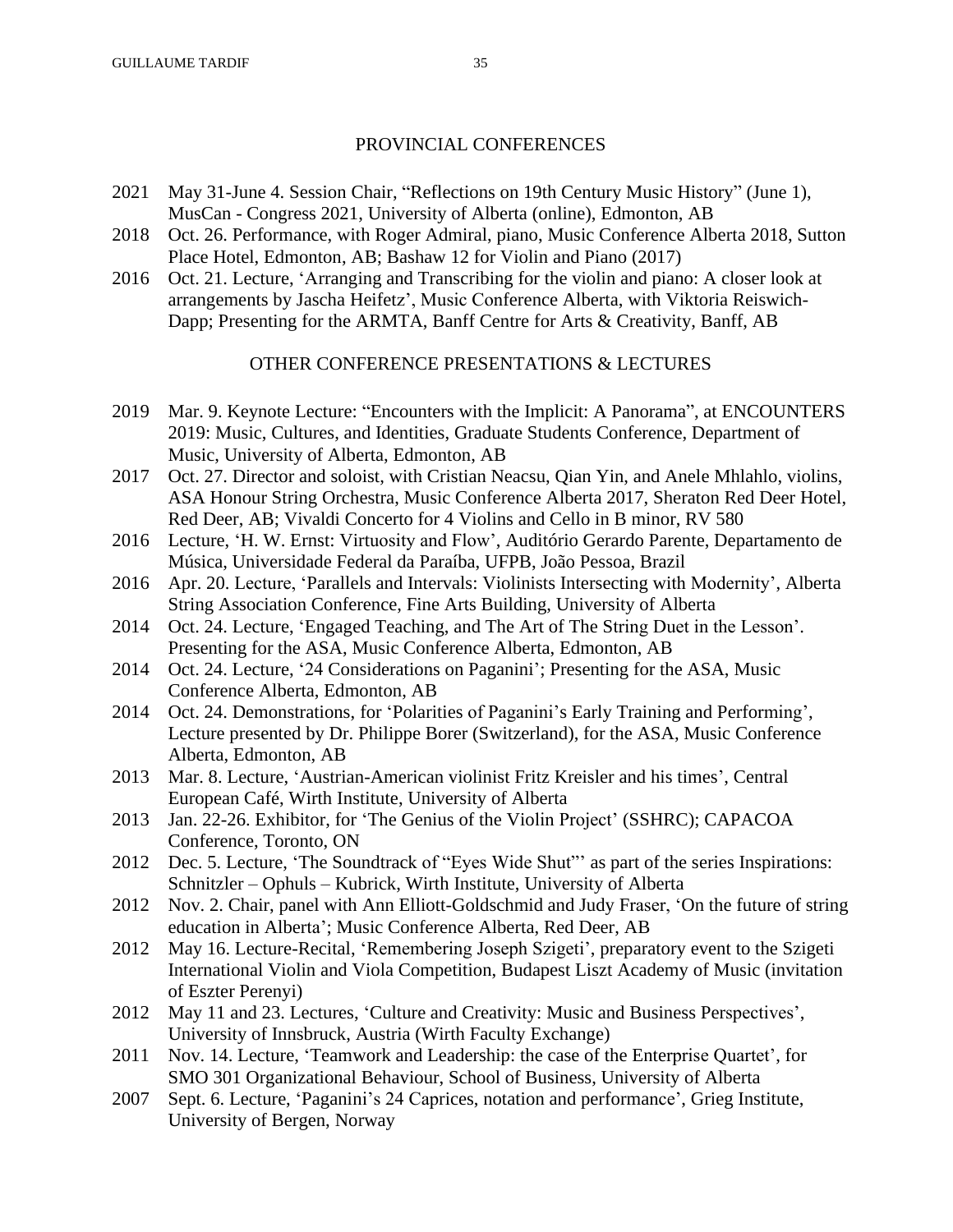- 2007 July 9. Lecture, 'Paganini's 24 Caprices, notation and performance', UFPB, Joao Pessoa, Brazil
- 2006 Jan. 28. Pre-concert introduction, Edmonton Symphony Orchestra: Stravinsky's Monumentum-Gesualdo, Mozart's 'Linz' Symphony, and Vivaldi's 'Four Seasons', Atrium, Winspear Centre, Edmonton, AB
- 2005 Nov. 12. Lecture 'Zoltán Székely and Lorand Fenyves: their relationship at the Banff Centre', as part of the Alberta String Association Conference, Banff Centre, Banff, AB
- 2005 Feb. 17. Lecture, 'Patterns in Learning & Playing String Instruments', for the Alberta String Association, Edmonton, AB
- 2005 Jan. 13. Lecture, 'The Violin Section in the Symphony Orchestra', Lunch by the Books Series, Stanley Milner Library, Edmonton, AB
- 2004 Nov. 24. Lecture, 'The Violin and its Development in the 19th century', Universidade Federal da Paraiba, Joao Pessoa, Brazil
- 2004 Nov. 6. Lecture, 'Strategic Planning for the Alberta String Association', Alberta Music Conference, Shaw Conference Centre, Edmonton, AB
- 2003 Oct. 25. Lecture, 'Considering a Career as a Violinist?', Maritime Conservatory of Music, Halifax, NS

#### **RESEARCH GRANTS (since 2003)**

- 2021 President's Fund, University of Alberta (Spring) Producer and Performer for a Series of Radio-Cite Broadcast
- 2020 President's Fund, University of Alberta (Spring) CD recording projects: Northern Duets ("Swarm: Music for Two Violins") 'Swarm: Music for two violins', with Ricardo Odriozola, violin: Holmboe Sværm (Swarm), Archer Three duets for two violins, Bergh Duet for two violins, Eckhardt-Gramatté Duo for two violins E108 (Editing: R. Odriozola and G. Tardif)
- 2019 President's Fund, University of Alberta (Spring) Research Activities in Europe, Summer 2019: Ukraine, Poland, Switzerland & Italy Conference (National Pedagogical Dragomanov University, Kiev, Ukraine), concerts (Tchaikovsky National Music Academy of Ukraine, Kiev; Łódź University of Technology, Łódź, Poland; I. J. Paderewski Academy of Music, Poznan, Poland), archival research (Institute of Intercultural Studies, Jagiellonian University, Kraków, Poland), masterclasses (I. J. Paderewski Academy of Music; Tchaikovsky National Music Academy of Ukraine; at the Paderewski Music Primary School with further students from the Fr. Chopin Secondary Music School and W. Żeleński Secondary Music School, Krakow, Poland), and research-related meetings
- 2018 President's Fund, University of Alberta (Winter) Performances for the College Music Society International Conference (Belgium) and the Ohrid Festival (Macedonia) Performance with Roger Admiral, piano; "Hubert Léonard and The Belgian School of Violin Playing", at the 2019 College Music Society International Conference, Brussels, Ghent, and Bruges, Belgium (July 11-18, 2019) Performance with Roger Admiral, piano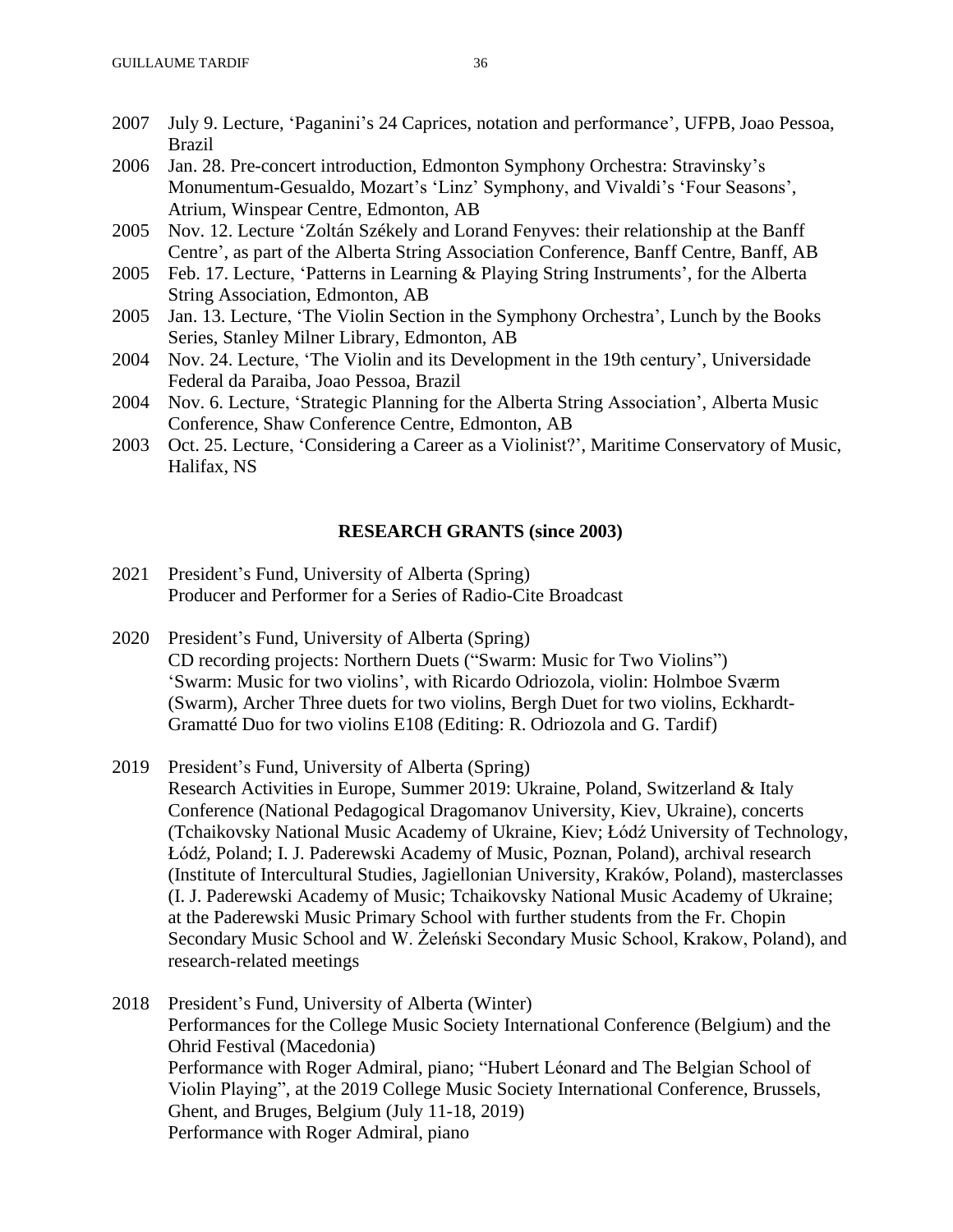2019 Ohrid Summer Festival, Ohrid, Macedonia

- 2018 Endowment Fund for the Future: Support for the Advancement of Scholarship (EFF-SAS) Research Fund (Fall) College Music Society International Conference Performance with Roger Admiral, piano; "Hubert Léonard and The Belgian School of Violin Playing", at the 2019 College Music Society International Conference, Brussels, Ghent, and Bruges, Belgium (July 11-18, 2019)
- 2018 President's Fund, University of Alberta (Spring) College Music Society Sixty-First National Conference (Vancouver) Performance with Roger Admiral, piano of Bashaw's 12 for Violin and Piano (2017), at the 2018 College Music Society National Conference, Vancouver, BC (Nov. 11-13, 2018)
- 2017 President's Fund, University of Alberta (Winter) Concerto, Chamber Music, and Masterclasses in Brazil Concerto, João Pessoa Municipal Symphony Orchestra, cond. Laércio Sinhorelli Diniz, Tchaikovsky Violin Concerto in D major, Op. 35, in celebration of João Pessoa's anniversary, and part of the 2018 season, Suassuna Cultural Centre - Celso Furtado Hall (Aug. 4-5, 2018)
- 2017 Faculty member, 2nd Annual Festival Internacional de Música de Câmara PPGM-UFPB, Federal University of Paraiba, João Pessoa, performances in faculty ensembles and presenting string masterclasses (Aug. 10-18, 2018)
- 2017 President's Fund, University of Alberta Paper Presentation, 'In Reicha's footsteps: Sauzay and Le violon harmonique', at "Professor Reicha: Practice and Legacy of a Composer-Teacher" Conference, Lucca, Italy (Nov. 10-12, 2017)
- 2017 Wirth Institute, University of Alberta CD Recording with trio with Kornel Wolak, clarinet, and Michael Bridge, accordion, including commission by Montréal composer, Airat Ichmouratov
- 2016 President's Fund, University of Alberta College Music Society – Australia; solo performance of Bashaw's Seven Movements for Solo Violin, 2015, at the 2017 College Music Society International Conference, Sydney, Australia (July 9-13, 2017)
- 2015 Wirth Institute, University of Alberta Wrocław Europe's Cultural Capital Conference; trio with Kornel Wolak, clarinet, and Michael Bridge, accordion, including commission by Montréal composer, Airat Ichmouratov (May 2016)
- 2015 President's Fund, University of Alberta Paper presentation and performance, 'Paganini's Shadow. Heinrich Wilhelm Ernst (1814- 1865) and the Phenomenon of Virtuosity in the Field of Production - Reproduction – Reception', Universität Göttingen (Nov. 19-20)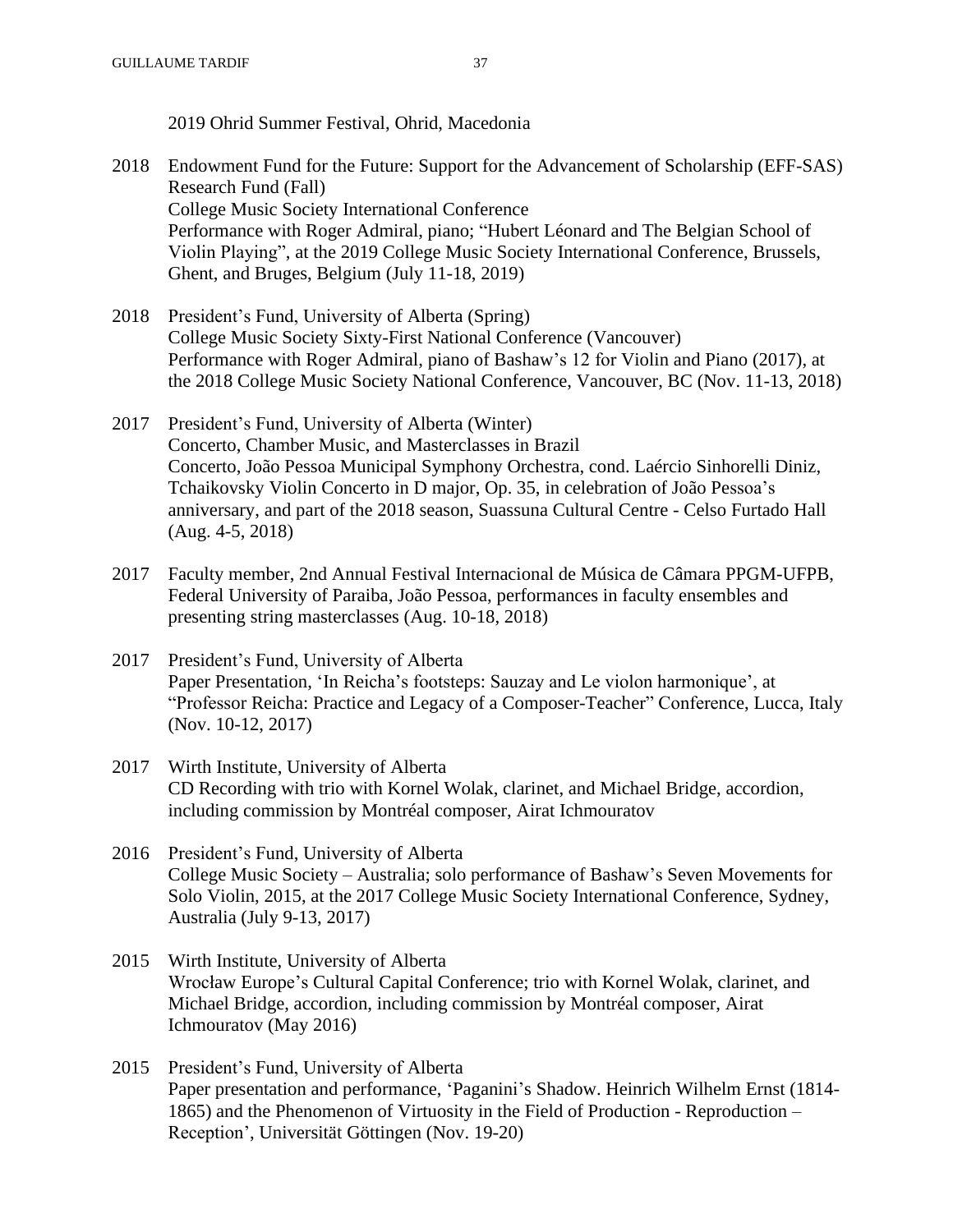Performance and masterclasses, Festival Internacional de Música, Loja, Ecuador (Oct. 24- 30, 2015)

- 2015 Wirth Institute, University of Alberta Performance, Enterprise Quartet, for 'Brussels : 1900 : Vienna' International Conference, Edmonton, AB (Sept. 11, 2015)
- 2014 President's Fund, University of Alberta Paper presentations: 'Locatelli and the Bravura Tradition', Boccherini Society; Bergamo, Italy (Oct. 17-19) 'Music and War', Boccherini Society; Lucca, Italy (Nov. 28-30, 2014)
- 2014 Wirth Institute, University of Alberta Lecture-Demonstration and Performance, Enterprise Quartet, 'Words, Songs, and Strings: The Visions of Schönberg, Berg, and Bartók' (Mar. 2014)
- 2014 Alberta Foundation for the Arts Post-Secondary Arts Institutions Series of performances, Enterprise Quartet 'Dare to Discover Music Series' (Sept. 2014 – Dec. 2015)
- 2013 President's Fund, University of Alberta Performance, 'Opera Fantasies', with Roger Admiral, piano, San Francisco State University (Oct. 2013)
- 2013 Endowment Fund for the Future: SAS, University of Alberta Performance, 'I Nazione, Festival of Nations', Accademia Filarmonica Romana, Rome, Italy (June-July 2013)
- 2012 Social Sciences and Humanities Research Council, Public Outreach Grants Video-Documentary and Web application: 'The Genius of the Violin'; as Principal Investigator, with co-investigator Michael MacDonald (Postdoctoral Fellow, Centre for Teaching and Learning, University of Alberta)
- 2012 Wirth Institute and University of Innsbruck Faculty Exchange, for lectures 'Culture and Creativity: Music and Business Perspectives', University of Innsbruck (May 2012)
- 2012 President's Fund, University of Alberta Performance and Lecture, 'Europe Tour: Kreisler, 50 years after', with Roger Admiral, piano (May-June 2012)
- 2012 Jean MacDiarmid Music Performance Fund, Edmonton Community Foundation, 'Enterprise Quartet, Dare To Discover Music Series, Downtown Edmonton' (2 grants, 2012 and 2013)
- 2012 Alberta Foundation for the Arts, Post-Secondary Arts Grants 'Enterprise Quartet, Dare To Discover Music Series, Downtown Edmonton' (2012-13)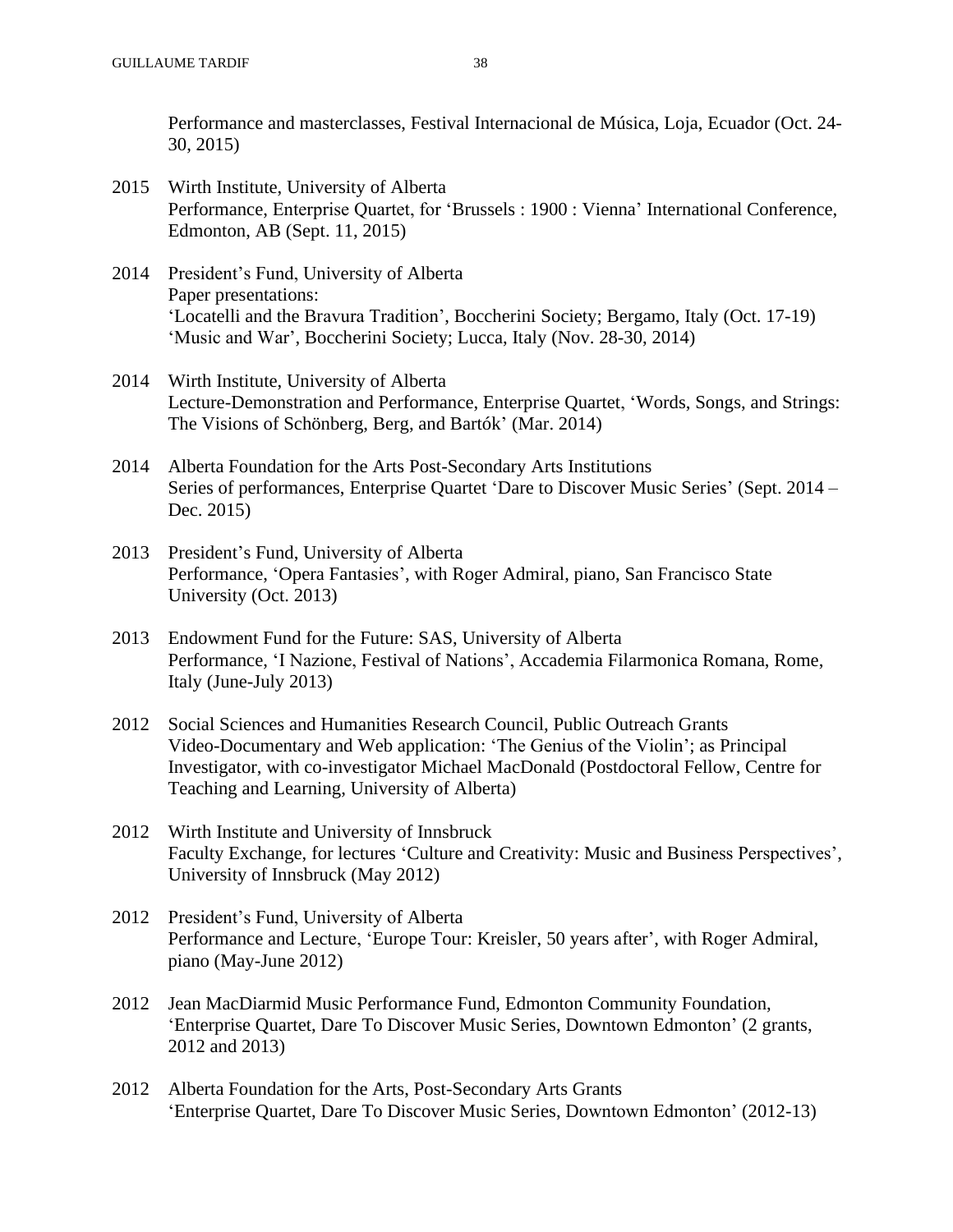2011 Kule Institute for Advanced Study New course, 'Culture and Creativity: Music and Business Perspectives' (2011-2012) 2011 Wirth Institute, University of Alberta Performance Series 'Enterprise Quartet - Great Patrons of Central European Music' 2010 Alberta Foundation for the Arts: Post-Secondary Arts Institutions Performance Series, 'Enterprise Quartet Downtown Edmonton' (2010-2012) 2009 Killam Research Fund Cornerstones Grant Program Emil Skarin Fund Faculty of Arts, University of Alberta Performance Series, 'Enterprise Quartet Downtown Edmonton' 2009 Endowment Fund for the Future, SAS, University of Alberta Department of Music, University of Alberta President's Fund, University of Alberta Office of the Vice-President Research, University of Alberta Faculty of Arts, University of Alberta 'Carnegie Hall Recital, March 25, 2011', with Roger Admiral, piano 2008 President's Fund, University of Alberta Performance Tour Brazil 2007 Endowment Fund for the Future: SAS, University of Alberta Recording 'Gallois-Montbrun Les 24 Caprices de Paganini' 2007 President's Fund, University of Alberta Norway Recital and Masterclass Tour 2007 Faculty of Arts, University of Alberta Brazil Concert Tour 2007 Fund for the Support of Intl Development Activities, University of Alberta Brazil Concert Tour 2007 Endowment Fund for the Future: SAS, University of Alberta South Korea Concert Tour 2006 Endowment Fund for the Future: SAS, University of Alberta South Korea Concert Tour 2004 Endowment Fund for the Future: SAS, University of Alberta Brazil Concert Tour 2004 Fund for Support of Intl Development Activities, University of Alberta Brazil Concert Tour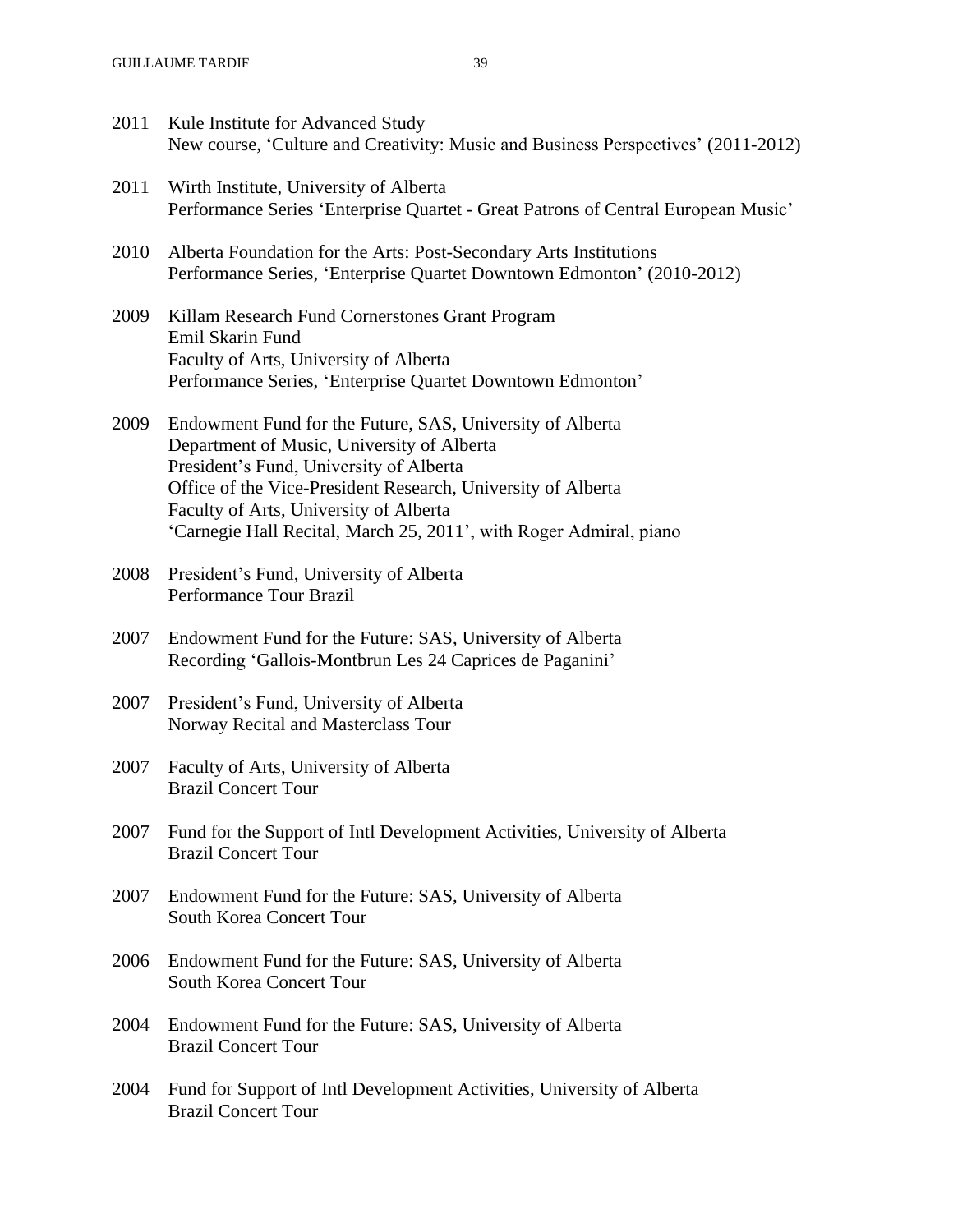2003 Vice-President Academic Startup Grant, University of Alberta The Netherlands Concert Tour

### **TEACHING**

# COURSES (graduate and undergraduate, since 2006)

| 2021/22 | Fall/Winter | Applied Violin/Viola                                                |
|---------|-------------|---------------------------------------------------------------------|
|         |             | <b>Chamber Music</b>                                                |
|         |             | Directed Reading in String Literature (violin)                      |
|         |             | The Business of Music                                               |
|         |             | <b>Rudiments of Music</b>                                           |
| 2020/21 | Fall/Winter | Applied Violin/Viola                                                |
|         |             | <b>Chamber Music</b>                                                |
|         |             | Directed Reading in String Pedagogy (violin) and Literature (viola) |
| 2019/20 | Fall/Winter | <b>Applied Violin</b>                                               |
|         |             | <b>Chamber Music</b>                                                |
|         |             | The Business of Music                                               |
| 2018/9  | Fall/Winter | <b>Applied Violin</b>                                               |
|         |             | <b>Chamber Music</b>                                                |
|         |             | Aural and Keyboard Skills II (new course)                           |
| 2017/8  | Fall/Winter | Applied Violin/Viola                                                |
|         |             | <b>Chamber Music</b>                                                |
|         |             | The Business of Music (new course)                                  |
|         |             | Aural and Keyboard Skills (new course; 1-yr substitute assignment)  |
| 2016/7  | Sabbatical  |                                                                     |
| 2015/6  | Fall/Winter | Applied Violin/Viola                                                |
|         | Winter      | <b>String Pedagogy</b>                                              |
| 2014/5  | Fall/Winter | Applied Violin/Viola                                                |
| 2013/4  | Fall/Winter | Applied Violin/Viola                                                |
|         | Fall        | <b>String Pedagogy</b>                                              |
| 2012/3  | Fall        | <b>String Literature</b>                                            |
|         | Fall/Winter | Applied Violin/Viola                                                |
|         | Fall/Winter | <b>Chamber Music</b>                                                |
| 2011/2  | Fall/Winter | <b>Applied Violin</b>                                               |
|         | Fall        | <b>String Pedagogy</b>                                              |
|         | Fall/Winter | <b>Chamber Music</b>                                                |
|         | Winter      | Culture & Creativity from the Music & Business Perspectives         |
|         |             | (MUS 601, INT D 530, SMO 686)                                       |
| 2010/11 | Fall        | <b>String Literature</b>                                            |
|         | Fall/Winter | <b>Applied Music Violin</b>                                         |
|         | Fall/Winter | <b>Chamber Music</b>                                                |
| 2009/10 | Fall/Winter | <b>Applied Instruction Violin</b>                                   |
|         | Fall/Winter | <b>Chamber Music</b>                                                |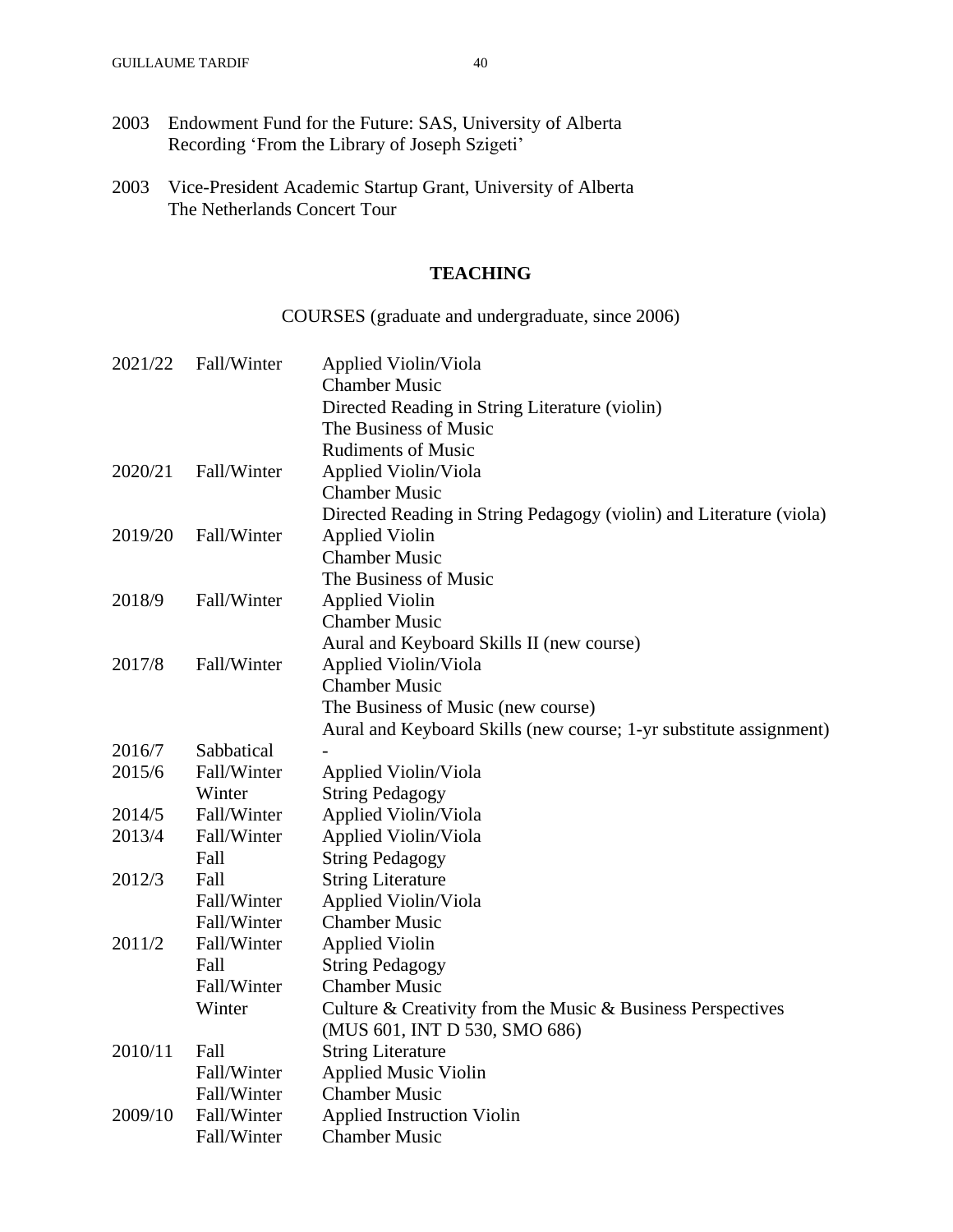|        | Fall        | <b>String Pedagogy</b>            |
|--------|-------------|-----------------------------------|
| 2008/9 | Sabbatical  |                                   |
| 2007/8 | Fall/Winter | <b>Applied Instruction Violin</b> |
|        | Fall/Winter | <b>Chamber Music</b>              |
| 2006/7 | Fall/Winter | <b>Applied Instruction Violin</b> |
|        | Fall        | Topics in String Literature       |
|        |             |                                   |

## EXTERNAL EXAMINATION

DMus (Musi/Perf.), cello U of Toronto (2021) MMus (Music/Perf.), violin

DMA (Music/Perf.), violin U of Western Australia (2016)<br>MMus (Music/Perf.), violin U of Regina (2008)

# GRADUATE STUDENT SUPERVISION

| Evan Schollie         | MMus (Music/Perf.), dbl bass     | Supervisor, in progress              |
|-----------------------|----------------------------------|--------------------------------------|
| Pin Wen Chen          | DMus (Music/Perf.), violin       | Supervisor, in progress              |
| Tian Li               | DMus (Music/Perf.), violin       | Supervisor, in progress              |
| <b>Christie Park</b>  | MMus (Music/Perf.), violin       | Supervisor, grad. June 2021          |
| Viktoria Grynenko     | DMus (Music/Perf.), violin       | Supervisor, grad. Nov. 2021          |
| Erin James Wong       | DMus (Music/Perf.), violin       | Co-Supervisor, in progress (SSHRC)   |
| Morteza Abedinifard   | PhD (Musicology)                 | Co-Supervisor, grad. June 2021       |
| Maria Protodyakonova  | DMus (Music/Perf.), piano        | Exam. Committee, grad. Nov. 2021     |
| <b>Stuart Sladden</b> | DMus (Music/Choral cond.)        | Supervisory Comm., grad. Nov. 2019   |
| Yuxi Lin              | MMus (Music/Perf.), violin       | Supervisor, grad. June 2019          |
| Fabiola Amorim        | DMus (Music/Perf.), viola        | Supervisor, grad. Nov. 2018          |
| Vladimir Rufino       | DMus (Music/Perf.), violin       | Supervisor, grad. Nov. 2017          |
| Kyung Rok Moon        | MMus (Music/Perf.), violin       | Supervisor, grad. June 2017          |
| Ming Mei Xu           | MMus (Music/Perf.), violin       | Supervisor, grad. June 2017          |
| Deborah Chang         | MMus (Music/Perf.), violin       | Supervisor, grad. June 2017          |
|                       |                                  | (SSHRC 2015)                         |
| <b>Yiming Huan</b>    | MMus (Music/Perf.), piano        | Final Exam Committee, grad. 2016     |
| <b>Ruth Gruechtal</b> | DMus (Composition)               | Candidacy Exam Comm., grad. 2016     |
| Laura Kerslake        | DMus (Music/Perf.), sax          | Candidacy Exam, Supervisory          |
|                       |                                  | Committee, Exam. Committee           |
|                       |                                  | Chair, grad. 2015                    |
| Chee Meng Low         | DMus (Music/Perf.), sax          | Lecture Recital, Final Exam          |
|                       |                                  | Committee, grad. 2014 (ULethbridge)  |
| Grace Han             | MMus (Music/Perf.), organ        | Chair, Final Exam Committee, 2014    |
| <b>RJ</b> Chambers    | MMus (Music/Perf.), choral cond. | Final Exam Committee, 2014           |
| <b>Tyson Oatway</b>   | MMus (Music/Perf.), guitar       | Supervisor, Final Exam Committee,    |
|                       |                                  | 2014                                 |
| Daniel Gervais        | MMus (Music/Perf.), violin       | Supervisor, Final Exam Committee,    |
|                       |                                  | (SSHRC recipient 2014)               |
| <b>Andre Mestre</b>   | MMus (Music Composition)         | Final Exam Committee, 2013           |
| Anna Cheng            | DMus (Music/Choral cond.)        | Chair, Final Recital Committee, 2013 |
| Joshua McHan          | MMus (Music/Perf.), bass         | Supervisor, SSHRC recipient, grad.   |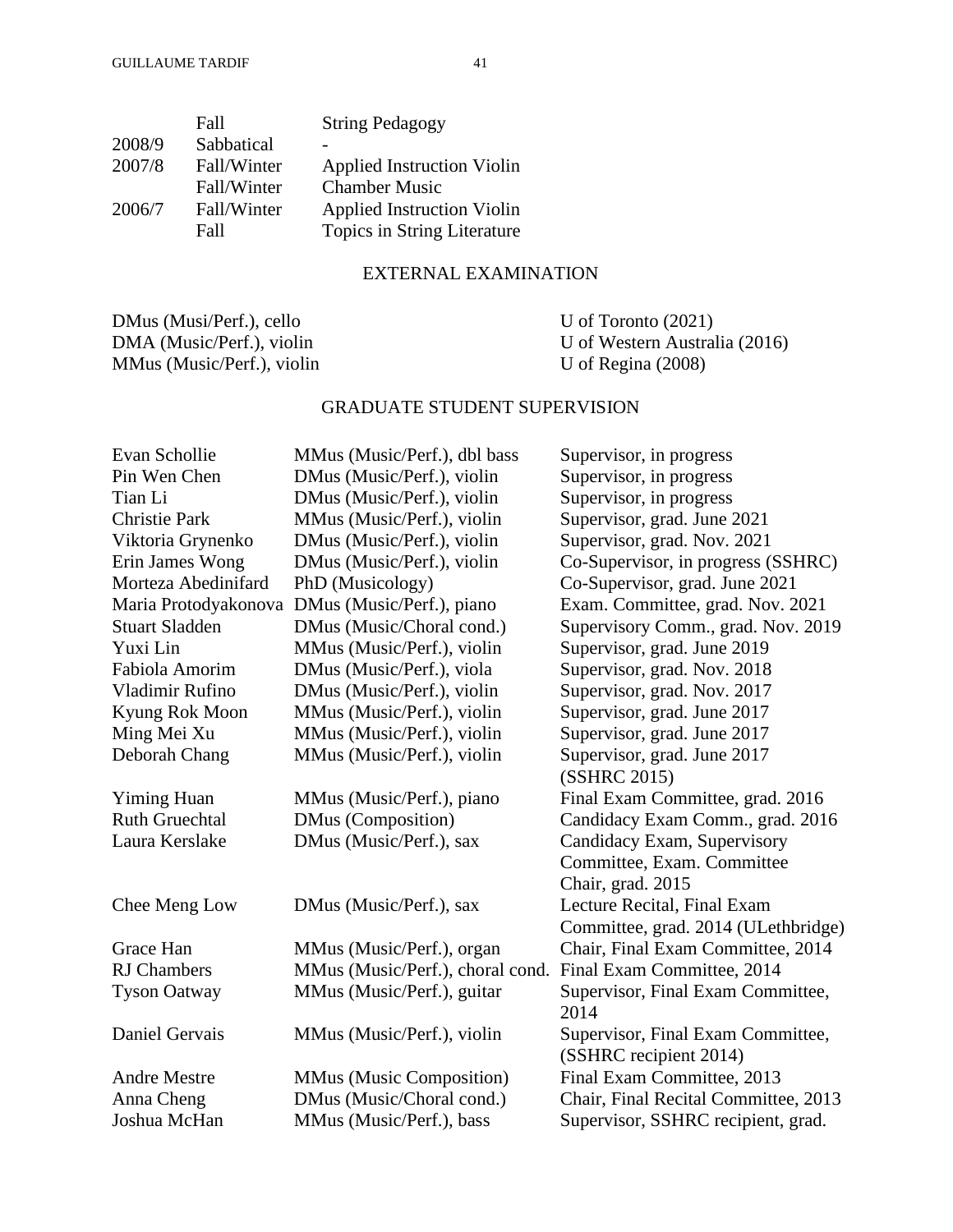| Jeanie Kim     | MMus (Music/Perf.), cello | Supervisor, grad.                     |
|----------------|---------------------------|---------------------------------------|
| Adrienne Lloyd | MMus (Music/Perf.), piano | Chair, Final Recital Committee, grad. |
| Jacek Sobieraj | MMus (Composition)        | Final Exam Committee, grad.           |
| Leslie Mahr    | MMus (Music/Perf.), viola | Supervisor, grad.                     |
| Aaron Au       | DMus (Music/Perf.), viola | Co-supervisor, grad.                  |
|                |                           |                                       |

### **OTHER TEACHING**

### FESTIVALS

- 2018 Aug. 10-17. **Artist,** 2º Festival Internacional de Música de Câmara PPGM-UFPB, Sala de Concertos Radegundis Feitosa, Universidade Federal da Paraíba, João Pessoa, Brazil
- 2017 July 30-Aug. 11, **Faculty**, Global Summer Institute of Music, Virginia Commonwealth University, Richmond, Virginia, USA
- 2016 July 6-25. **Artist-Teacher**, 2016 Semper Music International Festival (formerly, the Schlern International Music Festival), Völs am Schlern, South Tyrol, Italy Apr. 23. **Clinician**, Cantando Festival, University of Alberta, Edmonton, AB
- 2015 July 19-25. **Guest Artist-in-Residence**, Salt Spring Chamber Music Festival, BC
- 2014 July 20-26. **Guest Artist-**in**-Residence**, Salt Spring Chamber Music Festival, BC
- 2013 Aug. 2-12. **Faculty**, 10th Annual Beverly Hills International Music Festival, USA
- 2012 July 5-24. **Artist,** Schlern International Music Festival, Völs am Schlern, Italy
- 2005 Apr. 25. **Clinician**, Cantando Festival, University of Alberta, Edmonton, AB
- 2004 Apr. 24. **Clinician,** Cantando Festival, University of Alberta, Edmonton, AB

### MASTERCLASSES & WORKSHOPS

| 2019 | June 12. Violin Masterclass, I. J. Paderewski Academy of Music, Poznan, Poland        |
|------|---------------------------------------------------------------------------------------|
|      | June 10. Violin Workshop, with students from three music schools in Krakow:           |
|      | Paderewski Music Primary School, Fr. Chopin Secondary Music School, and W. Żeleński   |
|      | Secondary Music School, Krakow, Poland                                                |
|      | May 17. Masterclass, Tchaikovsky National Music Academy of Ukraine, Kiev, Ukraine     |
| 2018 | July 10, 12. Masterclasses, 2° Festival Internacional de Música de Câmara, 'Dialogues |
|      | between Music and Literature', Sala de Concertos Radegundis Feitosa - UFPB            |
|      | (Universidade Federal da Paraíba), João Pessoa, Brazil                                |
|      | July 16-20. Masterclasses, Alberta Summer Suzuki Institute 2018, Edmonton, AB         |
|      | Feb. 20. Masterclass, Department of Music, Washburn University, Topeka, KS            |
|      | Feb. 25. Masterclass, School of Music, University of Alabama, Tuscaloosa, AL          |
| 2017 | July 17. Masterclass, NZ School of Music, Victoria University of Wellington, New      |
|      | Zealand.                                                                              |
|      | Mar. 24-25. Masterclass, Grieg Academy, University of Bergen, Norway                  |
|      | Feb. 24. Masterclass, Burman University, at University of Alberta, Edmonton, AB       |
| 2016 | Dec. 8. Masterclass, Cegep St-Laurent, Montreal, QC                                   |
|      | Nov. 10. Viola Masterclass, Instituto Villa-Lobos, UNIRIO, Rio de Janeiro, Brazil     |
|      | Nov. 7. Masterclass, Escola Técnica de Artes, UFAL, Maceió, Brazil                    |
|      | Nov. 2. Masterclass, Departamento de Música da Universidade Federal da Paraíba, João  |
|      | Pessoa, Brazil                                                                        |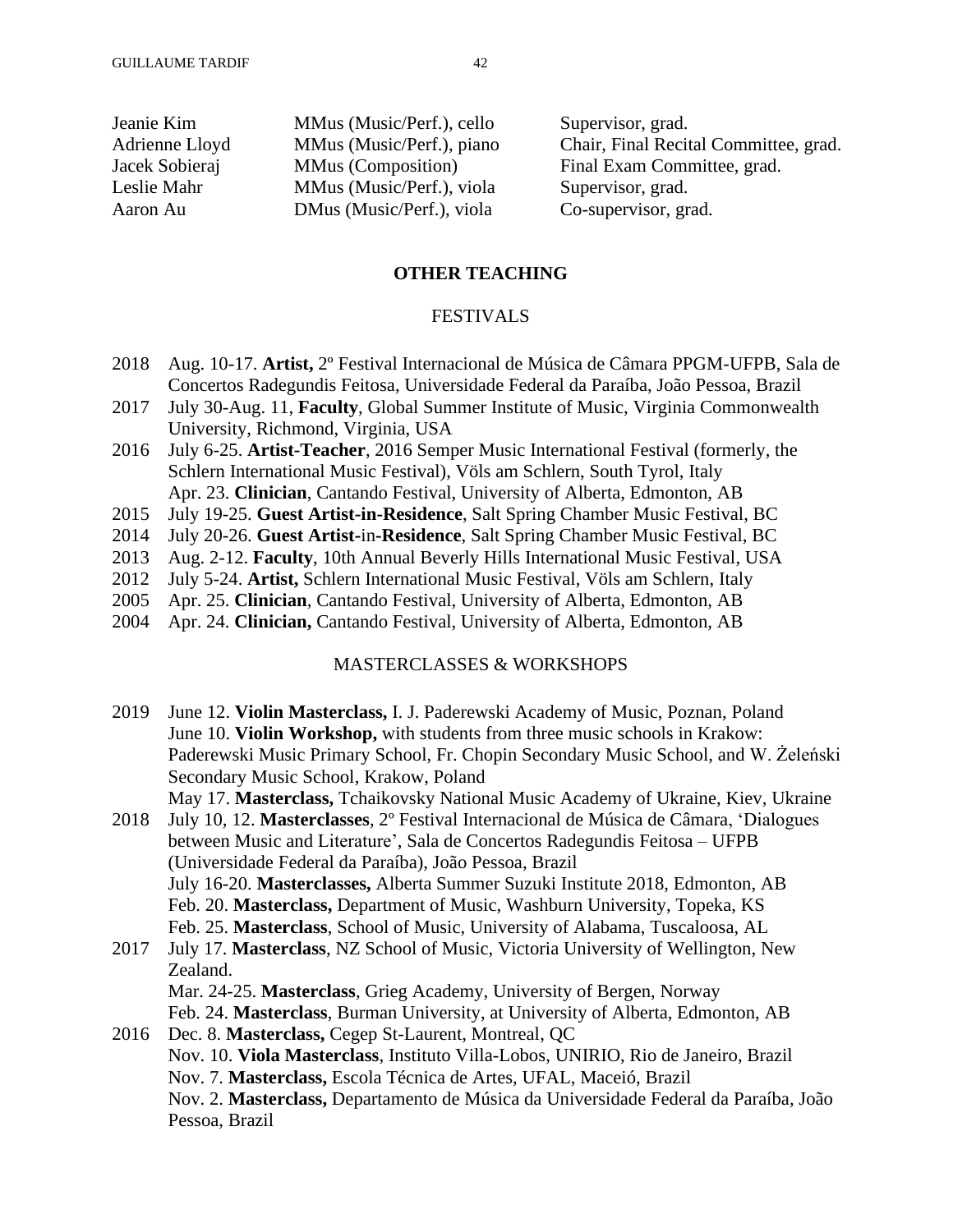July 22, **Masterclass,** Semper Music Festival, Völs am Schlern, Italy June 20. **Masterclass**, Studio of Janusz Wawrowski (Chopin University), Warsaw, Poland Mar. 25. **Masterclass and Pedagogy Sessions**, Burman University, Lacombe, AB 2015 Nov. 20. **Masterclasses, Orchestra Clinic,** Edmonton String Players Association 2014 June 3. **Violin Masterclass**, Shijiazhuang University, Shijiazhuang, China June 2, **Violin Masterclass**, Shijiazhuang Technical University, Shijiazhuang, China June 2, **Violin Masterclass**, Hebei Art School, Shijiazhuang, China May 31, **Violin Masterclass**, Central Conservatory, Beijing, China May 2-3. **String Masterclasses, Orchestra Clinic,** Alberta String Association Conference, University of Calgary, AB 2013 Feb. **Masterclasses, Orchestra Clinic,** Alberta String Association Workshops, Composite High School, Grande Prairie, AB 2012 July. **Masterclass,** 2012 Schlern International Music Festival, Italy May. **Masterclass,** Studio of Gyula Stuller (Fribourg Conservatory), Switzerland May. **Masterclass**, Liszt Academy, Budapest, Hungary May and Oct. **Masterclasses**, Grande Prairie Regional College and Composite High School, Grande Prairie, AB May and Oct. **Workshop**, Suzuki Charter School, Edmonton, AB 2011 June. **Masterclass,** Andong University, South Korea June. **Masterclasses** (4-days), LSU School of Music, Daegu, South Korea 2010 Nov. **Masterclass,** Lausanne, studio of Gyula Stuller, Switzerland Nov. **Masterclass,** Neuchatel, studio of Philippe Borer, Switzerland July. **Masterclass,** Coimbra Conservatory of Music, Coimbra, Portugal 2009 Jan. **Masterclass,** University of Lethbridge, Lethbridge, AB 2008 Nov. **Masterclass, Orchestra Clinic**, Grieg Institute, University of Bergen, Norway Nov. **Masterclass**, Jÿvaskÿla University, Finland Nov. **Masterclass,** Turku Conservatory, Finland Mar. **Masterclass**, SFSU, San Francisco, CA, USA 2007 Sept. 5. **Masterclass**, Grieg Academy, University of Bergen, Norway July 10. **Masterclass**, Departamento de Música da Universidade Federal da Paraiba, Joao Pessoa, Brazil July 8. **Masterclass**, Universidade Federal de Sao Juan del Rey, Brazil July 6. **Masterclasses**, Universidade Federal Do Rio Grande de Sol, Porto Alegre, Brazil May 26. **Masterclass**, Andong University, Andong, South Korea May 24-25. **Masterclasses**, Taegu LSU school, Taegu, South Korea 2006 June. **Masterclasses**, Taegu LSU School, Taegu, South Korea May 26. **Masterclasses**, Andong University, Andong, South Korea May. **Clinic**, Humber School String Program, Vancouver (in Edmonton) 2005 Sept. 4. **Masterclass**, 2005 CFMTA 'Peak Performance' Conference, Calgary, AB 2004 Nov. 28. **Masterclass**, Escola de Música de Brasília, Brasília, Brazil Nov. 24. **Masterclass**, Universidade Federal da Paraiba, João Pessoa, Brazil Nov. **Masterclass**, Pont. Universidade Católica de Minas Gerais, Belo Horizonte, Brazil Nov. **Masterclasses**, Universidade Federal Do Rio Grande de Sol, Porto Alegre, Brazil Oct. 8. **Masterclass**, Grieg Academy, University of Bergen, Norway Oct. 6. **Masterclass**, Södra Latins Gymnasium, Stockholm, Sweden Oct. 5. **Masterclass**, Royal College of Music, Stockholm, Sweden Oct. 2. **Masterclass,** studio of Ilona Sie Dhian Ho, The Hague Royal Conservatory, The **Netherlands**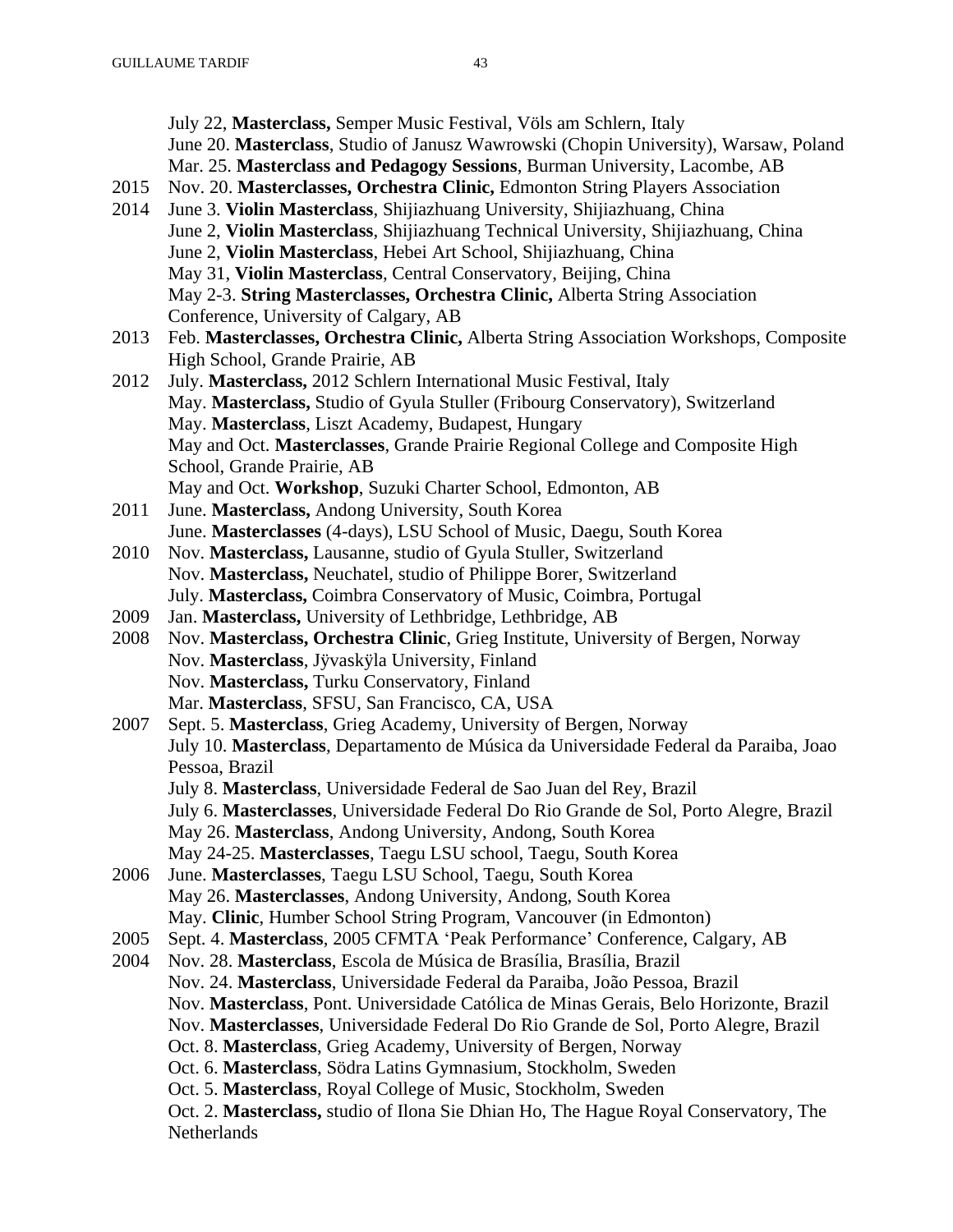| Sept. 30. Masterclass, Noord-Nederlands Conservatorium, Groningen, The Netherlands |
|------------------------------------------------------------------------------------|
| Sept. 25. Masterclass, Medicine Hat Conservatory, Medicine Hat, AB                 |
| June. Masterclass, L.C. Cheung Academy of Music, Edmonton, AB                      |
| Mar. 6. Orchestra Clinic, Suzuki Charter School, Edmonton, AB                      |
| Feb. 14-15, Masterclasses, Orchestra Clinic, Keyano College, Fort McMurray, AB     |

2003 Dec. 16. **Masterclass**, Conservatoire de Trois-Rivières, QC Dec. 15. **Masterclass**, Conservatoire de Québec, QC Oct. 21. **Masterclass**, Mount Allison University, Sackville, NB Oct. 19. **Masterclass**, Havalock Music School, St. John, NB May 14. **Masterclass**, Maritime Conservatory of Performing Arts, Halifax, NS Jan. 13. **Masterclass**, University of Alberta, Edmonton, AB

### PREPARATORY & RECRUITMENT ACTIVITIES

- 2003- Edmonton: Regular Private lessons, professionals and pre-university; preparation for RCM exams, festivals, and orchestral auditions
- 2019 Edmonton: Regular Preparatory Chamber Music Program at the Department, for students of the Music Enrichment program. Designed as a free weekly program to support the Music Enrichment's mission
- 2018 Private instruction (May 13), Grande Prairie and Montreal
- 2017 Edmonton: Regular Preparatory Chamber Music Program at the Department, for students of the Music Enrichment program. Designed as a free bi-weekly program to support the Music Enrichment's mission (following funding cuts)
- 2014-15 Preparatory Chamber Music Program, Edmonton Youth Orchestra; in collaboration with The Edmonton Symphony Orchestra's Music in the Making program
- 2013-16 Monthly private instruction (1-2 days), organized by the Grande Prairie Boy's Choir
- 2005-06 Monthly private instruction (2-days), Grande Prairie Regional College, leading to the development of a violin position at the college
- 2003- Activities in AB: Collaborative performances and guest teaching events in Edmonton, Grande Prairie, Lacombe, Calgary, Lethbridge, Medicine Hat, Banff
- 2001-03 Teaching and adjudicating activities in Manitoba, SK, ON, ND (some through the New Brandon Trio tours)

### **SERVICE/PROFESSIONAL AND COMMUNITY**

### UNIVERSITY COMMITTEE WORK

- 2021 2024 Arts Executive Committee
- 2019 2022 Arts Academic Affairs
- 2019 FGSR: Graduate Scholarship Committee (Killam, Andrew Stewart)
- 2018 Faculty: Wirth Academic Advisory Board

Faculty: Chair, Johann Strauss Foundation Music Awards

Faculty: Faculty of Arts Academic & Grade Appeals Committee

President's Fund Committee

Department: Curriculum Committee

University: Arts Representative, Faculty of Engineering Council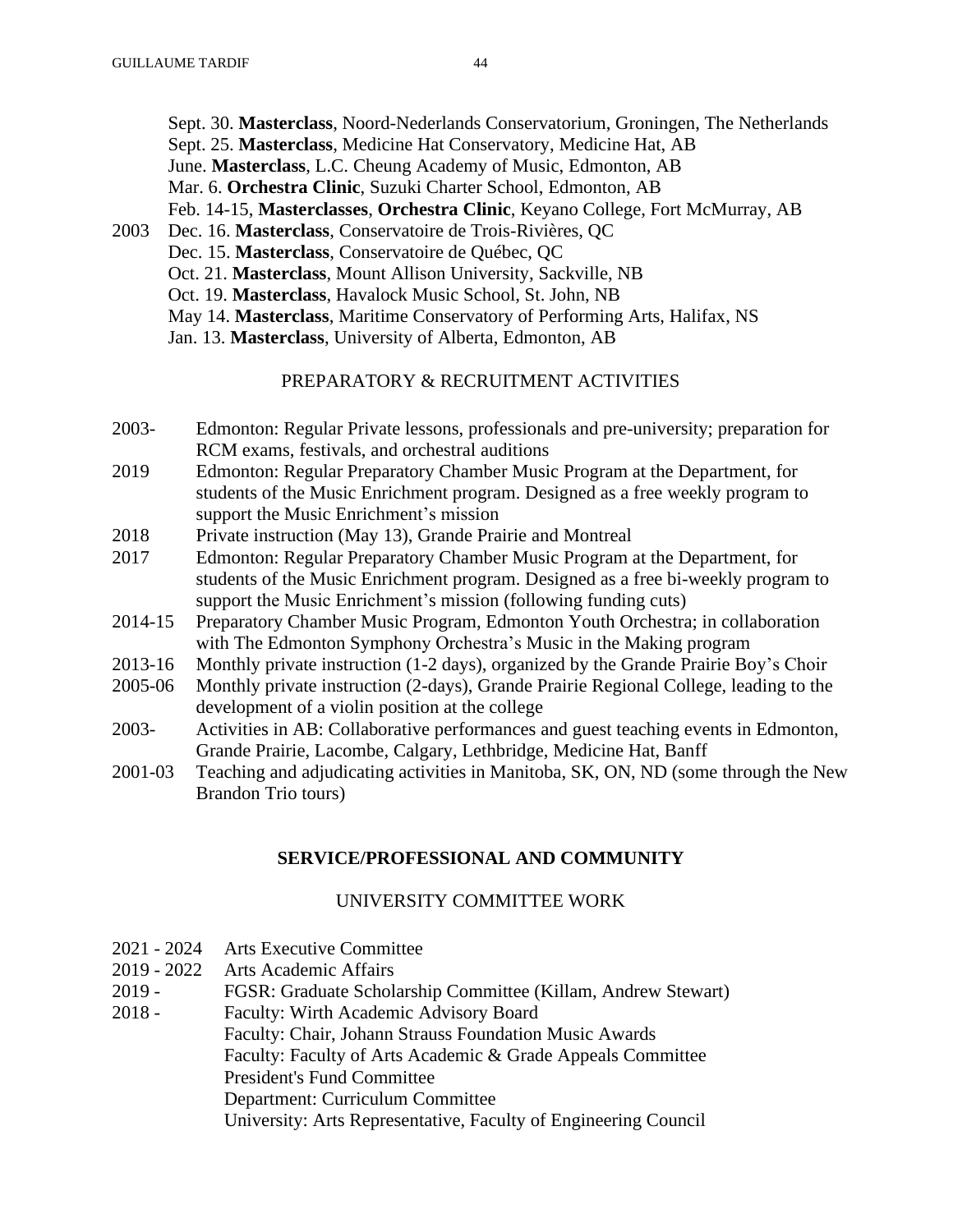|                                               | FGSR: Graduate Scholarship Committee (Killam, Andrew Stewart)                      |
|-----------------------------------------------|------------------------------------------------------------------------------------|
| 2016                                          | Faculty: Wirth Institute Review and Wirth Director's Review                        |
| $2015 - 2016$                                 | Department: Convener, Performance Area Committee (member 2003 – 2016)              |
| 2015                                          | University: Tenure Appeal Case                                                     |
| $2014 - 2015$                                 | University: Dean of Arts Review Committee                                          |
| $2013 - 2015$                                 | FGSR: Policy Review Committee (elected by GFC)                                     |
| $2013 - 2014$                                 | FGSR: Council (July 2013 - December 2014)                                          |
|                                               | Faculty: Graduate Associate Chairs Council (July 2013 - December 2014)             |
| $2012 - 2015$                                 | University: General Faculties Council (elected)                                    |
| $2011 - 2013$                                 | Department: Chamber Area Coordinator (5 sections: early, art song, strings, winds, |
|                                               | piano duet; involving 7 instructors, term juries, masterclasses)                   |
| 2011                                          | Faculty: Tenure Case (elected representative)                                      |
| $2010 - 2015$                                 | FGSR: Graduate Awards & SSHRC Evaluation Committee (SSH1)                          |
| $\mathbf{a} \mathbf{a} \mathbf{a} \mathbf{a}$ |                                                                                    |

- 2003 2005 Faculty of Arts Council, Music Representative
- 2003 Department Council (Music)

### OTHER DEPARTMENTAL SERVICE ROLES

- 2014 Coordinator, SSHRC Workshop for graduate students; following participation in two FGSR panels for graduate students
- 2006 Coordinator, Alberta Baroque Ensemble Concerto Competition
- 2006 Coordinator, University Symphony Orchestra Concerto Competition

*Continuing, or as requested, from year to year:*

Concert Planning Committee

Undergraduate and Graduate Committees

Undergraduate and Graduate Scholarship Committees

President's Fund Adjudication Committee (faculty research grants)

Teaching & Learning Committee (incl. Teaching Awards)

Curriculum Committee

Strauss Foundation Auditions, Adjudication

## PROFESSIONAL ASSOCIATIONS

Alberta String Association (charitable organization, founded 1979)

- 2019 Board Member
- 2018 President, Interim
- 2017 2018 President
- 2016 President, Interim (sabbatical)
- 2014 President
- 2013 2014 Board Member
- 2010 2013 President
- 2005 President
- 2004 Treasurer, President
- 2003 Board Member

American Federation of Musicians, Local 390 Edmonton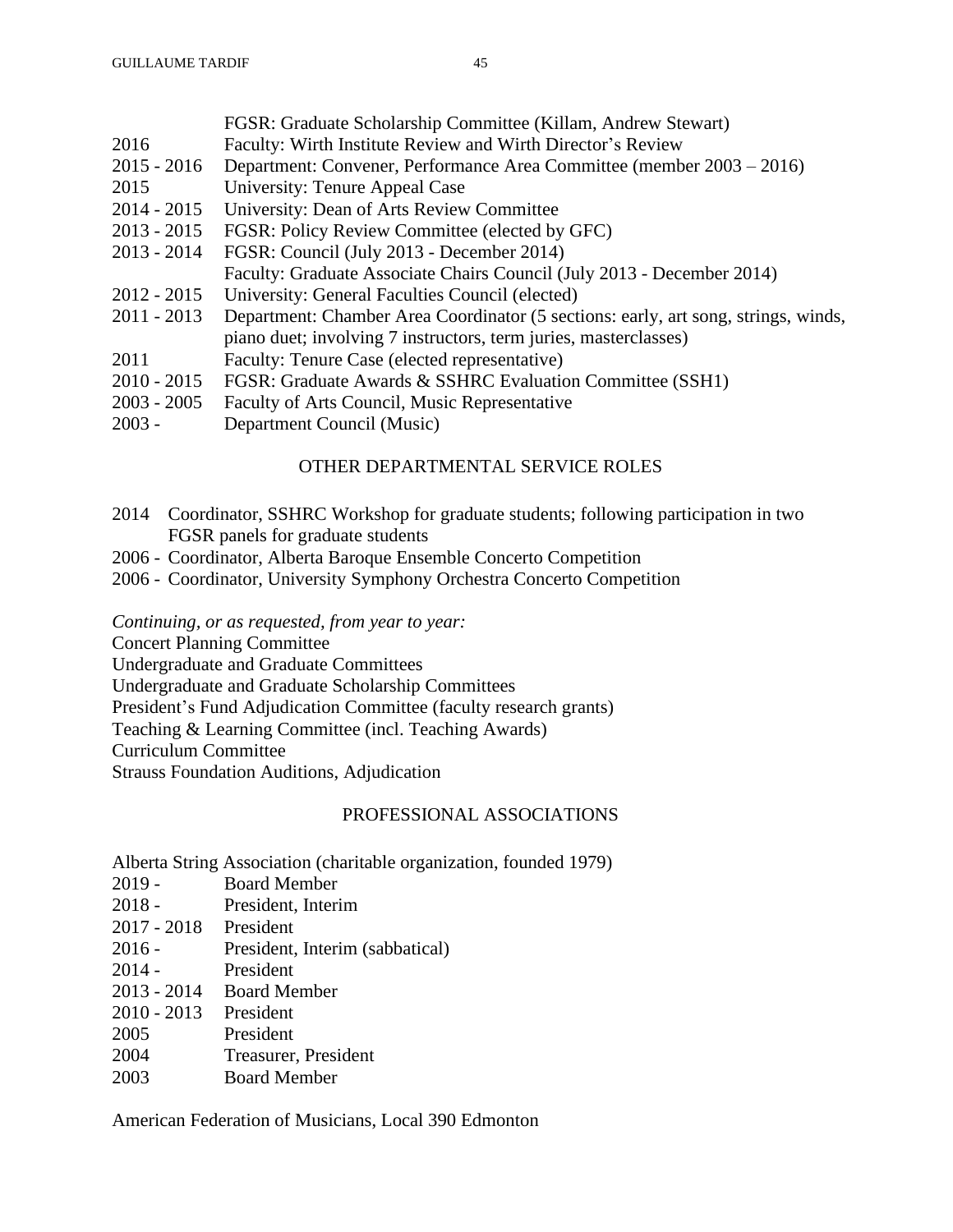2003 - Member

Canadian University Music Society (MusCan) 2021 - Member

College Music Society 2016 - Member

College Music Society Rocky Mtn Chapter 2019 Program Committee

Regroupement artistique francophone de l'Alberta (RAFA) 2008 - Member

Highlights in these roles:

- 2018 Co-organized the 2018 Concerto Competition and Concert (April 14 performance with the Burman Chamber Orchestra, Lacombe, AB) and ASA Student Recital (May 27); Conference organizer, 2018 Music Conference Alberta (Oct. 25-27)
- 2017 Co-organized the 2017 Concerto Competition and Concert (April 8 performance with the Burman Chamber Orchestra, Lacombe, AB) and ASA Gala Concert (April 9); coorganized a performance of the ASA Honour String Orchestra at the 2017 Music Conference Alberta (Oct 26-28)
- 2016 Organized the 2016 ASA Conference at University of Alberta: masterclasses with MSO concertmaster A. Wan and TSO concertmaster J. Crow, lectures with Wilder Davis luthiers, exhibit of Canadian violinmakers, teaching awards and reception, student concert
- 2016 Organized the 2016 Concerto Competition and Concert; April 16 performance with the Burman Chamber Orchestra, Lacombe, AB, adjudicator: Dr. W Toews
- 2010 As incoming President devised new, sustainable programs
- 2005 Organized the 2005 ASA Conference (Nov. 11-13), Banff Centre and Mount Royal College, Calgary, AB, with guests Irene Sharpe, Oleh Krysa, James Keene, John Kadz, Howard Bashaw, and Paul Steenhuisen (also coinciding with Mount Royal masterclass of Pinchas Zukerman and Amanda Forsyth). Adoption of a new constitution (credits: Bonita Boyd). Gala recital with Oleh Krysa and Tatiana Tchekina. Teaching awards reception. Fundraising (c. \$10,000, credits: Frank Ho) and Recruitment Campaign (from 25 to 177 ASA members), violin makers and retailers exhibit fair, student chamber music, lectures on contemporary string music, and joint orchestra concert at Mount Royal College.

# ADJUDICATION (MUSIC)

|      | 2021 Adjudicator, Le Fonds de recherche du Québec – Société et culture (FRQSC) |
|------|--------------------------------------------------------------------------------|
|      | Adjudicator, Alberta Government Arts Grants                                    |
|      | Adjudicator, Ranald & Vera Shean Memorial Scholarships, Edmonton, AB           |
| 2020 | Adjudicator, Le Fonds de recherche du Québec – Société et culture (FROSC)      |

Adjudicator, Alberta Government Arts Grants

Adjudicator, Ranald & Vera Shean Memorial Scholarships, Edmonton, AB

2019 Adjudicator, Le Fonds de recherche du Québec – Société et culture (FRQSC) Adjudicator, Alberta Government Arts Grants Adjudicator, Ranald & Vera Shean Memorial Scholarships, Edmonton, AB